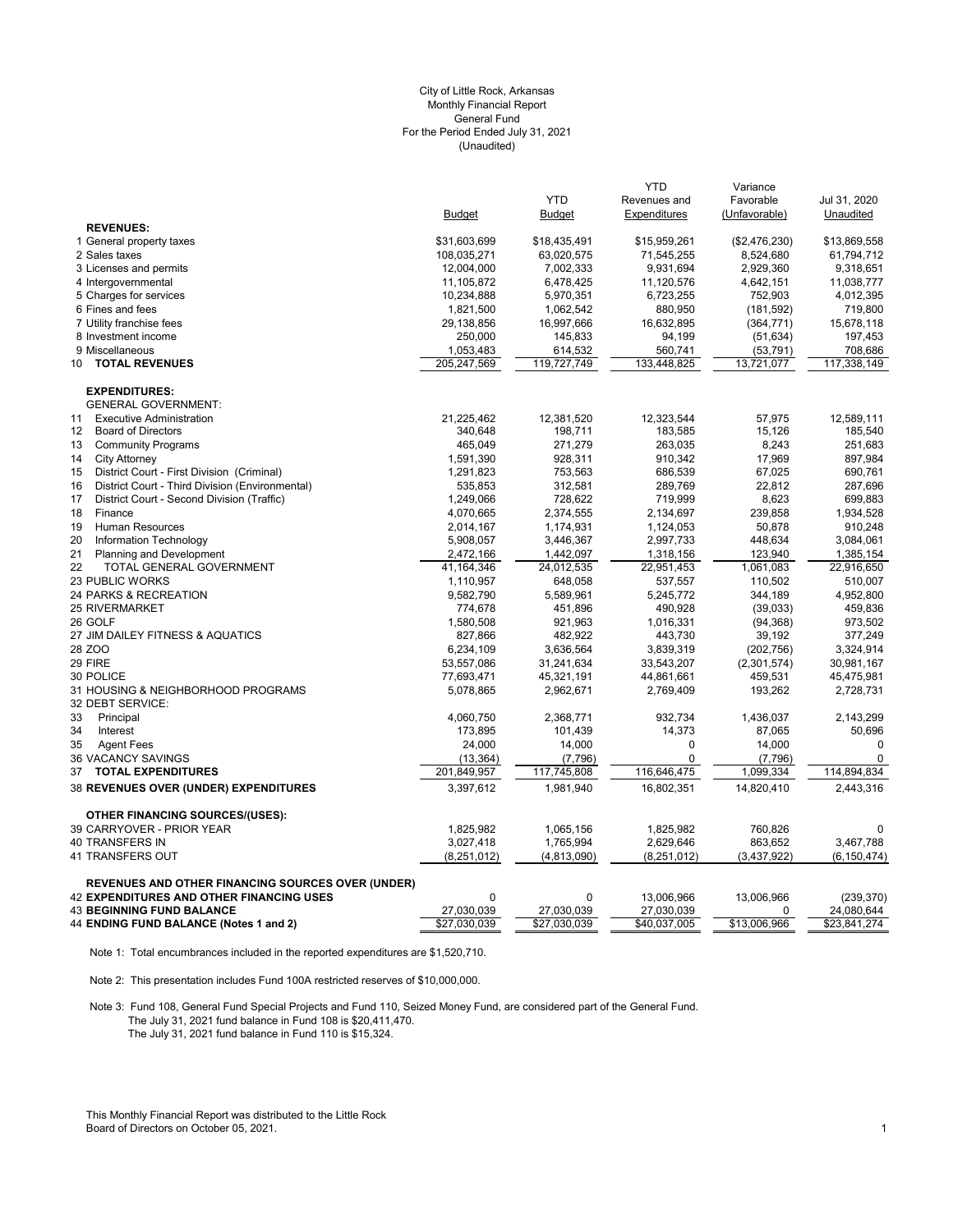#### (Unaudited) City of Little Rock, Arkansas Monthly Financial Report General Fund Special Projects Fund For the Period Ended July 31, 2021

|                                                          |               |               | <b>YTD</b>         | Variance           |                    |
|----------------------------------------------------------|---------------|---------------|--------------------|--------------------|--------------------|
|                                                          |               | <b>YTD</b>    | Revenues and       | Favorable          | Jul 31, 2020       |
| <b>REVENUES:</b>                                         | <b>Budget</b> | <b>Budget</b> | Expenditures       | (Unfavorable)      | Unaudited          |
| 1 Charges for services                                   | \$0           | \$0           | \$105,528          | \$105,528          | \$82,603           |
| 2 Fines and fees                                         | $\Omega$      | $\mathbf 0$   |                    |                    |                    |
| 3 Intergovernmental                                      | 0             | 0             | 21,316             | 21,316             | 19,139             |
|                                                          |               | 0             | 0<br>$\Omega$      | 0<br>$\Omega$      | 0<br>$\Omega$      |
| 4 Interest income<br>5 Miscellaneous                     | 0             | 0             |                    |                    |                    |
| <b>TOTAL REVENUES</b><br>6                               | 0<br>0        | $\mathbf 0$   | 340,604<br>467,448 | 340,604<br>467,448 | 607,076<br>708,818 |
|                                                          |               |               |                    |                    |                    |
| <b>EXPENDITURES:</b>                                     |               |               |                    |                    |                    |
| 7 Executive Administration                               | 0             | 0             | 1,795,640          | (1,795,640)        | 2,064,833          |
| 8 City Attorney                                          | 0             | 0             | 1,007              | (1,007)            | 65,092             |
| 9 Finance                                                | 0             | 0             | 39,362             | (39, 362)          | 1,236              |
| 10 Information Technology                                | 0             | 0             | 57,034             | (57, 034)          | 222,566            |
| 12 Human Resources                                       | 0             | $\mathbf 0$   | 26,679             | (26, 679)          | 18,465             |
| 13 Planning                                              | 0             | $\Omega$      | 10,000             | (10,000)           | 14,119             |
| 14 Community Programs                                    | 0             | 0             | 1,270,841          | (1,270,841)        | 1,356,683          |
| 15 Public Works                                          | 0             | 0             | 644,113            | (644, 113)         | 258,407            |
| 16 Parks and Recreation                                  | 0             | $\mathbf 0$   | 275,770            | (275, 770)         | 153,521            |
| 17 Jim Dailey Fitness and Aquatics                       | 0             | 0             | $\mathbf 0$        | 0                  | 72,416             |
| 18 Fire                                                  | 0             | 0             | 1,461,017          | (1,461,017)        | 1,762              |
| 19 Police                                                | 0             | 0             | 0                  | 0                  | 34,645             |
| 20 Housing                                               | 0             | 0             | 377,308            | (377, 308)         | 439,804            |
| 21 Fleet                                                 | 0             | 0             | 2,000,323          | (2,000,323)        | 14,124             |
| 22 Zoo                                                   | 0             | 0             | 50,773             | (50, 773)          | 114,551            |
| 23 TOTAL EXPENDITURES                                    | $\Omega$      | $\mathbf 0$   | 8,009,868          | (8,009,868)        | 4,832,224          |
| <b>24 REVENUES OVER (UNDER) EXPENDITURES</b>             | 0             | 0             | (7,542,420)        | (7, 542, 420)      | (4, 123, 406)      |
| <b>OTHER FINANCING SOURCES (USES):</b>                   |               |               |                    |                    |                    |
| 25 Transfers In                                          | 0             | 0             | 8,932,512          | 8,932,512          | 6,095,292          |
| 26 Transfers Out                                         | 0             | 0             | (1,969,921)        | (1,969,921)        | (482, 290)         |
| <b>REVENUES AND OTHER FINANCING SOURCES OVER (UNDER)</b> |               |               |                    |                    |                    |
| 27 EXPENDITURES AND OTHER FINANCING USES                 | 0             | 0             | (579, 829)         | (579, 829)         | 1,489,596          |
|                                                          |               |               |                    |                    |                    |
| <b>28 BEGINNING FUND BALANCE</b>                         | 0             | 0             | 20,991,299         | 20,991,299         | 15,028,827         |
| 29 ENDING FUND BALANCE (Note 1)                          | \$0           | \$0           | \$20,411,470       | \$20,411,470       | \$16,518,423       |
|                                                          |               |               |                    |                    |                    |

Note 1: As of July 31, 2021, fund balance is composed of 211 projects utilizing full fund balance.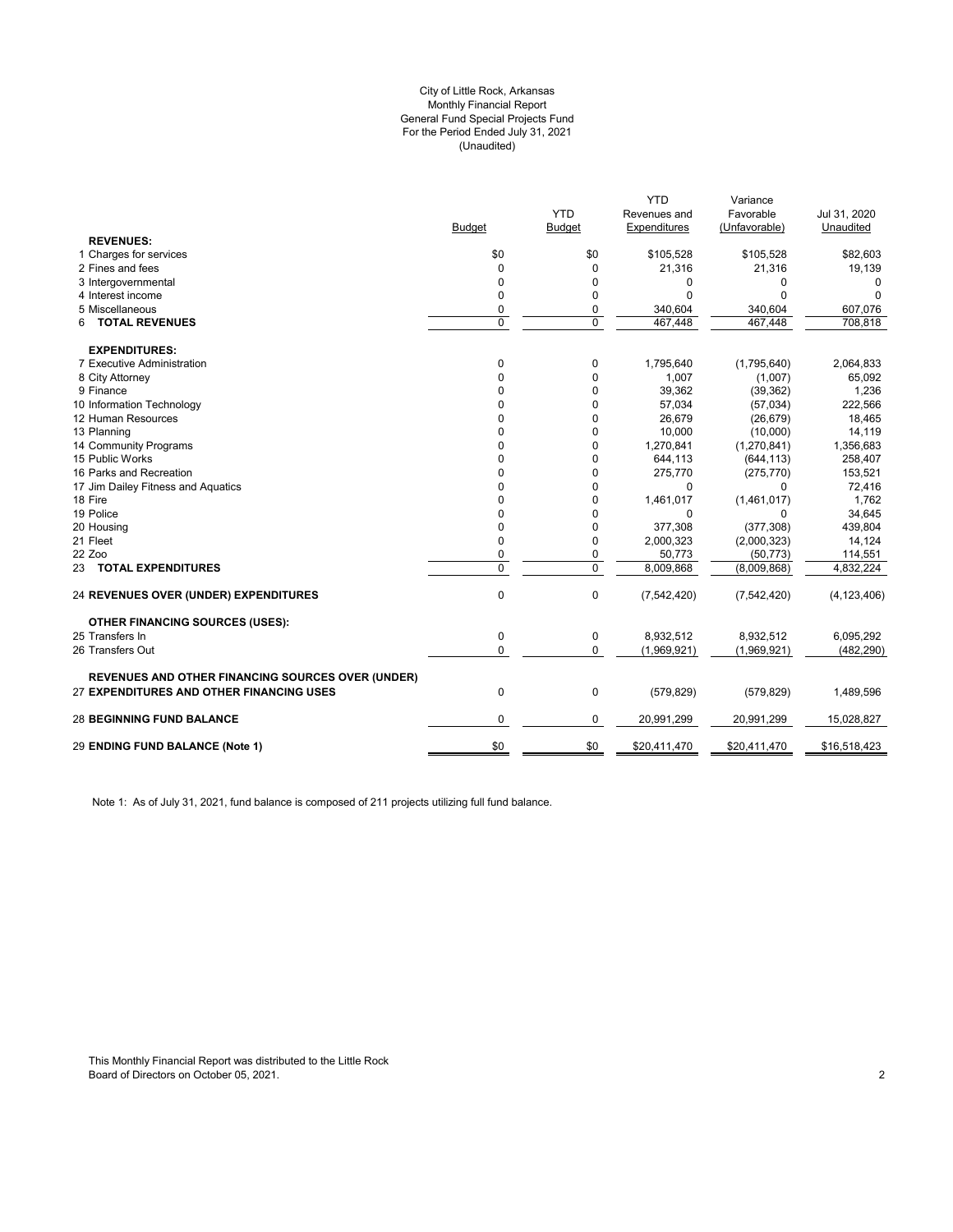#### City of Little Rock, Arkansas Monthly Financial Report Franchise Fee Collection Fund For the Period Ended July 31, 2021 (Unaudited)

| <b>REVENUES:</b>                                                                                            | Budget   | <b>YTD</b><br><b>Budget</b> | <b>YTD</b><br>Revenues and<br>Expenditures | Variance<br>Favorable<br>(Unfavorable) | Jul 31, 2020<br>Unaudited |
|-------------------------------------------------------------------------------------------------------------|----------|-----------------------------|--------------------------------------------|----------------------------------------|---------------------------|
| 1 Utility franchise fees                                                                                    | \$0      | \$0                         | \$212,100                                  | \$212,100                              | \$226,000                 |
| 2 Interest income                                                                                           |          | ი                           |                                            |                                        | 0                         |
| 3 Miscellaneous                                                                                             |          | 0                           |                                            |                                        |                           |
| <b>TOTAL REVENUES</b>                                                                                       | $\Omega$ | 0                           | 212,100                                    | 212,100                                | 226,000                   |
| <b>EXPENDITURES:</b>                                                                                        |          |                             |                                            |                                        |                           |
| 5 General Government                                                                                        | 0        | 0                           | 0                                          | 0                                      | 0                         |
| <b>TOTAL EXPENDITURES</b><br>6.                                                                             | $\Omega$ | 0                           | $\Omega$                                   | $\Omega$                               | 0                         |
| 7 REVENUES OVER (UNDER) EXPENDITURES                                                                        | 0        | 0                           | 212,100                                    | 212,100                                | 226,000                   |
| OTHER FINANCING SOURCES (USES):                                                                             |          |                             |                                            |                                        |                           |
| 8 Transfers In                                                                                              | 0        | 0                           | $\Omega$                                   | $\Omega$                               | 0                         |
| 9 Transfers Out                                                                                             | $\Omega$ | 0                           | $\Omega$                                   | <sup>0</sup>                           | 0                         |
|                                                                                                             |          |                             |                                            |                                        |                           |
| <b>REVENUES AND OTHER FINANCING SOURCES OVER (UNDER)</b><br><b>10 EXPENDITURES AND OTHER FINANCING USES</b> | 0        | 0                           | 212,100                                    | 212,100                                | 226,000                   |
| <b>11 BEGINNING FUND BALANCE</b>                                                                            | 0        | 0                           | (1)                                        | (1)                                    | (1)                       |
| <b>12 ENDING FUND BALANCE</b>                                                                               | \$0      | \$0                         | \$212,099                                  | \$212,099                              | \$225,999                 |

NOTE: Franchise revenues pledged to the 2017 Capital Improvement Revenue Refunding Bonds are initially deposited into the Franchise Fee Collection Fund. The debt service requirement is transferred on a monthly basis to the Trustee for deposit in the 2017 Capital Improvement Revenue Refunding Bond Debt Service Fund. After the monthly debt service requirement is met, franchise revenues are transferred into the General Fund.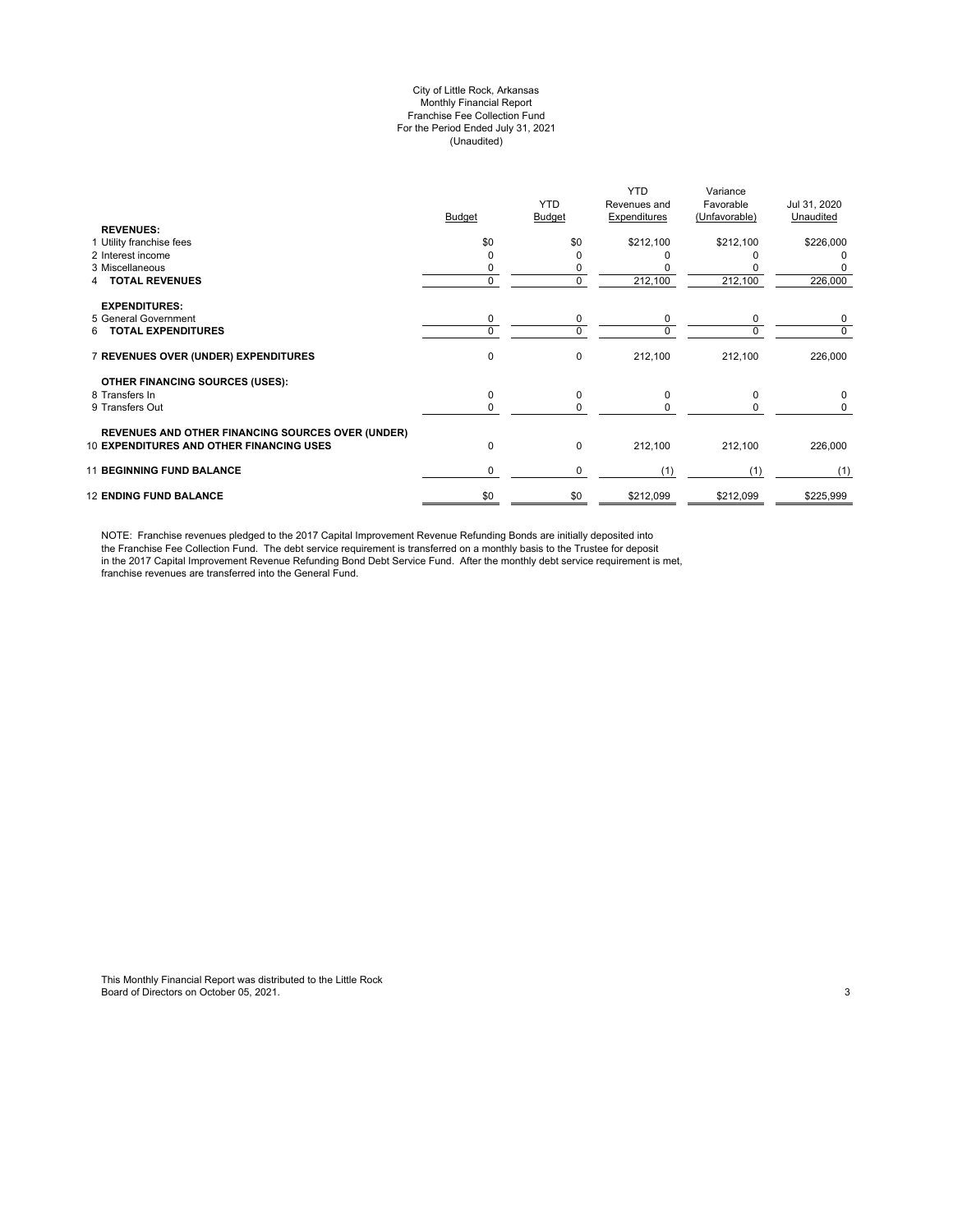# City of Little Rock, Arkansas (Unaudited) For the Period Ended July 31, 2021 Seized Money Fund Monthly Financial Report

| <b>REVENUES:</b>                                         | <b>Budget</b> | <b>YTD</b><br><b>Budget</b> | <b>YTD</b><br>Revenues and<br>Expenditures | Variance<br>Favorable<br>(Unfavorable) | Jul 31, 2020<br>Unaudited |
|----------------------------------------------------------|---------------|-----------------------------|--------------------------------------------|----------------------------------------|---------------------------|
| 1 Charges for services                                   | \$0           | \$0                         | \$0                                        | \$0                                    | \$0                       |
| 2 Interest income                                        |               | 0                           | 1,586                                      | 1,586                                  | 2,241                     |
| 3 Miscellaneous                                          |               | 0                           | 3,523                                      | 3,523                                  | 21,432                    |
| <b>4 TOTAL REVENUES</b>                                  | 0             | 0                           | 5,110                                      | 5,110                                  | 23,673                    |
| <b>EXPENDITURES:</b>                                     |               |                             |                                            |                                        |                           |
| 5 Police                                                 | 0             | 0                           | 27,232                                     | (27, 232)                              | 148,187                   |
| 6 TOTAL EXPENDITURES                                     | 0             | 0                           | 27,232                                     | (27, 232)                              | 148,187                   |
| 7 REVENUES OVER (UNDER) EXPENDITURES                     | $\mathbf 0$   | 0                           | (22, 123)                                  | (22, 123)                              | (124, 514)                |
| <b>OTHER FINANCING SOURCES (USES):</b>                   |               |                             |                                            |                                        |                           |
| 8 Transfers In                                           | $\mathbf 0$   | 0                           | 0                                          | 0                                      | 0                         |
| 9 Transfers Out                                          | 0             | 0                           | $\Omega$                                   |                                        | 0                         |
| <b>REVENUES AND OTHER FINANCING SOURCES OVER (UNDER)</b> |               |                             |                                            |                                        |                           |
| <b>10 EXPENDITURES AND OTHER FINANCING USES</b>          | $\mathbf 0$   | 0                           | (22, 123)                                  | (22, 123)                              | (124, 514)                |
| <b>11 BEGINNING FUND BALANCE</b>                         | $\Omega$      | 0                           | 37,447                                     | 37,447                                 | 70,507                    |
| <b>12 ENDING FUND BALANCE</b>                            | \$0           | \$0                         | \$15,324                                   | \$15,324                               | (\$54,007)                |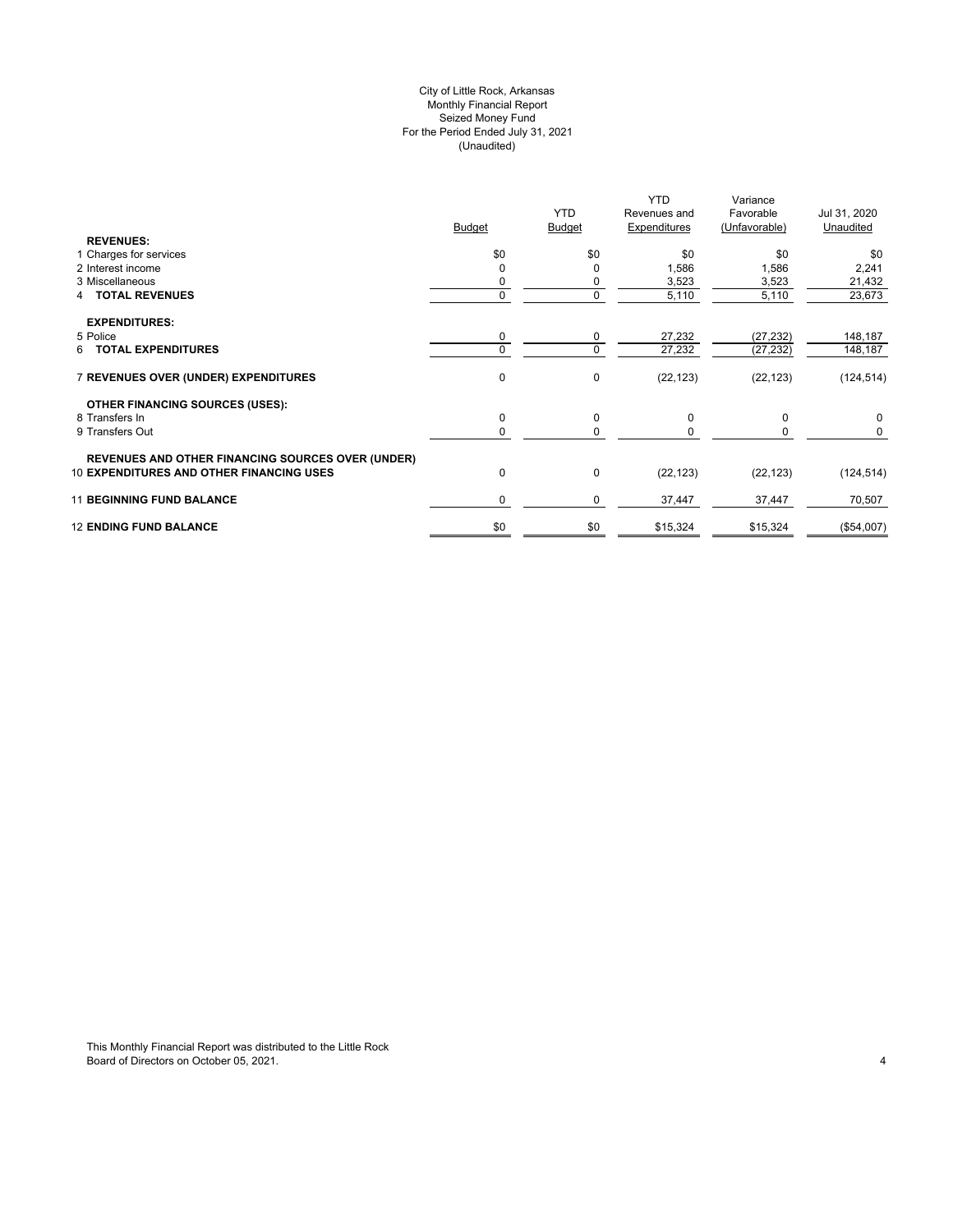#### (Unaudited) City of Little Rock, Arkansas Monthly Financial Report Street Fund For the Period Ended July 31, 2021

|                                                          |               |               | <b>YTD</b>          | Variance      |              |
|----------------------------------------------------------|---------------|---------------|---------------------|---------------|--------------|
|                                                          |               | <b>YTD</b>    | Revenues and        | Favorable     | Jul 31, 2020 |
|                                                          | <b>Budget</b> | <b>Budget</b> | <b>Expenditures</b> | (Unfavorable) | Unaudited    |
| <b>REVENUES:</b>                                         |               |               |                     |               |              |
| 1 General property taxes                                 | \$6,406,003   | \$3,736,835   | \$3,297,922         | ( \$438, 914) | \$2,868,201  |
| 2 Licenses and permits                                   | 21,860        | 12,752        | 18,990              | 6,238         | 21,860       |
| 3 Intergovernmental                                      | 14,032,400    | 8,185,567     | 9,446,131           | 1,260,564     | 8,324,367    |
| 4 Charges for services                                   | 16,700        | 9,742         | 16,941              | 7,199         | 9,920        |
| 5 Investment income                                      | 220,000       | 128,333       | 49,626              | (78, 708)     | 182,791      |
| 6 Miscellaneous                                          | 32,000        | 18,667        | 30,482              | 11,815        | 27,929       |
| <b>TOTAL REVENUES</b><br>7                               | 20,728,963    | 12,091,895    | 12,860,091          | 768,196       | 11,435,068   |
| <b>EXPENDITURES:</b>                                     |               |               |                     |               |              |
| Public Works:                                            |               |               |                     |               |              |
| <b>General Administration</b><br>8                       | 2,844,425     | 1,659,248     | 1,456,278           | 202,970       | 1,580,239    |
| 9<br><b>Operations Administration</b>                    | 628,576       | 366,669       | 292,778             | 73,892        | 319,130      |
| 10<br>Street & Drainage Maintenance                      | 6,793,881     | 3,963,097     | 3,603,393           | 359,704       | 3,374,344    |
| Storm Drainage Maintenance<br>11                         | 1,114,150     | 649,921       | 520,866             | 129,055       | 517,683      |
| Work Pool<br>12                                          | 130,796       | 76,298        | 65,731              | 10,566        | 53,652       |
| 13<br>Resource Control & Scheduling                      | 414,498       | 241,791       | 221,157             | 20,633        | 214,248      |
| 14<br><b>Control Devices</b>                             | 908,261       | 529,819       | 510,189             | 19,630        | 509,906      |
| 15<br>Signals                                            | 1,006,502     | 587,126       | 603,788             | (16, 662)     | 445,439      |
| <b>Parking Meters</b><br>16                              | 123,456       | 72,016        | 62,947              | 9,069         | 66,371       |
| <b>Civil Engineering</b><br>17                           | 1,700,674     | 992,060       | 866,127             | 125,933       | 847,292      |
| <b>Traffic Engineering</b><br>18                         | 3,150,827     | 1,837,982     | 1,814,614           | 23,369        | 1,847,808    |
| <b>Parking Enforcement</b><br>19                         | 335,356       | 195,624       | 117,814             | 77,810        | 139,549      |
| 20<br><b>TOTAL EXPENDITURES</b>                          | 19,151,402    | 11,171,651    | 10,135,682          | 1,035,969     | 9,915,662    |
| <b>21 REVENUES OVER (UNDER) EXPENDITURES</b>             | 1,577,561     | 920,244       | 2,724,409           | 1,804,166     | 1,519,406    |
| <b>OTHER FINANCING SOURCES (USES):</b>                   |               |               |                     |               |              |
| 22 CARRYOVER - PRIOR YEAR                                | $\mathbf{0}$  | $\Omega$      | 82,456              | 82,456        | $\Omega$     |
| 23 Transfers In                                          | 550,156       | 320,924       | 467,700             | 146,776       | 467,700      |
| 24 Transfers Out                                         | (2, 127, 717) | (1, 241, 168) | (2,595,467)         | (1, 354, 299) | (1,947,217)  |
| <b>REVENUES AND OTHER FINANCING SOURCES OVER (UNDER)</b> |               |               |                     |               |              |
| <b>25 EXPENDITURES AND OTHER FINANCING USES</b>          | 0             | $\mathbf 0$   | 679,098             | 679,098       | 39,889       |
| <b>26 BEGINNING FUND BALANCE</b>                         | 17,747,931    | 17,747,931    | 17,747,931          | 0             | 19,853,242   |
| 27 ENDING FUND BALANCE (Note 1)                          | \$17,747,931  | \$17,747,931  | \$18,427,029        | \$679,098     | \$19,893,131 |
|                                                          |               |               |                     |               |              |

Note 1: Fund 205, Street Special Projects Fund, is considered part of the Street Fund. The July 31, 2021 fund balance in Fund 205 is \$3,633,941.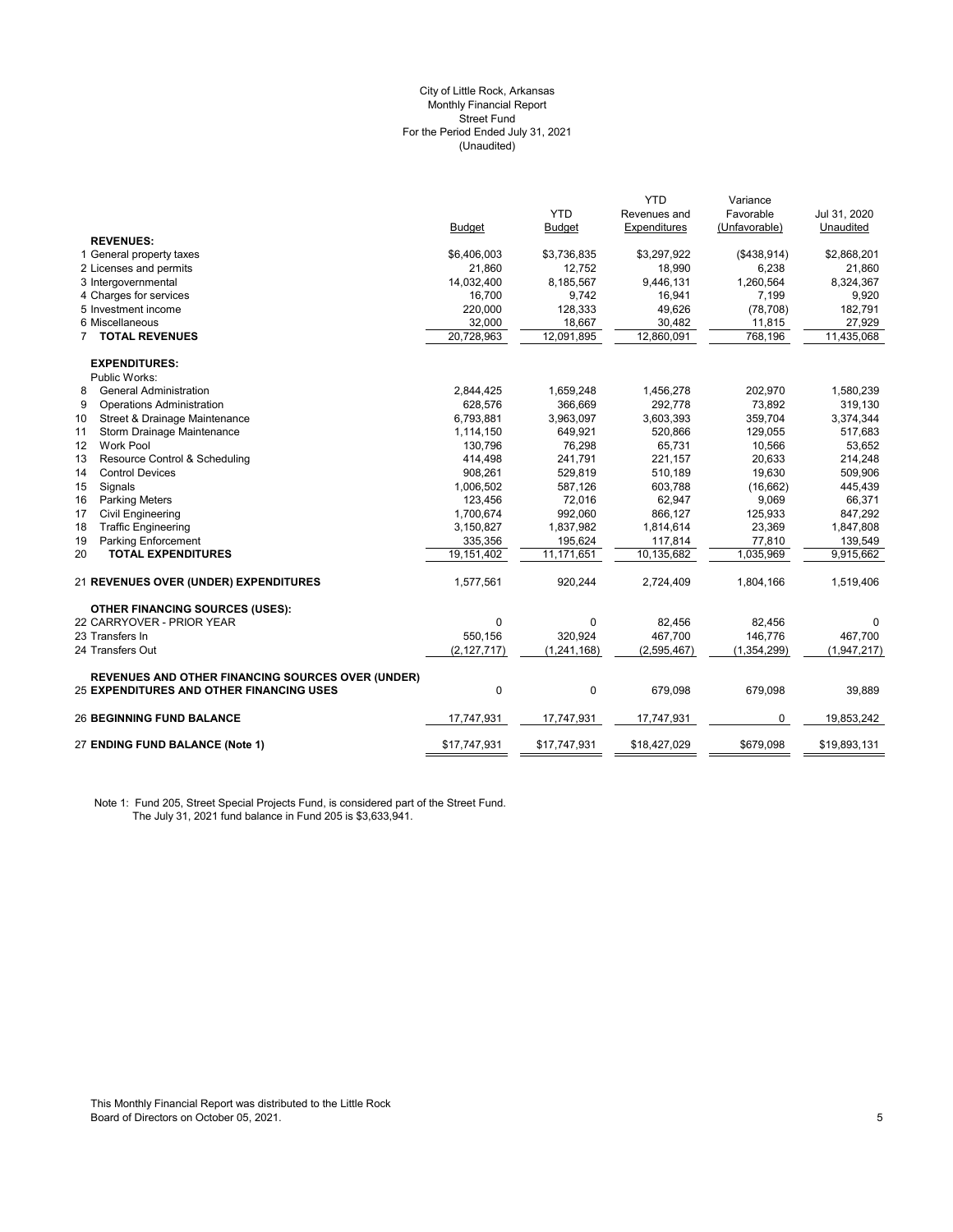# (Unaudited) City of Little Rock, Arkansas Monthly Financial Report Street Fund Special Projects Fund For the Period Ended July 31, 2021

|     | <b>YTD</b>                                                                            | Revenues and                        | Favorable                                                      | Jul 31, 2020                                                           |
|-----|---------------------------------------------------------------------------------------|-------------------------------------|----------------------------------------------------------------|------------------------------------------------------------------------|
|     |                                                                                       |                                     |                                                                | Unaudited                                                              |
|     |                                                                                       |                                     |                                                                | \$0                                                                    |
|     |                                                                                       |                                     |                                                                | <sup>0</sup>                                                           |
|     |                                                                                       |                                     |                                                                | 72,401                                                                 |
| 0   | 0                                                                                     | 91,213                              | 91,213                                                         | 72,401                                                                 |
|     |                                                                                       |                                     |                                                                |                                                                        |
|     |                                                                                       |                                     |                                                                | 2,032,013                                                              |
| 0   | 0                                                                                     | 1,499,872                           | (1,499,872)                                                    | 2,032,013                                                              |
| 0   | 0                                                                                     | (1,408,658)                         | (1,408,658)                                                    | (1,959,611)                                                            |
|     |                                                                                       |                                     |                                                                |                                                                        |
| 0   | 0                                                                                     |                                     |                                                                | 1,479,345                                                              |
| 0   | 0                                                                                     |                                     | 0                                                              | (1, 318)                                                               |
|     |                                                                                       |                                     |                                                                |                                                                        |
| 0   | 0                                                                                     | 709,092                             | 709,092                                                        | (512, 782)                                                             |
| 0   | 0                                                                                     | 2,924,849                           | 2,924,849                                                      | 3,477,323                                                              |
| \$0 | \$0                                                                                   | \$3,633,941                         | \$3,633,941                                                    | \$2,964,541                                                            |
|     | <b>Budget</b><br>\$0<br>0<br><b>REVENUES AND OTHER FINANCING SOURCES OVER (UNDER)</b> | <b>Budget</b><br>\$0<br>0<br>0<br>0 | YTD<br>Expenditures<br>\$0<br>91,213<br>1,499,872<br>2,117,750 | Variance<br>(Unfavorable)<br>\$0<br>91,213<br>(1,499,872)<br>2,117,750 |

Note 1: As of July 31, 2021, special project commitments for 35 projects utilizing full fund balance.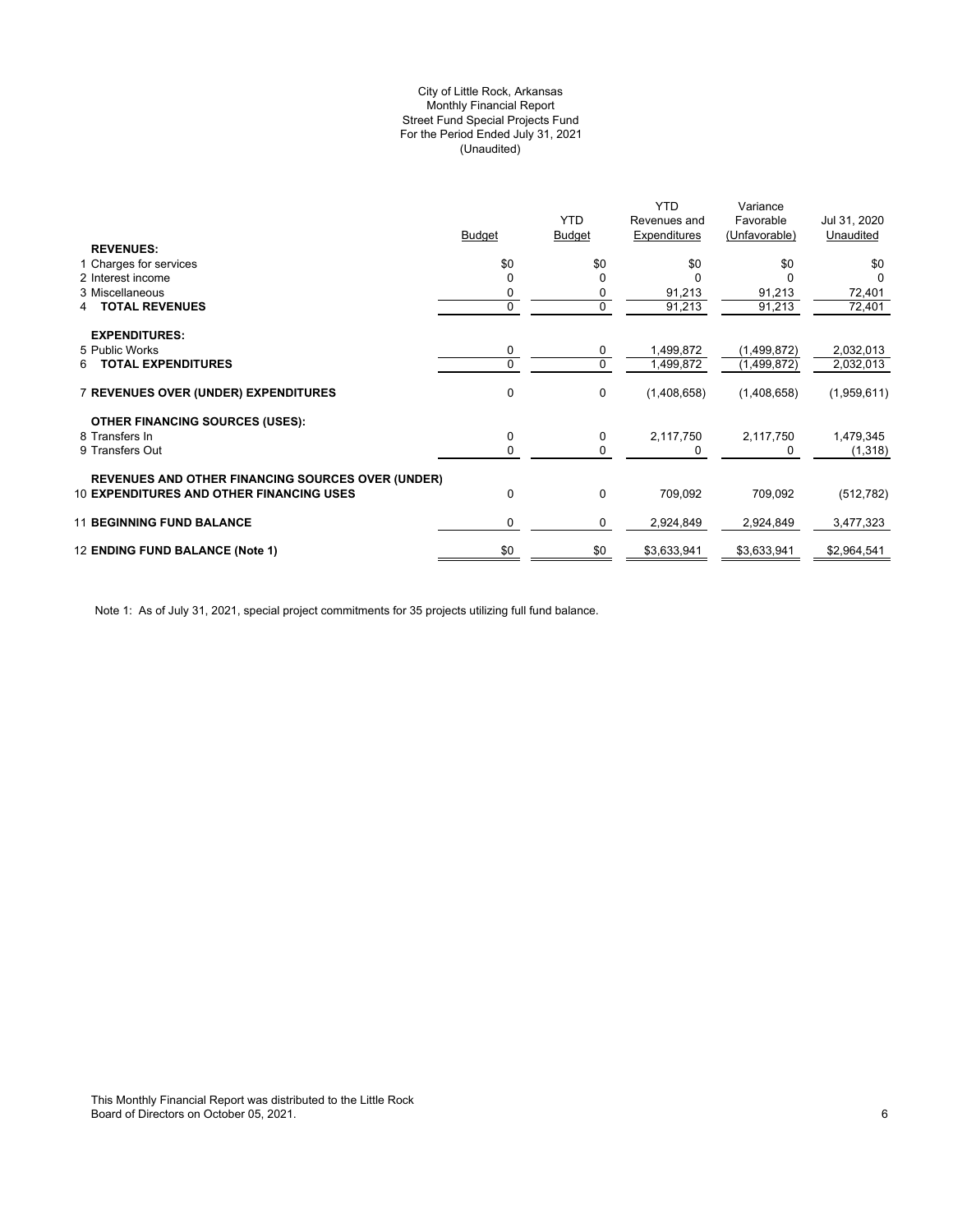#### City of Little Rock, Arkansas (Unaudited) For the Period Ended July 31, 2021 Special Projects Fund Monthly Financial Report

| <b>Budget</b><br>Expenditures<br><b>Budget</b><br><b>REVENUES:</b><br>\$0<br>\$0<br>1 Licenses and permits<br>\$40,217<br>293,610<br>2 Intergovernmental<br>0<br>$\Omega$ | (Unfavorable)<br>\$40,217<br>293,610<br>237,304<br>338,031<br>3,095 | Unaudited<br>\$50,242<br>46,862<br>511,650<br>315,346 |
|---------------------------------------------------------------------------------------------------------------------------------------------------------------------------|---------------------------------------------------------------------|-------------------------------------------------------|
|                                                                                                                                                                           |                                                                     |                                                       |
|                                                                                                                                                                           |                                                                     |                                                       |
|                                                                                                                                                                           |                                                                     |                                                       |
|                                                                                                                                                                           |                                                                     |                                                       |
| 3 Charges for services<br>$\Omega$<br>$\Omega$<br>237,304                                                                                                                 |                                                                     |                                                       |
| $\mathbf{0}$<br>4 Fines and fees<br>0<br>338,031                                                                                                                          |                                                                     |                                                       |
| 5 Interest income<br>0<br>0<br>3,095                                                                                                                                      |                                                                     | 9,051                                                 |
| 6 Miscellaneous<br>0<br>927,823<br>0                                                                                                                                      | 927,823                                                             | 740,488                                               |
| $\Omega$<br>$\mathbf 0$<br>7 TOTAL REVENUES<br>1,840,080                                                                                                                  | 1,840,080                                                           | 1,673,639                                             |
| <b>EXPENDITURES:</b>                                                                                                                                                      |                                                                     |                                                       |
| 8 Executive Administration<br>0<br>0<br>38,108                                                                                                                            | (38, 108)                                                           | 86,250                                                |
| 9 Community Programs<br>0<br>0<br>0                                                                                                                                       | 0                                                                   | 0                                                     |
| $\Omega$<br>0<br>$\Omega$<br>10 City Attorney                                                                                                                             | 0                                                                   | 0                                                     |
| 11 District Court - First Division (Criminal)<br>$\Omega$<br>$\Omega$<br>175                                                                                              | (175)                                                               | 1,417                                                 |
| 12 District Court - Second Division (Traffic)<br>$\Omega$<br>0<br>50,581                                                                                                  | (50, 581)                                                           | 19,619                                                |
| 13 District Court - Third Division (Environmental)<br>$\Omega$<br>0<br>$\Omega$                                                                                           | 0                                                                   | 327                                                   |
| 14 Finance<br>0<br>0<br>166,212                                                                                                                                           | (166, 212)                                                          | 233,895                                               |
| 0<br>15 Human Resources<br>0<br>122,370                                                                                                                                   | (122, 370)                                                          | (110, 850)                                            |
| 16 Information Technology<br>$\Omega$<br>0<br>$\Omega$                                                                                                                    | 0                                                                   | 0                                                     |
| $\Omega$<br>17 Planning<br>0<br>52,847                                                                                                                                    | (52, 847)                                                           | 40,076                                                |
| 18 Fleet<br>0<br>0<br>732,930                                                                                                                                             | (732, 930)                                                          | 645,712                                               |
| 19 Public Works<br>$\Omega$<br>0<br>71,650                                                                                                                                | (71, 650)                                                           | 7,990                                                 |
| 20 Parks and Recreation<br>0<br>330,984<br>0                                                                                                                              | (330, 984)                                                          | 853,108                                               |
| 21 Jim Dailey Fitness & Aquatics<br>0<br>0<br>0                                                                                                                           | 0                                                                   | $\mathbf 0$                                           |
| 22 Fire<br>$\Omega$<br>0<br>310,142                                                                                                                                       | (310, 142)                                                          | 232,239                                               |
| 23 Police<br>$\mathbf 0$<br>0<br>126,754                                                                                                                                  | (126, 754)                                                          | 54,598                                                |
| $\mathbf 0$<br>0<br>24 Housing<br>14,098                                                                                                                                  | (14,098)                                                            | 95,890                                                |
| 25 Zoo<br>0<br>0<br>15,310                                                                                                                                                | (15, 310)                                                           | 0                                                     |
| $\mathbf 0$<br>$\mathbf 0$<br>2,032,161<br><b>26 TOTAL EXPENDITURES</b>                                                                                                   | (2,032,161)                                                         | 2,160,270                                             |
| $\mathbf 0$<br>0<br>(192, 081)<br>27 REVENUES OVER (UNDER) EXPENDITURES                                                                                                   | (192,081)                                                           | (486, 631)                                            |
| <b>OTHER FINANCING SOURCES (USES):</b>                                                                                                                                    |                                                                     |                                                       |
| 28 Transfers In<br>$\mathbf 0$<br>$\pmb{0}$<br>$\mathbf 0$                                                                                                                | 0                                                                   | 0                                                     |
| $\mathbf 0$<br>$\Omega$<br>29 Transfers Out<br>$\mathbf 0$                                                                                                                | 0                                                                   | (9, 345)                                              |
| <b>REVENUES AND OTHER FINANCING SOURCES OVER (UNDER)</b>                                                                                                                  |                                                                     |                                                       |
| $\mathbf 0$<br>$\mathbf 0$<br><b>30 EXPENDITURES AND OTHER FINANCING USES</b><br>(192,081)                                                                                | (192,081)                                                           | (495, 976)                                            |
| 31 BEGINNING FUND BALANCE<br>$\mathbf 0$<br>0<br>4,061,274                                                                                                                | 4,061,274                                                           | 3,852,264                                             |
| \$0<br>\$0<br>32 ENDING FUND BALANCE (Note 1)<br>\$3,869,193                                                                                                              | \$3,869,193                                                         | \$3,356,288                                           |

Note 1: Fund balance is comprised of 110 special projects with appropriations totaling \$6,176,229 and 13 special projects with negative balances of \$2,307,036.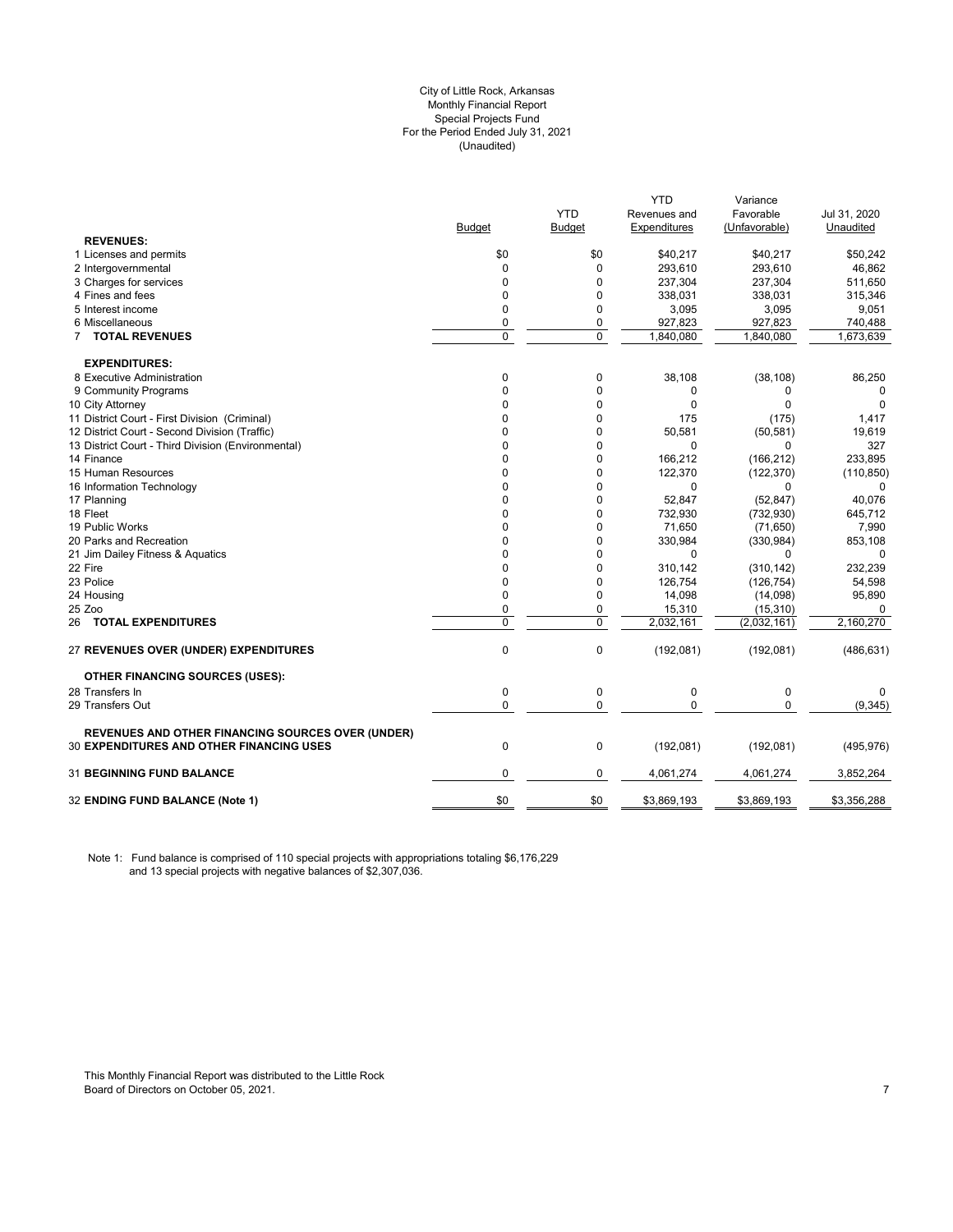# (Unaudited) City of Little Rock, Arkansas Monthly Financial Report Grant Fund For the Period Ended July 31, 2021

|               |                |               | Variance               |                                         |
|---------------|----------------|---------------|------------------------|-----------------------------------------|
|               | <b>YTD</b>     | Revenues and  | Favorable              | Jul 31, 2020                            |
| <b>Budget</b> | <b>Budget</b>  | Expenditures  | (Unfavorable)          | Unaudited                               |
|               |                |               |                        |                                         |
| \$0           | \$0            | \$4,442,272   | \$4,442,272            | \$3,898,195                             |
| 0             | $\Omega$       | 0             | 0                      | 0                                       |
| $\Omega$      | 0              | 3,545         | 3,545                  | 6,003                                   |
| $\Omega$      | 0              | n             | $\Omega$               |                                         |
| 0             | 0              | 155,432       | 155,432                | 170,608                                 |
| $\Omega$      | $\mathbf 0$    | 4,601,249     | 4,601,249              | 4,074,806                               |
|               |                |               |                        |                                         |
| $\Omega$      | $\Omega$       |               |                        | 986,734                                 |
|               | $\Omega$       |               | (2,449,629)            | 4,132,619                               |
|               | 0              | 261,542       |                        | 488,379                                 |
|               | 0              | O             |                        |                                         |
|               |                |               |                        |                                         |
| <sup>n</sup>  | 0              | 897,633       | (897, 633)             | 572,570                                 |
| 0             | 0              | 35,457        | (35, 457)              | 23,076                                  |
| $\Omega$      | $\overline{0}$ | 8,475,446     | (8, 475, 446)          | 6,203,378                               |
| $\mathbf{0}$  | 0              | (3,874,197)   | (3,874,197)            | (2, 128, 572)                           |
|               |                |               |                        |                                         |
| $\Omega$      | 0              | 0             | 0                      | 0                                       |
| $\Omega$      | $\Omega$       | $\Omega$      | $\Omega$               | $\Omega$                                |
|               |                |               |                        |                                         |
| $\Omega$      | $\mathbf 0$    | (3,874,197)   | (3,874,197)            | (2, 128, 572)                           |
| $\Omega$      | 0              | 16,142        | 16,142                 | 99,534                                  |
| \$0           | \$0            | (\$3,858,055) | (\$3,858,055)          | (\$2,029,038)                           |
|               |                |               | 4,831,185<br>2,449,629 | <b>YTD</b><br>(4,831,185)<br>(261, 542) |

Expenditures include: Expended \$4,909,465 Encumbered 3,565,981

\$8,475,446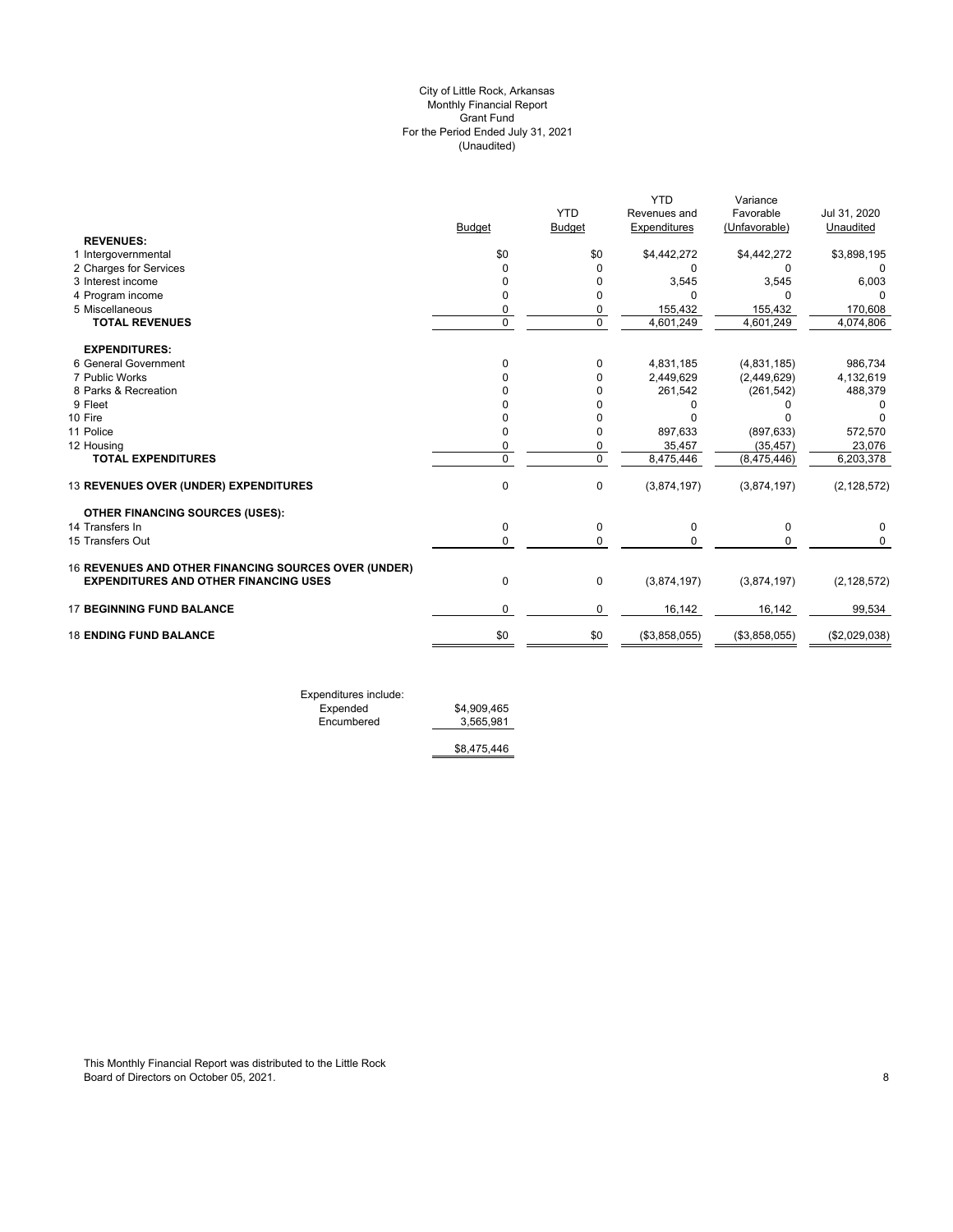# City of Little Rock, Arkansas Monthly Financial Report American Rescue Plan Act Fund For the Period Ended July 31, 2021 (Unaudited)

| <b>Budget</b><br>\$0<br>0<br>$\Omega$ | <b>YTD</b><br><b>Budget</b><br>\$0<br>0<br>$\mathbf 0$ | Revenues and<br>Expenditures<br>\$0<br>$\Omega$ | Favorable<br>(Unfavorable)<br>\$0<br>$\Omega$ | Jul 31, 2020<br>Unaudited<br>\$0<br>$\pmb{0}$ |
|---------------------------------------|--------------------------------------------------------|-------------------------------------------------|-----------------------------------------------|-----------------------------------------------|
|                                       |                                                        |                                                 |                                               |                                               |
|                                       |                                                        |                                                 |                                               |                                               |
|                                       |                                                        |                                                 |                                               |                                               |
|                                       |                                                        |                                                 |                                               |                                               |
|                                       |                                                        | 20,320                                          | 20,320                                        | 0                                             |
| 0                                     | 0                                                      | 0                                               | 0                                             | $\mathbf 0$                                   |
|                                       |                                                        |                                                 |                                               | 0                                             |
| $\overline{0}$                        | $\overline{0}$                                         | 20,320                                          | 20,320                                        | $\overline{0}$                                |
|                                       |                                                        |                                                 |                                               |                                               |
| 0                                     | 0                                                      | 0                                               | 0                                             | 0                                             |
| $\Omega$                              | 0                                                      | $\Omega$                                        | 0                                             | 0                                             |
| 0                                     | 0                                                      | 0                                               | $\Omega$                                      | 0                                             |
| n                                     | $\Omega$                                               | $\Omega$                                        | $\Omega$                                      | $\pmb{0}$                                     |
| $\Omega$                              | 0                                                      | $\Omega$                                        | $\Omega$                                      | $\pmb{0}$                                     |
| $\Omega$                              | 0                                                      | $\Omega$                                        | $\Omega$                                      | $\pmb{0}$                                     |
| 0                                     | 0                                                      | 0                                               | 0                                             | $\pmb{0}$                                     |
| $\overline{0}$                        | $\overline{0}$                                         | $\overline{0}$                                  | $\overline{0}$                                | $\mathbf 0$                                   |
| $\mathbf 0$                           | $\mathbf 0$                                            | 20,320                                          | 20,320                                        | $\mathbf 0$                                   |
|                                       |                                                        |                                                 |                                               |                                               |
| $\mathbf 0$                           | 0                                                      | 0                                               | 0                                             | $\mathbf 0$                                   |
| $\mathbf 0$                           | 0                                                      | $\mathbf 0$                                     | 0                                             | 0                                             |
|                                       |                                                        |                                                 |                                               |                                               |
| $\pmb{0}$                             | 0                                                      | 20,320                                          | 20,320                                        |                                               |
| 0                                     | 0                                                      | $\mathbf{0}$                                    | 0                                             | 0                                             |
| \$0                                   | \$0                                                    | \$20,320                                        | \$20,320                                      | \$0                                           |
|                                       | 0                                                      | 0                                               | $\mathbf 0$                                   | $\pmb{0}$                                     |

Note 1: The City received the first tranche of funds from the U.S. Treasury in May 2021 the amount of \$18,856,700.50. Revenues are deferred until expended on eligible projects.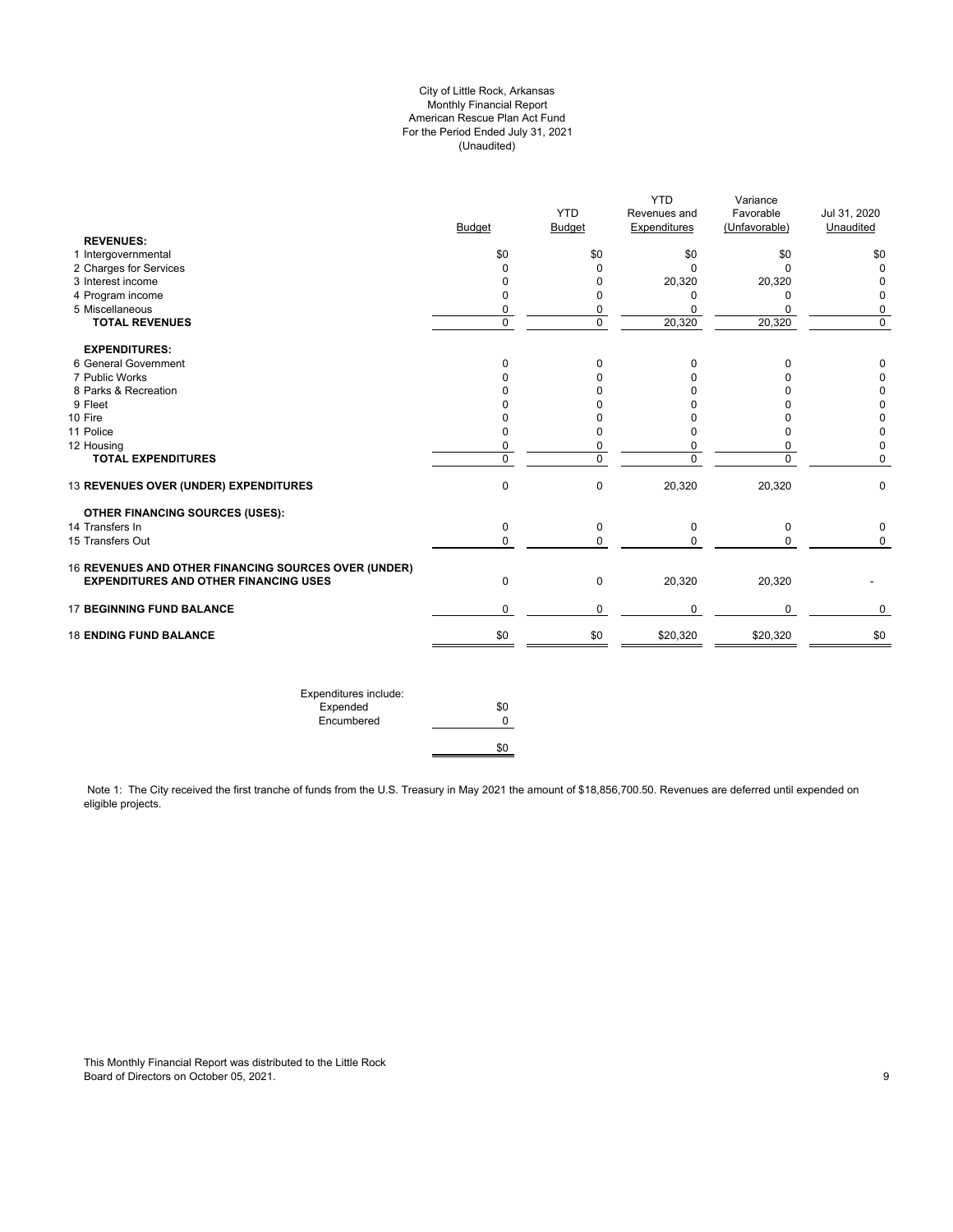# (Unaudited) City of Little Rock, Arkansas Monthly Financial Report Emergency 911 Fund For the Period Ended July 31, 2021

|                                                          | <b>Budget</b> | <b>YTD</b><br><b>Budget</b> | <b>YTD</b><br>Revenues and<br>Expenditures | Variance<br>Favorable<br>(Unfavorable) | Jul 31, 2020<br>Unaudited |
|----------------------------------------------------------|---------------|-----------------------------|--------------------------------------------|----------------------------------------|---------------------------|
| <b>REVENUES:</b><br>1 Charges for services               | \$0           | \$0                         | \$1,572,103                                | \$1,572,103                            | \$1,937,845               |
| 2 Interest income                                        | $\Omega$      |                             | 8,379                                      | 8,379                                  | 9,307                     |
| 3 Miscellaneous                                          |               | 0                           |                                            |                                        | <sup>0</sup>              |
| <b>TOTAL REVENUES</b><br>4                               | 0             | 0                           | 1,580,482                                  | 1,580,482                              | 1,947,151                 |
| <b>EXPENDITURES:</b>                                     |               |                             |                                            |                                        |                           |
| 5 Police                                                 | 0             | 0                           | 1,042,498                                  | (1,042,498)                            | 485,538                   |
| <b>TOTAL EXPENDITURES</b><br>6                           | $\Omega$      | $\mathbf 0$                 | 1,042,498                                  | (1,042,498)                            | 485,538                   |
| 7 REVENUES OVER (UNDER) EXPENDITURES                     | 0             | 0                           | 537,984                                    | 537,984                                | 1,461,613                 |
| <b>OTHER FINANCING SOURCES (USES):</b>                   |               |                             |                                            |                                        |                           |
| 8 Transfers In                                           | 0             | 0                           | 0                                          | 0                                      | $\mathbf 0$               |
| 9 Transfers Out                                          | 0             | 0                           |                                            |                                        | 0                         |
| <b>REVENUES AND OTHER FINANCING SOURCES OVER (UNDER)</b> |               |                             |                                            |                                        |                           |
| <b>10 EXPENDITURES AND OTHER FINANCING USES</b>          | 0             | 0                           | 537,984                                    | 537,984                                | 1,461,613                 |
| <b>11 BEGINNING FUND BALANCE</b>                         | 0             | 0                           | 3,076,940                                  | 3,076,940                              | 1,007,531                 |
| <b>12 ENDING FUND BALANCE</b>                            | \$0           | \$0                         | \$3,614,924                                | \$3,614,924                            | \$2,469,144               |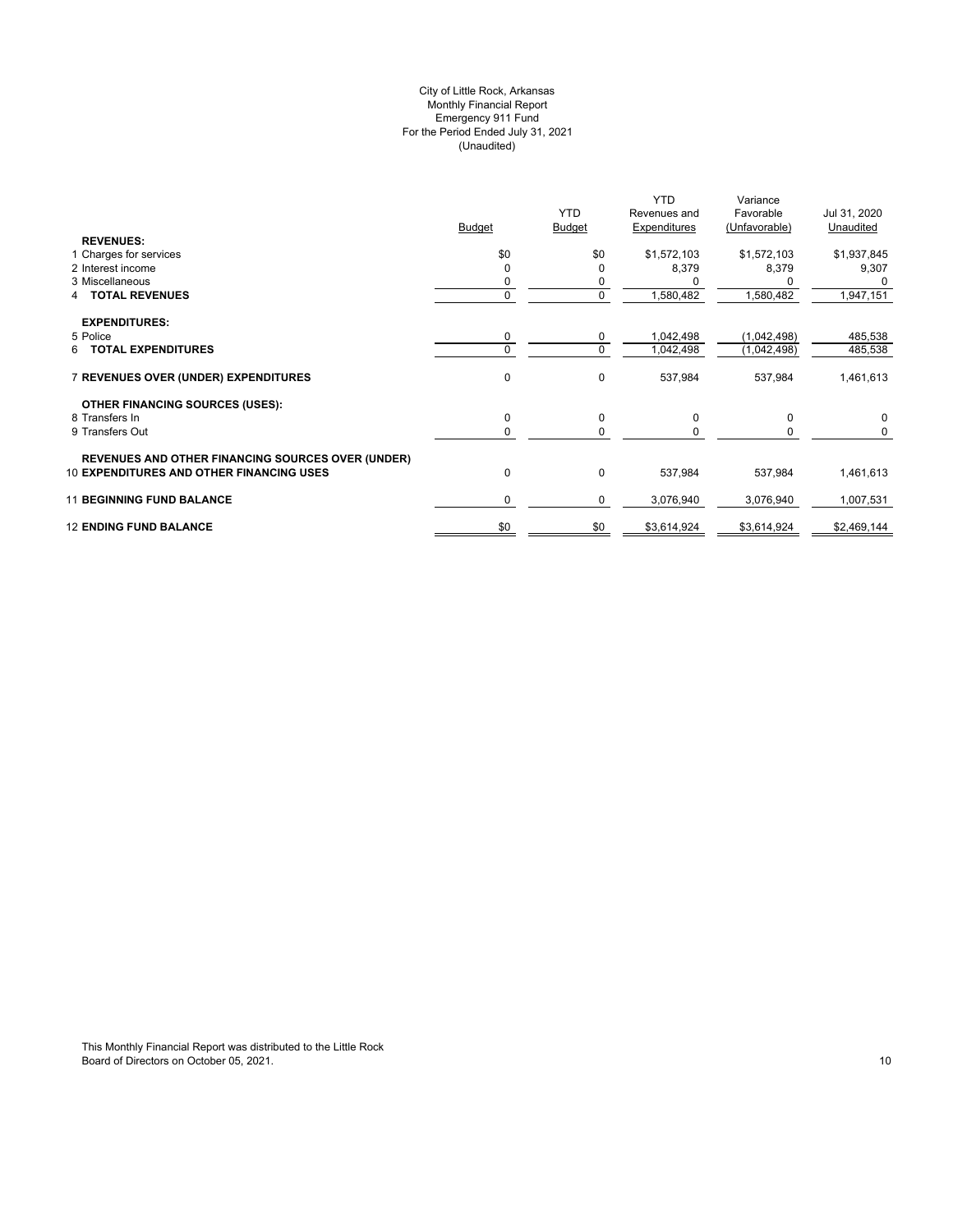# (Unaudited) City of Little Rock, Arkansas Monthly Financial Report Community Development Block Grant Fund For the Period Ended July 31, 2021

|                                                          | <b>Budget</b> | <b>YTD</b><br><b>Budget</b> | <b>YTD</b><br>Revenues and<br><b>Expenditures</b> | Variance<br>Favorable<br>(Unfavorable) | Jul 31, 2020<br>Unaudited |
|----------------------------------------------------------|---------------|-----------------------------|---------------------------------------------------|----------------------------------------|---------------------------|
| <b>REVENUES:</b>                                         |               |                             |                                                   |                                        |                           |
| 1 Intergovernmental                                      | \$0           | \$0                         | \$1,849,487                                       | \$1,849,487                            | \$311,217                 |
| 2 Charges for Services                                   | $\Omega$      |                             |                                                   |                                        |                           |
| 3 Miscellaneous                                          | 0             | 0                           |                                                   |                                        |                           |
| <b>TOTAL REVENUES</b>                                    | $\mathbf 0$   | 0                           | 1,849,487                                         | 1,849,487                              | 311,217                   |
| <b>EXPENDITURES:</b>                                     |               |                             |                                                   |                                        |                           |
| 5 General Government                                     | 0             | $\Omega$                    | $\Omega$                                          | n                                      | 0                         |
| 6 Housing                                                | 0             | 0                           | 2,736,820                                         | (2,736,820)                            | 684,680                   |
| <b>TOTAL EXPENDITURES</b>                                | 0             | $\Omega$                    | 2,736,820                                         | (2,736,820)                            | 684,680                   |
| 8 REVENUES OVER (UNDER) EXPENDITURES                     | 0             | 0                           | (887, 333)                                        | (887, 333)                             | (373, 462)                |
| <b>OTHER FINANCING SOURCES (USES):</b>                   |               |                             |                                                   |                                        |                           |
| 9 Transfers In                                           | 0             | 0                           | 0                                                 | 0                                      | 0                         |
| 10 Transfers Out                                         | 0             | 0                           |                                                   | 0                                      | 0                         |
| <b>REVENUES AND OTHER FINANCING SOURCES OVER (UNDER)</b> |               |                             |                                                   |                                        |                           |
| <b>11 EXPENDITURES AND OTHER FINANCING USES</b>          | 0             | 0                           | (887, 333)                                        | (887, 333)                             | (373, 462)                |
| <b>12 BEGINNING FUND BALANCE</b>                         | 0             | 0                           | 856,884                                           | 856,884                                | 889,273                   |
| <b>13 ENDING FUND BALANCE</b>                            | \$0           | \$0                         | (\$30,449)                                        | (\$30,449)                             | \$515,811                 |
|                                                          |               |                             |                                                   |                                        |                           |

Expenditures include: Expended \$2,087,231 Encumbered 649,589

\$2,736,820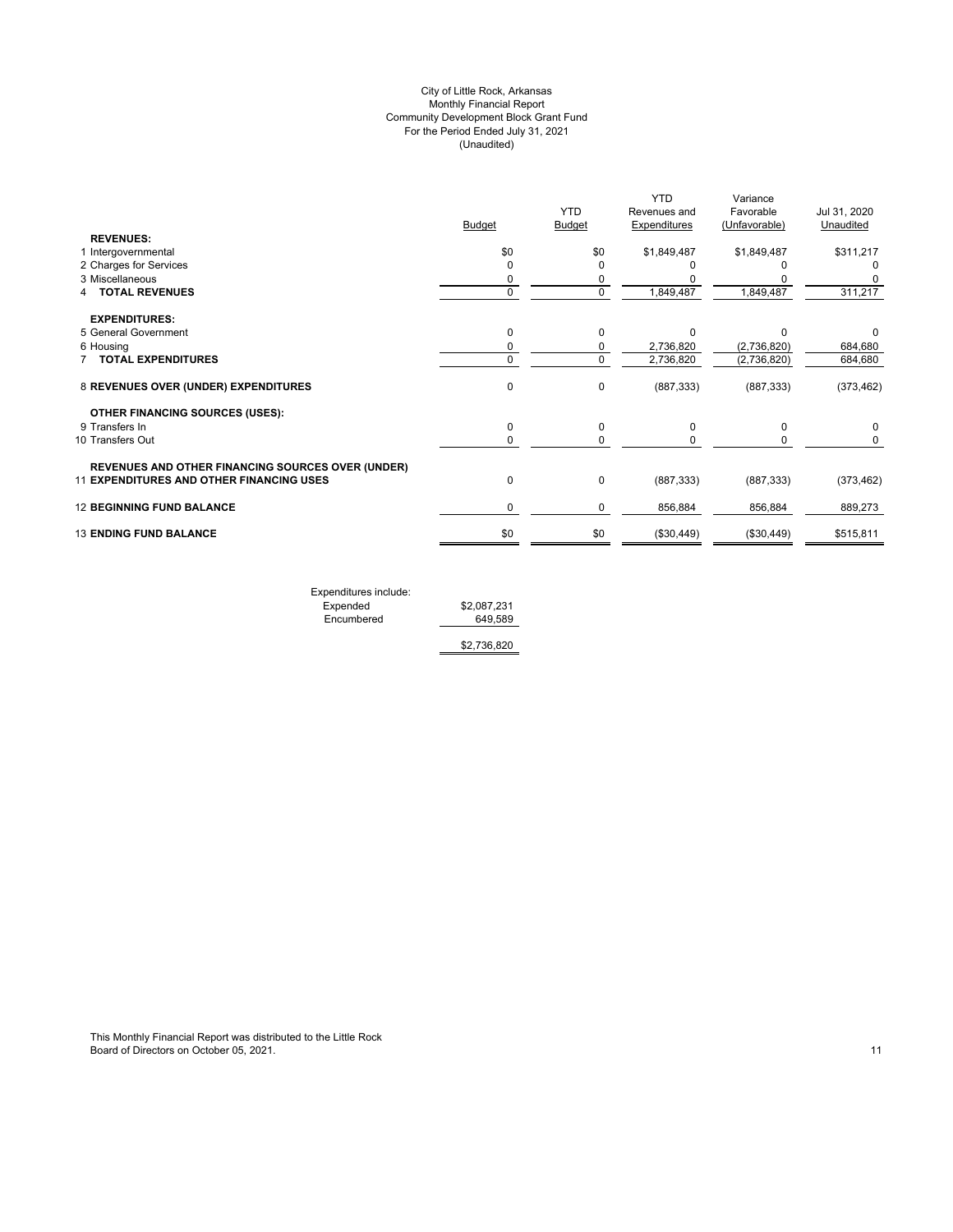# (Unaudited) City of Little Rock, Arkansas Monthly Financial Report HIPP Fund For the Period Ended July 31, 2021

| <b>REVENUES:</b>                                                                                     | <b>Budget</b> | <b>YTD</b><br>Budget | <b>YTD</b><br>Revenues and<br><b>Expenditures</b> | Variance<br>Favorable<br>(Unfavorable) | Jul 31, 2020<br>Unaudited |
|------------------------------------------------------------------------------------------------------|---------------|----------------------|---------------------------------------------------|----------------------------------------|---------------------------|
| 1 Intergovernmental                                                                                  | \$0           | \$0                  | \$540,813                                         | \$540,813                              | \$566,348                 |
| 2 Charges for Services                                                                               | $\mathbf 0$   | $\Omega$             |                                                   |                                        | $\Omega$                  |
| 3 Miscellaneous                                                                                      | 0             |                      |                                                   |                                        | (391)                     |
| <b>TOTAL REVENUES</b>                                                                                | 0             | 0                    | 540,813                                           | 540,813                                | 565,957                   |
| <b>EXPENDITURES:</b>                                                                                 |               |                      |                                                   |                                        |                           |
| 5 General Government                                                                                 | $\mathbf 0$   | $\Omega$             | $\Omega$                                          | $\Omega$                               |                           |
| 6 Housing                                                                                            | 0             | 0                    | 632,704                                           | (632, 704)                             | 499,347                   |
| 7 TOTAL EXPENDITURES                                                                                 | 0             | $\Omega$             | 632,704                                           | (632, 704)                             | 499,347                   |
| 8 REVENUES OVER (UNDER) EXPENDITURES                                                                 | $\mathbf 0$   | $\mathbf 0$          | (91, 891)                                         | (91, 891)                              | 66,610<br>\$              |
| <b>OTHER FINANCING SOURCES (USES):</b>                                                               |               |                      |                                                   |                                        |                           |
| 9 Transfers In                                                                                       | $\mathbf 0$   | 0                    | 0                                                 | 0                                      | 0                         |
| 10 Transfers Out                                                                                     | 0             | 0                    | 0                                                 | 0                                      | 0                         |
| <b>REVENUES AND OTHER FINANCING SOURCES OVER (UNDER)</b><br>11 EXPENDITURES AND OTHER FINANCING USES | $\mathbf 0$   | $\mathbf 0$          | (91, 891)                                         | (91, 891)                              | 66,610                    |
| <b>12 BEGINNING FUND BALANCE</b>                                                                     | 0             | 0                    | 1,479,520                                         | 1,479,520                              | 1,245,703                 |
| <b>13 ENDING FUND BALANCE</b>                                                                        | \$0           | \$0                  | \$1,387,629                                       | \$1,387,629                            | \$1,312,313               |
|                                                                                                      |               |                      |                                                   |                                        |                           |

| Expenditures include: |           |
|-----------------------|-----------|
| Expended              | \$502.202 |
| Encumbered            | 130.502   |
|                       | \$632,704 |

This Monthly Financial Report was distributed to the Little Rock Board of Directors on October 05, 2021. 2003. The state of the state of the state of the state of the state of the state of the state of the state of the state of the state of the state of the state of the state of the sta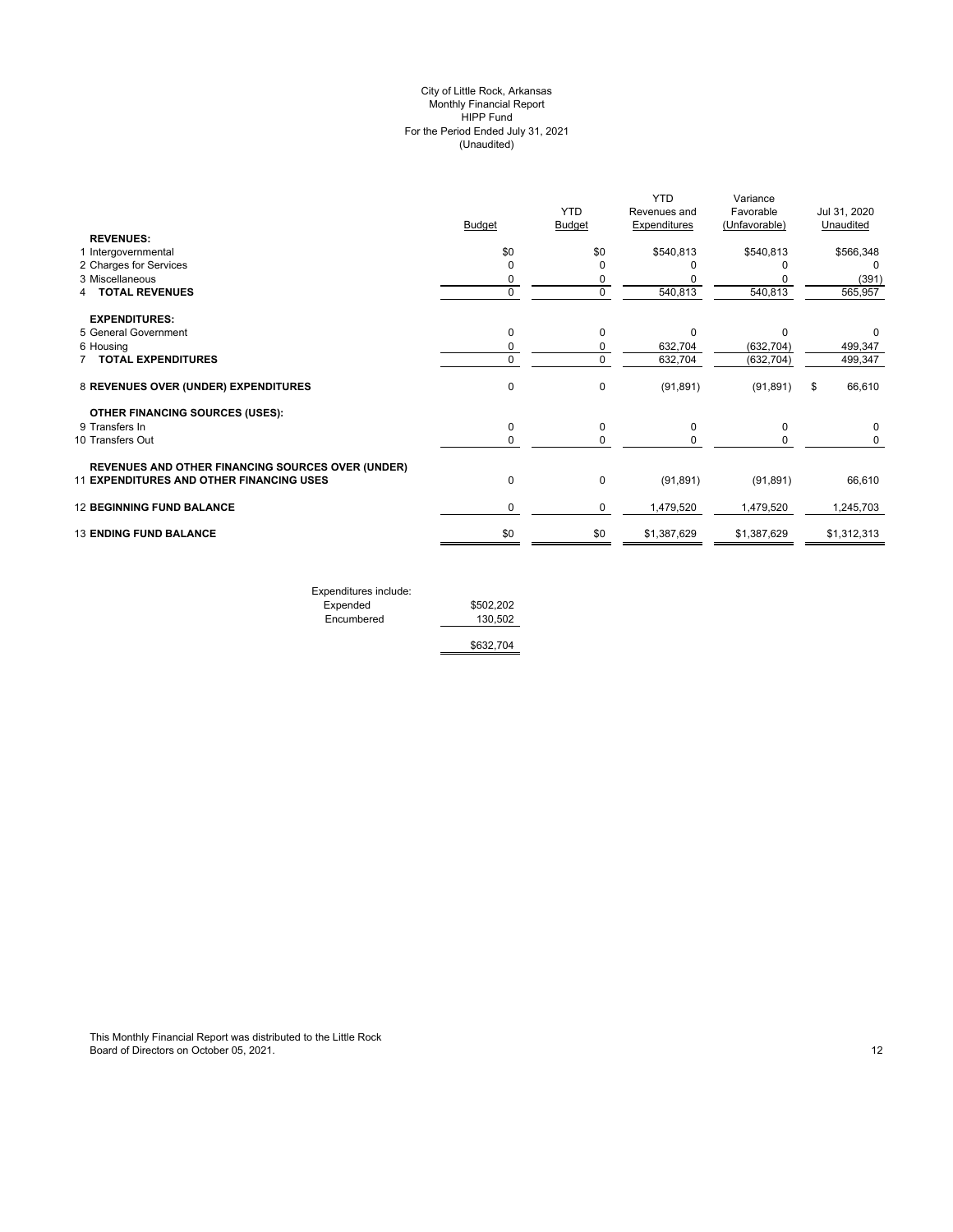# (Unaudited) City of Little Rock, Arkansas Monthly Financial Report NHSP Fund For the Period Ended July 31, 2021

| <b>REVENUES:</b><br>\$0<br>\$0<br>\$0<br>\$0<br>\$0<br>1 Intergovernmental<br>2 Charges for Services<br>0<br>O<br>C<br>U<br>O<br>3 Miscellaneous<br>60,533<br>60,533<br>59,857<br>0<br>0<br>$\mathbf 0$<br>$\mathbf 0$<br><b>TOTAL REVENUES</b><br>60,533<br>60,533<br>59,857<br>4<br><b>EXPENDITURES:</b><br>5 General Government<br>0<br>0<br>$\Omega$<br>0<br>0<br>6 Housing<br>0<br>7,615<br>(7,615)<br>67,351<br>0<br>0<br>7,615<br>67,351<br>$\mathbf 0$<br>(7,615)<br><b>TOTAL EXPENDITURES</b><br>0<br>$\mathbf 0$<br>52,918<br>8 REVENUES OVER (UNDER) EXPENDITURES<br>52,918<br>(7, 493)<br><b>OTHER FINANCING SOURCES (USES):</b><br>0<br>9 Loan Proceeds<br>$\Omega$<br>0<br>O<br><sup>n</sup><br>10 Transfers In<br>0<br>0<br>0<br>11 Transfers Out<br>0<br>0<br>O<br><b>REVENUES AND OTHER FINANCING SOURCES OVER (UNDER)</b><br>12 EXPENDITURES AND OTHER FINANCING USES<br>$\pmb{0}$<br>$\mathbf 0$<br>52,918<br>52,918<br>(7, 493)<br><b>13 BEGINNING FUND BALANCE</b><br>0<br>17,170<br>$\mathbf 0$<br>17,170<br>17,086<br><b>14 ENDING FUND BALANCE</b><br>\$0<br>\$0<br>\$70,088<br>\$70,088<br>\$9,593 | <b>Budget</b> | <b>YTD</b><br><b>Budget</b> | <b>YTD</b><br>Revenues and<br><b>Expenditures</b> | Variance<br>Favorable<br>(Unfavorable) | Jul 31, 2020<br>Unaudited |
|-----------------------------------------------------------------------------------------------------------------------------------------------------------------------------------------------------------------------------------------------------------------------------------------------------------------------------------------------------------------------------------------------------------------------------------------------------------------------------------------------------------------------------------------------------------------------------------------------------------------------------------------------------------------------------------------------------------------------------------------------------------------------------------------------------------------------------------------------------------------------------------------------------------------------------------------------------------------------------------------------------------------------------------------------------------------------------------------------------------------------------|---------------|-----------------------------|---------------------------------------------------|----------------------------------------|---------------------------|
|                                                                                                                                                                                                                                                                                                                                                                                                                                                                                                                                                                                                                                                                                                                                                                                                                                                                                                                                                                                                                                                                                                                             |               |                             |                                                   |                                        |                           |
|                                                                                                                                                                                                                                                                                                                                                                                                                                                                                                                                                                                                                                                                                                                                                                                                                                                                                                                                                                                                                                                                                                                             |               |                             |                                                   |                                        |                           |
|                                                                                                                                                                                                                                                                                                                                                                                                                                                                                                                                                                                                                                                                                                                                                                                                                                                                                                                                                                                                                                                                                                                             |               |                             |                                                   |                                        |                           |
|                                                                                                                                                                                                                                                                                                                                                                                                                                                                                                                                                                                                                                                                                                                                                                                                                                                                                                                                                                                                                                                                                                                             |               |                             |                                                   |                                        |                           |
|                                                                                                                                                                                                                                                                                                                                                                                                                                                                                                                                                                                                                                                                                                                                                                                                                                                                                                                                                                                                                                                                                                                             |               |                             |                                                   |                                        |                           |
|                                                                                                                                                                                                                                                                                                                                                                                                                                                                                                                                                                                                                                                                                                                                                                                                                                                                                                                                                                                                                                                                                                                             |               |                             |                                                   |                                        |                           |
|                                                                                                                                                                                                                                                                                                                                                                                                                                                                                                                                                                                                                                                                                                                                                                                                                                                                                                                                                                                                                                                                                                                             |               |                             |                                                   |                                        |                           |
|                                                                                                                                                                                                                                                                                                                                                                                                                                                                                                                                                                                                                                                                                                                                                                                                                                                                                                                                                                                                                                                                                                                             |               |                             |                                                   |                                        |                           |
|                                                                                                                                                                                                                                                                                                                                                                                                                                                                                                                                                                                                                                                                                                                                                                                                                                                                                                                                                                                                                                                                                                                             |               |                             |                                                   |                                        |                           |
|                                                                                                                                                                                                                                                                                                                                                                                                                                                                                                                                                                                                                                                                                                                                                                                                                                                                                                                                                                                                                                                                                                                             |               |                             |                                                   |                                        |                           |
|                                                                                                                                                                                                                                                                                                                                                                                                                                                                                                                                                                                                                                                                                                                                                                                                                                                                                                                                                                                                                                                                                                                             |               |                             |                                                   |                                        |                           |
|                                                                                                                                                                                                                                                                                                                                                                                                                                                                                                                                                                                                                                                                                                                                                                                                                                                                                                                                                                                                                                                                                                                             |               |                             |                                                   |                                        |                           |
|                                                                                                                                                                                                                                                                                                                                                                                                                                                                                                                                                                                                                                                                                                                                                                                                                                                                                                                                                                                                                                                                                                                             |               |                             |                                                   |                                        |                           |
|                                                                                                                                                                                                                                                                                                                                                                                                                                                                                                                                                                                                                                                                                                                                                                                                                                                                                                                                                                                                                                                                                                                             |               |                             |                                                   |                                        |                           |
|                                                                                                                                                                                                                                                                                                                                                                                                                                                                                                                                                                                                                                                                                                                                                                                                                                                                                                                                                                                                                                                                                                                             |               |                             |                                                   |                                        |                           |
|                                                                                                                                                                                                                                                                                                                                                                                                                                                                                                                                                                                                                                                                                                                                                                                                                                                                                                                                                                                                                                                                                                                             |               |                             |                                                   |                                        |                           |
|                                                                                                                                                                                                                                                                                                                                                                                                                                                                                                                                                                                                                                                                                                                                                                                                                                                                                                                                                                                                                                                                                                                             |               |                             |                                                   |                                        |                           |

| Expenditures include: |         |
|-----------------------|---------|
| Expended              | (\$36)  |
| Encumbered            | 7.651   |
|                       |         |
|                       | \$7.615 |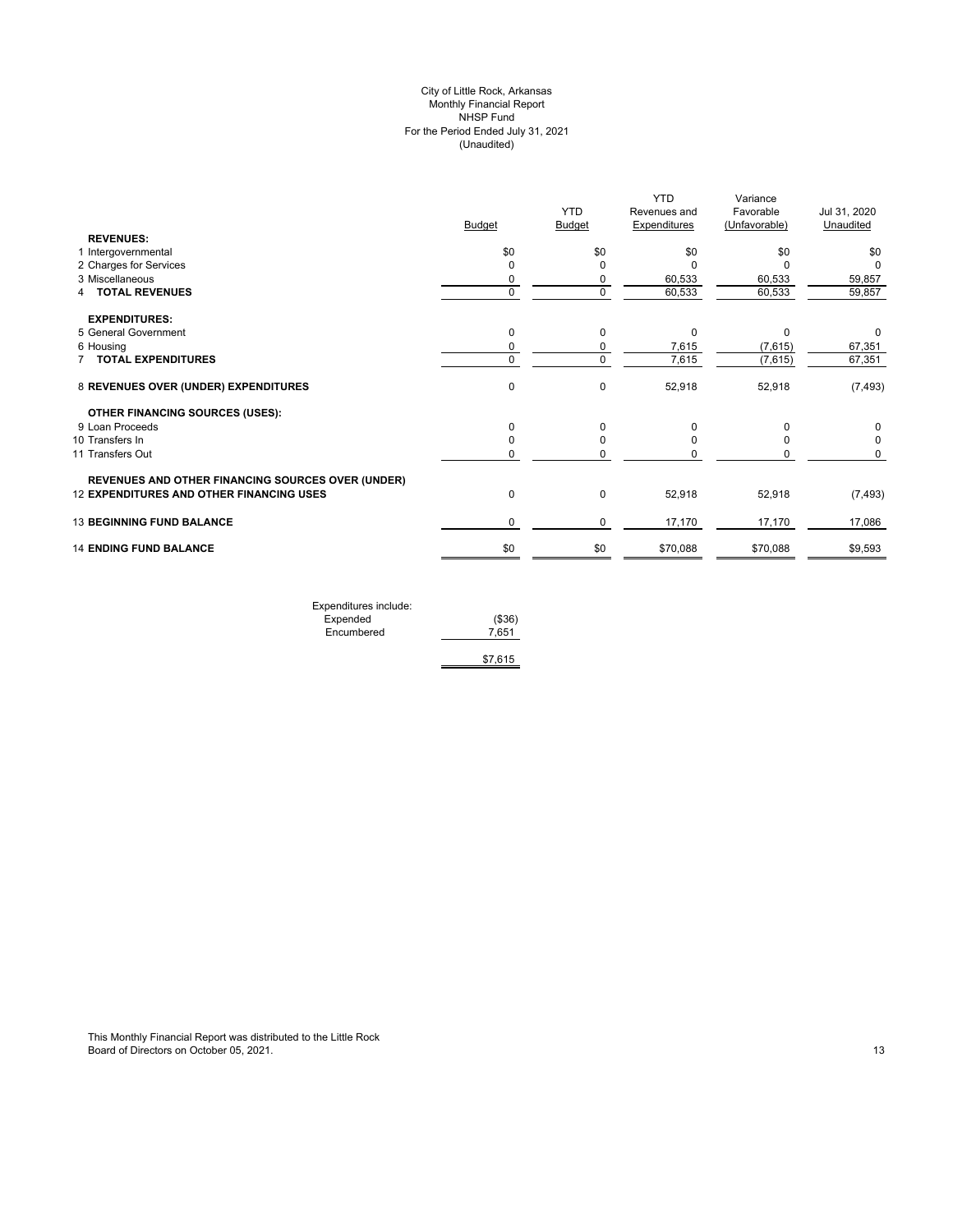# For the Period Ended July 31, 2021 (Unaudited) City of Little Rock, Arkansas Monthly Financial Report Short Term Capital Fund

|               |               | <b>YTD</b>   | Variance      |              |
|---------------|---------------|--------------|---------------|--------------|
|               | <b>YTD</b>    | Revenues and | Favorable     | Jul 31, 2020 |
| <b>Budget</b> | <b>Budget</b> | Expenditures | (Unfavorable) | Unaudited    |
|               |               |              |               |              |
| \$0           | \$0           | \$0          | \$0           | \$0          |
| O             | $\Omega$      | 5,722        | 5,722         | 26,861       |
| 0             | 0             | $\Omega$     | 0             | 0            |
| $\mathbf 0$   | $\mathbf 0$   | 5,722        | 5,722         | 26,861       |
|               |               |              |               |              |
| $\Omega$      | 0             | 2,394        | (2, 394)      | 2,416        |
|               | $\Omega$      | $\Omega$     |               |              |
|               | O             | C            |               | 0            |
|               | $\Omega$      | 1,434,300    | (1,434,300)   | 609,880      |
|               | 0             | 1,089,729    | (1,089,729)   | 3,354,954    |
|               | 0             | 25,000       | (25,000)      | 0            |
| $\mathbf 0$   | $\mathbf 0$   | 2,551,423    | (2,551,423)   | 3,967,250    |
| $\mathbf 0$   | 0             | (2,545,701)  | (2,545,701)   | (3,940,388)  |
|               |               |              |               |              |
| 0             | $\Omega$      | $\Omega$     | 0             | 1,309,435    |
|               | 0             | 0            | ŋ             | 0            |
| 0             | $\mathbf 0$   | $\mathbf 0$  | 0             | 0            |
|               |               |              |               |              |
| 0             | 0             | (2,545,701)  | (2,545,701)   | (2,630,953)  |
| 0             | 0             | 2,352,912    | 2,352,912     | 3,285,177    |
| \$0           | \$0           | (\$192,789)  | (\$192,789)   | \$654,224    |
|               |               |              |               |              |

| Expenditures include:<br>Expended<br>Encumbered | \$616,006<br>1.935.417 |
|-------------------------------------------------|------------------------|
| Total                                           | \$2,551,423            |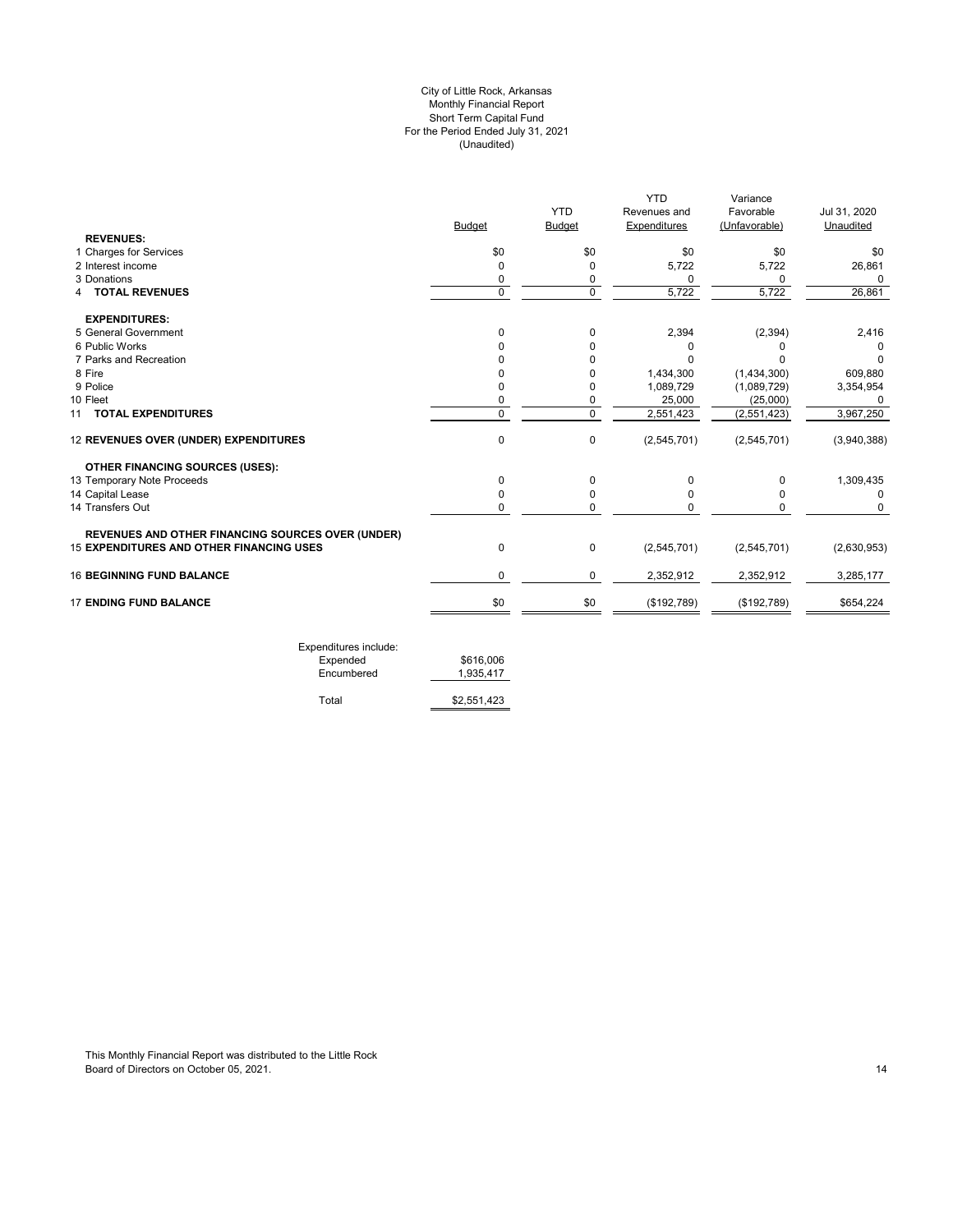# For the Period Ended July 31, 2021 (Unaudited) City of Little Rock, Arkansas Monthly Financial Report 2012-2021 Capital Project Fund

|                                                          |               |               | <b>YTD</b>   | Variance      |              |
|----------------------------------------------------------|---------------|---------------|--------------|---------------|--------------|
|                                                          |               | <b>YTD</b>    | Revenues and | Favorable     | Jul 31, 2020 |
|                                                          | <b>Budget</b> | <b>Budget</b> | Expenditures | (Unfavorable) | Unaudited    |
| <b>REVENUES:</b>                                         |               |               |              |               |              |
| 1 3/8 Cent Sales Tax                                     | \$0           | \$0           | \$13,063,041 | \$13,063,041  | \$11,346,181 |
| 2 Interest income                                        | 0             | 0             | 93,108       | 93,108        | 245,977      |
| 3 Miscellaneous Income                                   | 0             | 0             | 0            | 0             | 0            |
| <b>TOTAL REVENUES</b><br>4                               | $\mathbf 0$   | $\mathbf 0$   | 13,156,149   | 13, 156, 149  | 11,592,158   |
| <b>EXPENDITURES:</b>                                     |               |               |              |               |              |
| 5 General Government                                     | $\Omega$      | 0             | 4,393,259    | (4,393,259)   | 2,362,357    |
| 6 Housing                                                | O             | $\Omega$      | $\Omega$     | $\Omega$      | $\Omega$     |
| 7 Public Works                                           | U             | 0             | 2,300,022    | (2,300,022)   | 3,274,955    |
| 8 Parks and Recreation                                   | n             | O             | 1,287,136    | (1, 287, 136) | 1,205,802    |
| 9 Fire                                                   |               | n             | 199,847      | (199, 847)    | 335,471      |
| 10 Police                                                |               | 0             | 7,575,232    | (7, 575, 232) | 1,165,128    |
| 11 Fleet                                                 | 0             | 0             | 986,830      | (986, 830)    | 996,026      |
| 12 Zoo                                                   | 0             | 0             | 277,538      | (277, 538)    | 899,445      |
| 13 TOTAL EXPENDITURES                                    | $\mathbf 0$   | 0             | 17,019,865   | (17,019,865)  | 10,239,185   |
| 14 REVENUES OVER (UNDER) EXPENDITURES                    | $\mathbf 0$   | 0             | (3,863,716)  | (3,863,716)   | 1,352,973    |
| <b>OTHER FINANCING SOURCES (USES):</b>                   |               |               |              |               |              |
| 15 Temporary Note Proceeds                               | 0             | 0             | 0            | 0             |              |
| 16 Transfers In                                          | $\Omega$      | 0             | $\Omega$     | n             |              |
| 17 Transfers Out                                         | $\Omega$      | 0             | (556, 885)   | (556, 885)    | (1,075,270)  |
| <b>REVENUES AND OTHER FINANCING SOURCES OVER (UNDER)</b> |               |               |              |               |              |
| <b>18 EXPENDITURES AND OTHER FINANCING USES</b>          | 0             | 0             | (4,420,601)  | (4,420,601)   | 277,703      |
| <b>19 BEGINNING FUND BALANCE</b>                         | 0             | 0             | 36,406,779   | 36,406,779    | 30,194,882   |
| <b>20 ENDING FUND BALANCE</b>                            | \$0           | \$0           | \$31,986,178 | \$31,986,178  | \$30,472,585 |

| LAPCHURULES INCIDE. |             |
|---------------------|-------------|
| Expended            | \$7,946.137 |
| Encumbered          | 9,073,728   |
|                     |             |

Total \$17,019,865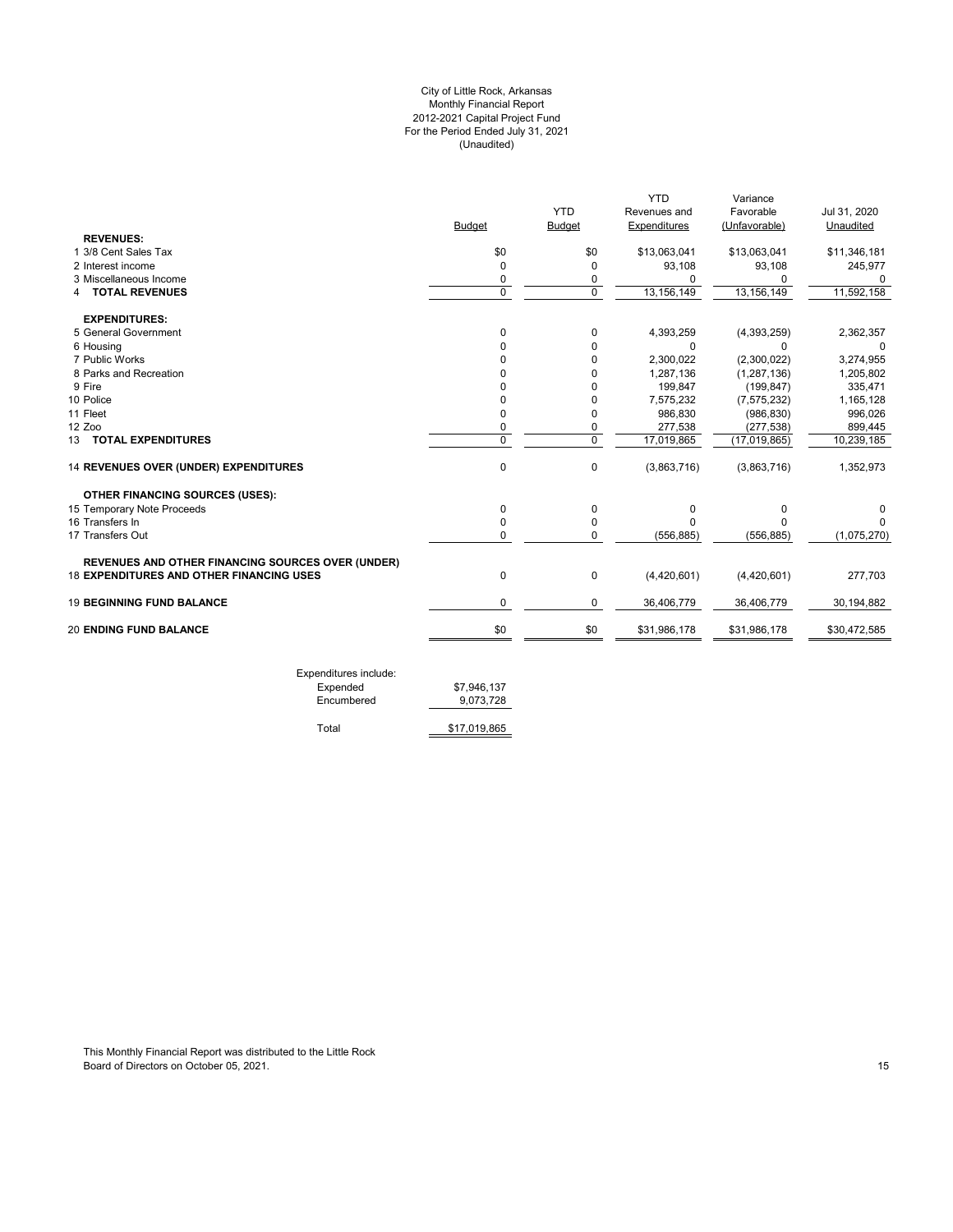# City of Little Rock, Arkansas Monthly Financial Report 2015 Library Improvement Bond For the Period Ended July 31, 2021 (Unaudited)

|                                                          | <b>Budget</b> | <b>YTD</b><br>Budget | <b>YTD</b><br>Revenues and<br>Expenditures | Variance<br>Favorable<br>(Unfavorable) | Jul 31, 2020<br>Actual |
|----------------------------------------------------------|---------------|----------------------|--------------------------------------------|----------------------------------------|------------------------|
| <b>REVENUES:</b>                                         |               |                      |                                            |                                        |                        |
| 1 Interest income                                        | \$0           | \$0                  | \$674                                      | \$674                                  | \$2,679                |
| 2 Miscellaneous                                          | 0             | 0                    | 0                                          | 0                                      | 0                      |
| <b>TOTAL REVENUES</b><br>3                               | 0             | $\Omega$             | 674                                        | 674                                    | 2,679                  |
| <b>EXPENDITURES:</b>                                     |               |                      |                                            |                                        |                        |
| 4 General Government                                     | 0             | 0                    | 58,872                                     | (58, 872)                              | 0                      |
| 5 TOTAL EXPENDITURES                                     | $\mathbf 0$   | $\Omega$             | 58,872                                     | (58, 872)                              | $\mathbf 0$            |
| 6 REVENUES OVER (UNDER) EXPENDITURES                     | 0             | 0                    | (58, 198)                                  | (58, 198)                              | 2,679                  |
| <b>OTHER FINANCING SOURCES (USES):</b>                   |               |                      |                                            |                                        |                        |
| 7 Bond Proceeds                                          | $\mathbf 0$   | $\Omega$             | $\Omega$                                   | $\Omega$                               | 0                      |
| 8 Discount on Bonds Issued                               | $\Omega$      | <sup>n</sup>         | n                                          |                                        | 0                      |
| 9 Bond Reoffering Premium                                | 0             |                      |                                            |                                        | 0                      |
| 10 Other, net                                            | <sup>0</sup>  |                      |                                            |                                        | 0                      |
| 11 Transfers In                                          | 0             |                      |                                            |                                        | 0                      |
| 12 Transfers Out                                         | 0             | 0                    |                                            | 0                                      | 0                      |
| <b>REVENUES AND OTHER FINANCING SOURCES OVER (UNDER)</b> |               |                      |                                            |                                        |                        |
| <b>13 EXPENDITURES AND OTHER FINANCING USES</b>          | $\pmb{0}$     | 0                    | (58, 198)                                  | (58, 198)                              | 2,679                  |
| <b>14 BEGINNING FUND BALANCE</b>                         | 0             | 0                    | 404,486                                    | 404,486                                | 428,233                |
| <b>15 ENDING FUND BALANCE</b>                            | \$0           | \$0                  | \$346,288                                  | \$346,288                              | \$430,912              |

Note 1: This fund reflects bond proceeds and interest earnings dedicated to Library improvements.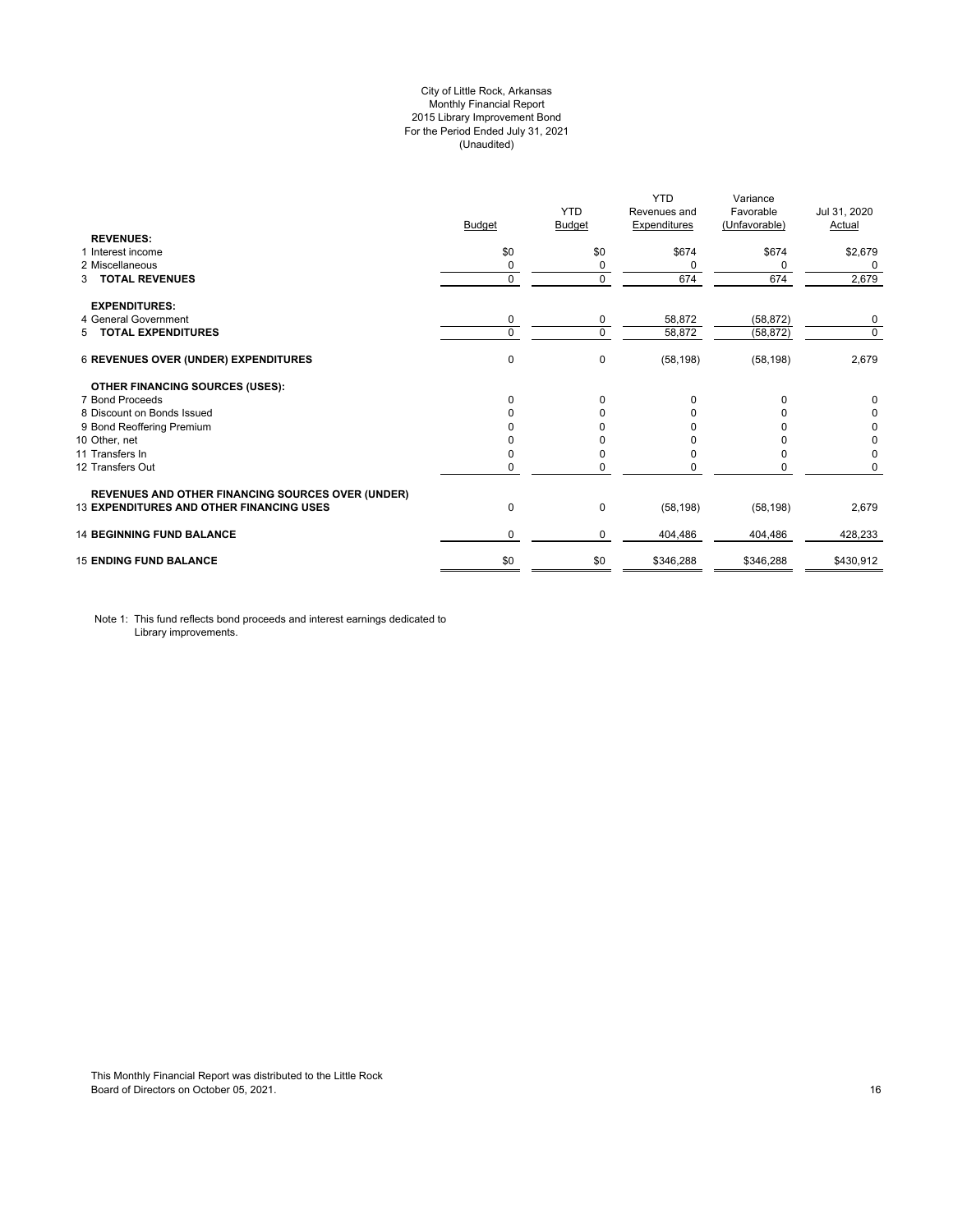# City of Little Rock, Arkansas Monthly Financial Report 2013 Capital Improvement Bonds For the Period Ended July 31, 2021 (Unaudited)

| <b>REVENUES:</b>                                         | <b>Budget</b> | <b>YTD</b><br><b>Budget</b> | <b>YTD</b><br>Revenues and<br><b>Expenditures</b> | Variance<br>Favorable<br>(Unfavorable) | Jul 31, 2020<br>Unaudited |
|----------------------------------------------------------|---------------|-----------------------------|---------------------------------------------------|----------------------------------------|---------------------------|
| 1 Interest income                                        | \$0           | \$0                         | \$0                                               | \$0                                    | \$0                       |
| 2 Miscellaneous                                          | 0             | 0                           | 0                                                 | 0                                      | 0                         |
| 3 TOTAL REVENUES                                         | $\Omega$      | 0                           | $\mathbf 0$                                       | $\Omega$                               | $\Omega$                  |
| <b>EXPENDITURES:</b>                                     |               |                             |                                                   |                                        |                           |
| 4 Public Works                                           | 0             | 0                           | 0                                                 | 0                                      | 0                         |
| 5 TOTAL EXPENDITURES                                     | $\Omega$      | $\Omega$                    | $\Omega$                                          | U                                      | $\Omega$                  |
| 6 REVENUES OVER (UNDER) EXPENDITURES                     | $\mathbf 0$   | 0                           | $\mathbf 0$                                       | $\Omega$                               | $\mathbf 0$               |
| <b>OTHER FINANCING SOURCES (USES):</b>                   |               |                             |                                                   |                                        |                           |
| 7 Bond Proceeds                                          | $\Omega$      | O                           | $\Omega$                                          | $\Omega$                               | 0                         |
| 8 Transfers In                                           |               |                             | 0                                                 | o                                      | 0                         |
| 9 Transfers Out                                          | 0             |                             | 0                                                 |                                        | 0                         |
| <b>REVENUES AND OTHER FINANCING SOURCES OVER (UNDER)</b> |               |                             |                                                   |                                        |                           |
| 10 EXPENDITURES AND OTHER FINANCING USES                 | $\mathbf 0$   | 0                           | $\mathbf 0$                                       | $\mathbf 0$                            | 0                         |
| <b>11 BEGINNING FUND BALANCE</b>                         | $\Omega$      | 0                           |                                                   | $\Omega$                               | 1,485                     |
| <b>12 ENDING FUND BALANCE</b>                            | \$0           | \$0                         | \$0                                               | \$0                                    | \$1,485                   |
| Expenditures include:                                    |               |                             |                                                   |                                        |                           |

| EXPETIQUE CS ILIGIQUE. |     |
|------------------------|-----|
| Expended               | \$0 |
| Encumbered             | ŋ   |
|                        |     |
| Total                  | \$0 |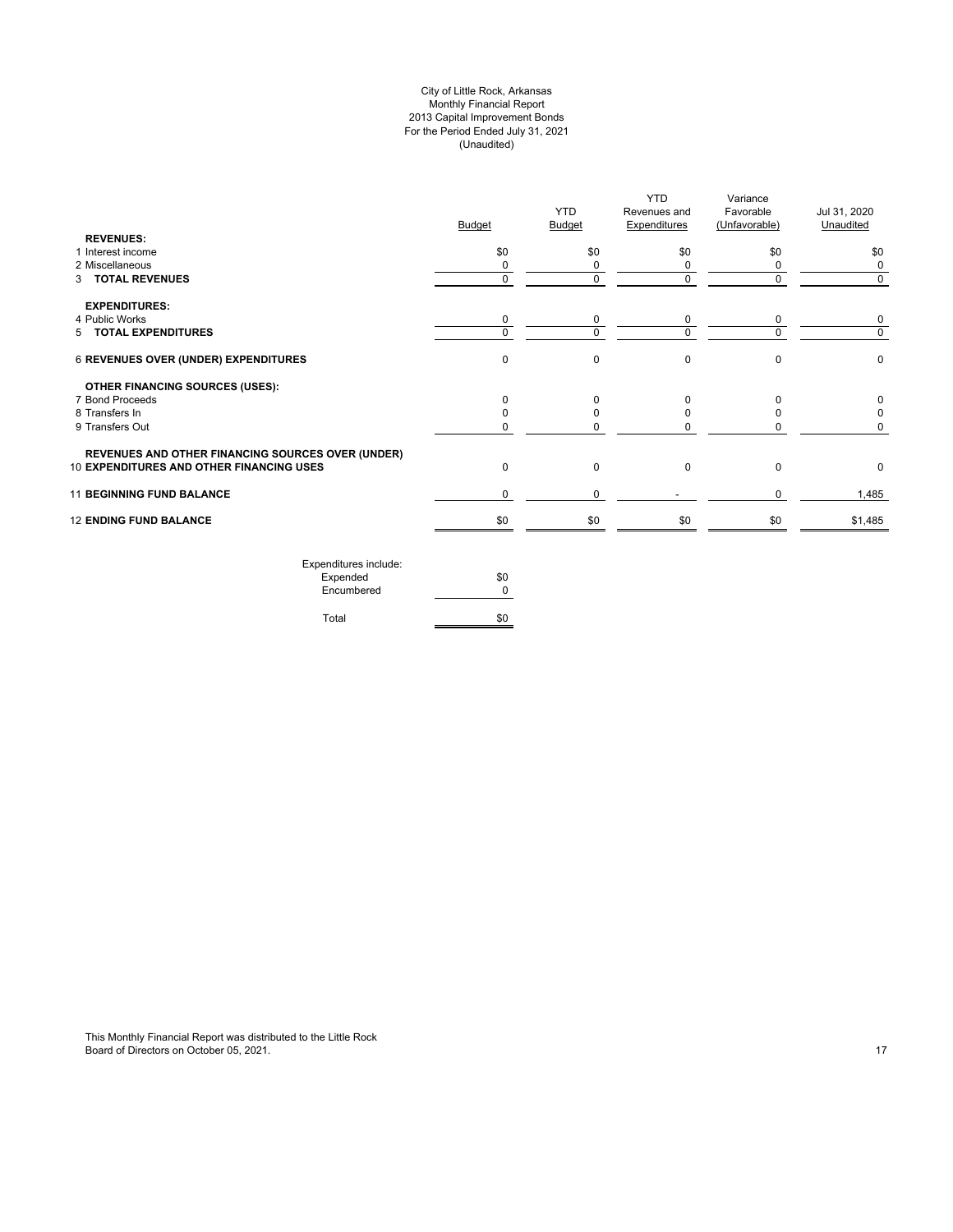#### City of Little Rock, Arkansas Monthly Financial Report 2018 Capital Improvement Bonds For the Period Ended July 31, 2021 (Unaudited)

| <b>REVENUES:</b>                                                                                            | <b>Budget</b> | <b>YTD</b><br><b>Budget</b> | <b>YTD</b><br>Revenues and<br>Expenditures | Variance<br>Favorable<br>(Unfavorable) | Jul 31, 2020<br>Unaudited |
|-------------------------------------------------------------------------------------------------------------|---------------|-----------------------------|--------------------------------------------|----------------------------------------|---------------------------|
| 1 Interest income                                                                                           | \$0           | \$0                         | \$185,532                                  | \$185,532                              | \$397,958                 |
| 2 Miscellaneous                                                                                             | 0             | 0                           | (177, 171)                                 | (177, 171)                             | 78,071                    |
| <b>3 TOTAL REVENUES</b>                                                                                     | 0             | $\mathbf 0$                 | 8,362                                      | 8,362                                  | 476,029                   |
| <b>EXPENDITURES:</b>                                                                                        |               |                             |                                            |                                        |                           |
| 4 Public Works                                                                                              | 0             | 0                           | 17,577,544                                 | (17, 577, 544)                         | 19,599,383                |
| 5 TOTAL EXPENDITURES                                                                                        | $\Omega$      | $\Omega$                    | 17,577,544                                 | (17, 577, 544)                         | 19,599,383                |
| <b>6 REVENUES OVER (UNDER) EXPENDITURES</b>                                                                 | 0             | $\pmb{0}$                   | (17, 569, 183)                             | (17, 569, 183)                         | (19, 123, 354)            |
| <b>OTHER FINANCING SOURCES (USES):</b>                                                                      |               |                             |                                            |                                        |                           |
| 7 Bond Proceeds                                                                                             | 0             | $\Omega$                    | 0                                          | $\Omega$                               | 0                         |
| 8 Bond Reoffering Premium                                                                                   | ŋ             | 0                           | 0                                          | n                                      |                           |
| 9 Discount on Bonds Issued                                                                                  |               | U                           | ŋ                                          |                                        | 0                         |
| 10 Cost of Issuance                                                                                         | ŋ             | 0                           | 0                                          |                                        | 0                         |
| 11 Transfers In                                                                                             | 0             | 0                           | 0                                          | 0                                      | 0                         |
| 12 Transfers Out                                                                                            | 0             | 0                           | 0                                          | $\Omega$                               | 0                         |
| <b>REVENUES AND OTHER FINANCING SOURCES OVER (UNDER)</b><br><b>13 EXPENDITURES AND OTHER FINANCING USES</b> | 0             | $\mathbf 0$                 | (17, 569, 183)                             | (17, 569, 183)                         | (19, 123, 354)            |
|                                                                                                             |               |                             |                                            |                                        |                           |
| <b>14 BEGINNING FUND BALANCE</b>                                                                            | 0             | 0                           | 23,819,367                                 | 23,819,367                             | 36,490,617                |
| <b>15 ENDING FUND BALANCE</b>                                                                               | \$0           | \$0                         | \$6,250,184                                | \$6,250,184                            | \$17,367,263              |
|                                                                                                             |               |                             |                                            |                                        |                           |

| Expenditures include: |              |
|-----------------------|--------------|
| Expended              | \$7.369.617  |
| Encumbered            | 10.207.928   |
|                       |              |
| Total                 | \$17,577,544 |

Note 1: As of July 31, 2021, the fund balance has been allocated to 58 special projects.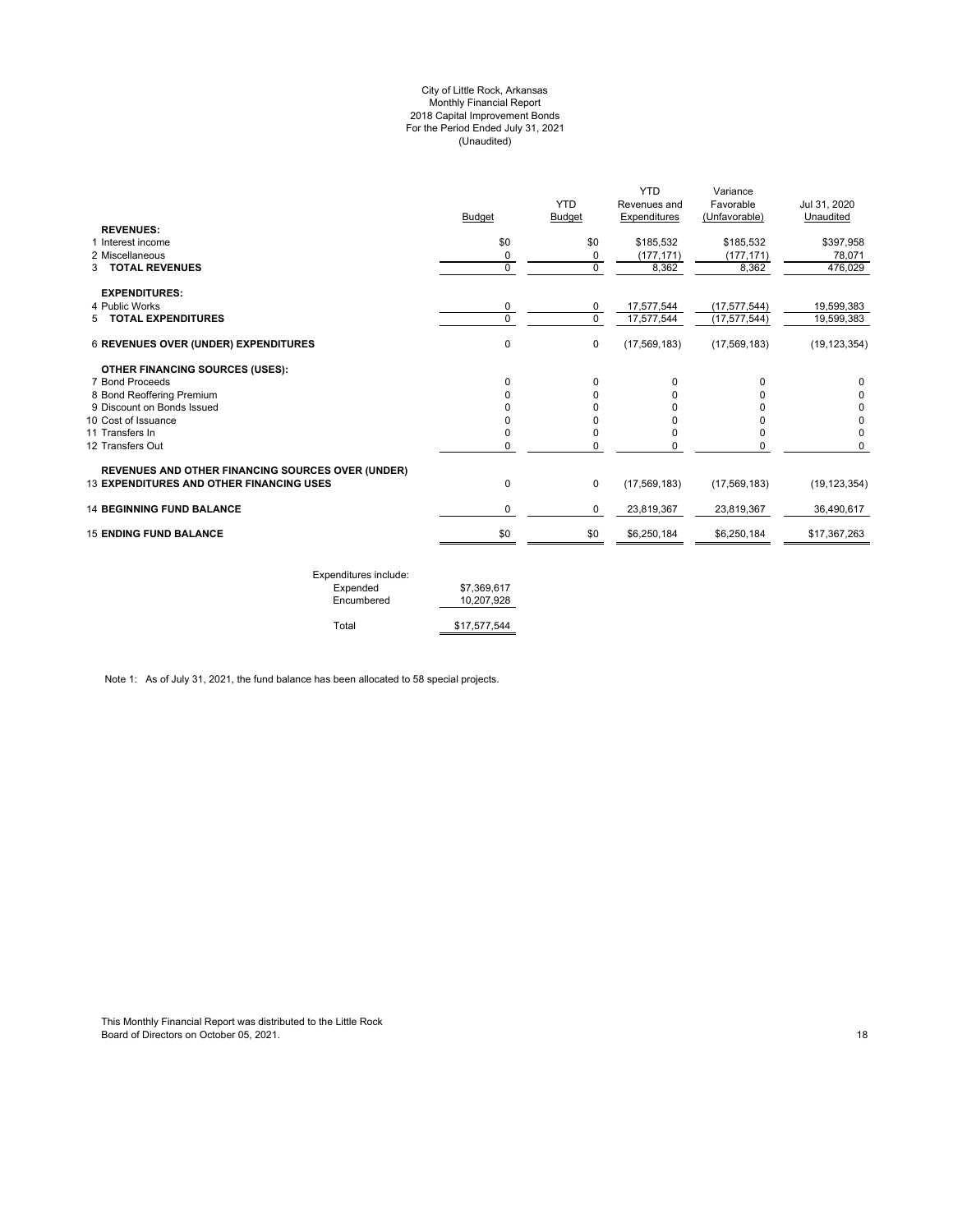# City of Little Rock, Arkansas Monthly Financial Report TIF - Port Authority Fund For the Period Ended July 31, 2021 (Unaudited)

|                                                          |               |               | <b>YTD</b>          | Variance      |              |
|----------------------------------------------------------|---------------|---------------|---------------------|---------------|--------------|
|                                                          |               | <b>YTD</b>    | Revenues and        | Favorable     | Jul 31, 2020 |
|                                                          | <b>Budget</b> | <b>Budget</b> | <b>Expenditures</b> | (Unfavorable) | Unaudited    |
| <b>REVENUES:</b>                                         |               |               |                     |               |              |
| 1 General Property Taxes                                 | \$0           | \$0           | \$25,148            | \$25,148      | \$51,283     |
| 2 Interest income                                        | $\Omega$      | O             | 283                 | 283           | 2,232        |
| 3 Miscellaneous                                          | 0             |               |                     |               | 0            |
| 4 TOTAL REVENUES                                         | $\mathbf 0$   | 0             | 25,431              | 25,431        | 53,514       |
|                                                          |               |               |                     |               |              |
| <b>EXPENDITURES:</b>                                     |               |               |                     |               |              |
| 5 Street & Drainage                                      | 0             | 0             | 300,000             | (300,000)     | 0            |
| <b>TOTAL EXPENDITURES</b><br>6.                          | $\mathbf 0$   | 0             | 300,000             | (300,000)     | 0            |
| 7 REVENUES OVER (UNDER) EXPENDITURES                     | 0             | 0             | (274, 569)          | (274, 569)    | 53,514       |
| <b>OTHER FINANCING SOURCES (USES):</b>                   |               |               |                     |               |              |
| 8 Bond Proceeds                                          | $\mathbf 0$   | $\Omega$      | 0                   | 0             | 0            |
| 9 Transfers In                                           | $\Omega$      | $\Omega$      | O                   | O             | 0            |
| 10 Transfers Out                                         | 0             | 0             |                     | 0             | 0            |
|                                                          |               |               |                     |               |              |
| <b>REVENUES AND OTHER FINANCING SOURCES OVER (UNDER)</b> |               |               |                     |               |              |
| <b>11 EXPENDITURES AND OTHER FINANCING USES</b>          | 0             | 0             | (274, 569)          | (274, 569)    | 53,514       |
| <b>12 BEGINNING FUND BALANCE</b>                         | 0             | 0             | 220,217             | 220,217       | 258,684      |
| <b>13 ENDING FUND BALANCE</b>                            | \$0           | \$0           | (\$54,352)          | (\$54,352)    | \$312,198    |
|                                                          |               |               |                     |               |              |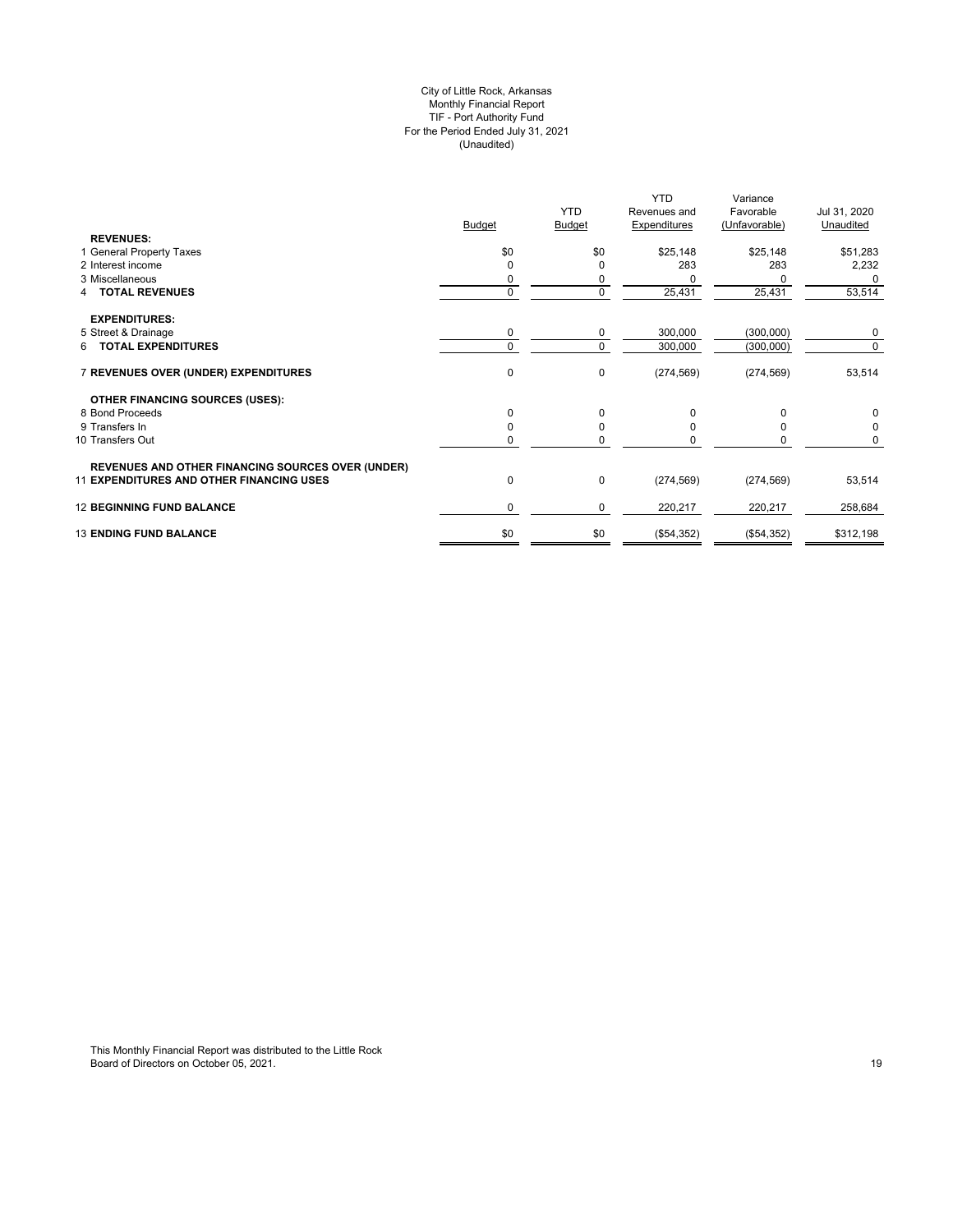#### City of Little Rock, Arkansas Monthly Financial Report 2018 Hotel Gross Receipts Tax For the Period Ended July 31, 2021 (Unaudited)

|                                                          |               | <b>YTD</b>    | YTD<br>Revenues and | Variance<br>Favorable | Jul 31, 2020   |
|----------------------------------------------------------|---------------|---------------|---------------------|-----------------------|----------------|
|                                                          | <b>Budget</b> | <b>Budget</b> | Expenditures        | (Unfavorable)         | Unaudited      |
| <b>REVENUES:</b>                                         |               |               |                     |                       |                |
| 1 Interest income                                        | \$0           | \$0           | \$25                | \$25                  | \$123,938      |
| 2 Miscellaneous                                          | 0             | 0             | 0                   | 0                     | $\Omega$       |
| 3 TOTAL REVENUES                                         | $\Omega$      | $\Omega$      | 25                  | 25                    | 123,938        |
| <b>EXPENDITURES:</b>                                     |               |               |                     |                       |                |
| 4 MacArthur Museum                                       | 0             | 0             | 0                   | 0                     | $\Omega$       |
| 5 Art Center Fund                                        | 0             | 0             | 0                   | 0                     | 20,368,268     |
| <b>TOTAL EXPENDITURES</b><br>6                           | $\Omega$      | $\Omega$      | 0                   | $\Omega$              | 20,368,268     |
| 7 REVENUES OVER (UNDER) EXPENDITURES                     | 0             | $\mathbf 0$   | 25                  | 25                    | (20, 244, 330) |
| <b>OTHER FINANCING SOURCES (USES):</b>                   |               |               |                     |                       |                |
| 8 Bond Proceeds                                          | <sup>0</sup>  | $\Omega$      | 0                   | $\Omega$              |                |
| 9 Bond Reoffering Premium                                |               |               | U                   | O                     |                |
| 10 Discount on Bonds Issued                              |               |               |                     |                       |                |
| 11 Cost of Issuance                                      |               |               |                     |                       |                |
| 12 Transfers In                                          |               |               | 0                   | 0                     |                |
| 13 Transfers Out                                         |               | $\Omega$      | 0                   | 0                     | $\Omega$       |
| <b>REVENUES AND OTHER FINANCING SOURCES OVER (UNDER)</b> |               |               |                     |                       |                |
| <b>14 EXPENDITURES AND OTHER FINANCING USES</b>          | $\mathbf 0$   | 0             | 25                  | 25                    | (20, 244, 330) |
| <b>15 BEGINNING FUND BALANCE</b>                         | $\Omega$      | $\mathbf 0$   | 9,577               | 9,577                 | 28,996,536     |
| <b>16 ENDING FUND BALANCE</b>                            | \$0           | \$0           | \$9,602             | \$9,602               | \$8,752,206    |
|                                                          |               |               |                     |                       |                |

Expenditures include: Expended \$0 Encumbered 0 Total \$0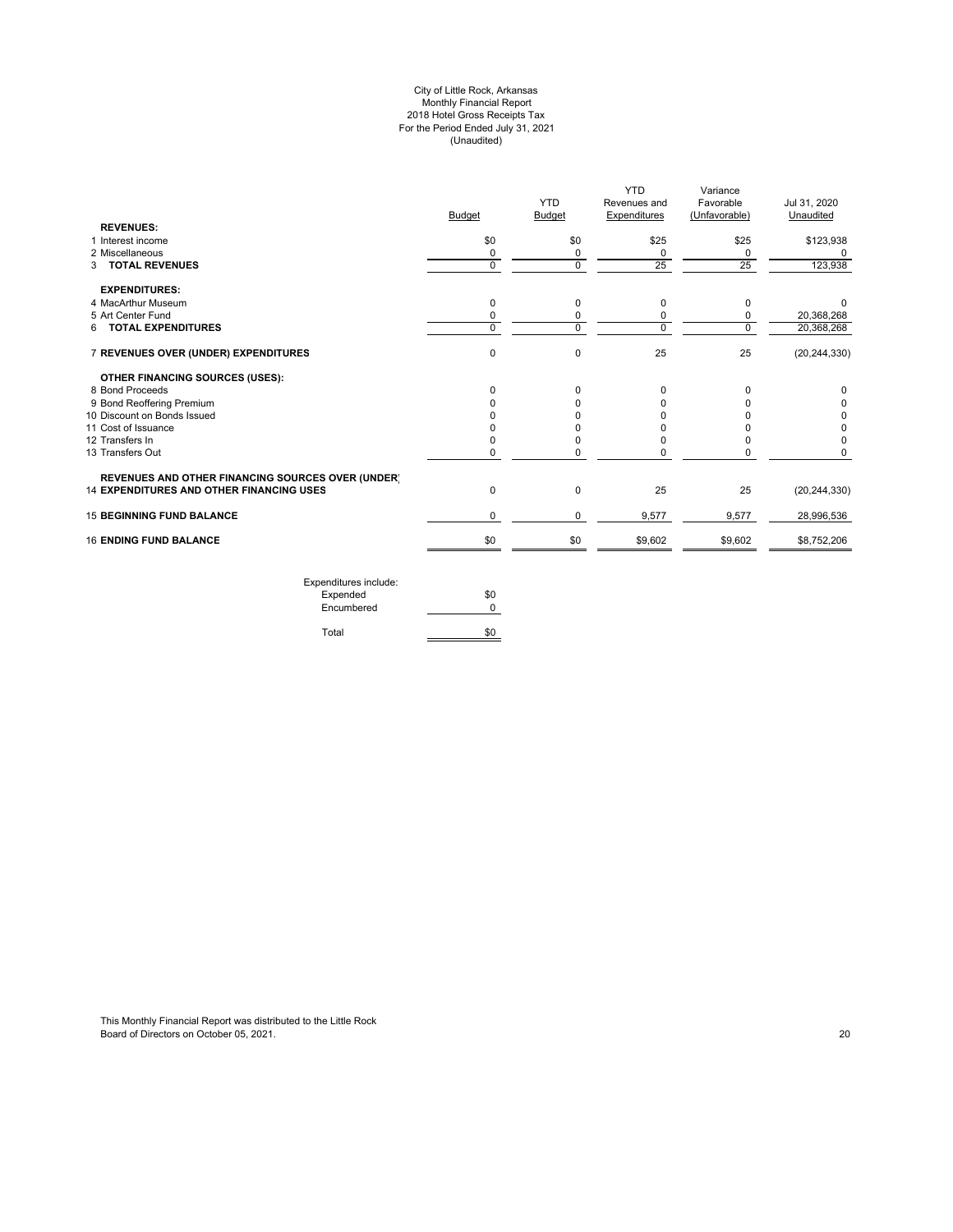# City of Little Rock, Arkansas Monthly Financial Report 2015 Library Improvement Bonds Debt Service Fund For the Period Ended July 31, 2021 (Unaudited)

|                                                          | <b>Budget</b> | <b>YTD</b><br><b>Budget</b> | <b>YTD</b><br>Revenues and<br>Expenditures | Variance<br>Favorable<br>(Unfavorable) | Jul 31, 2020<br>Unaudited |
|----------------------------------------------------------|---------------|-----------------------------|--------------------------------------------|----------------------------------------|---------------------------|
| <b>REVENUES:</b>                                         |               |                             |                                            |                                        |                           |
| 1 Property Tax                                           | \$0           | \$0                         | \$2,061,873                                | \$2,061,873                            | \$1,790,014               |
| 2 Interest Income                                        | 0             | 0                           | 1,966                                      | 1,966                                  | 13,194                    |
| 3 TOTAL REVENUES                                         | $\Omega$      | $\mathbf 0$                 | 2,063,838                                  | 2,063,838                              | 1,803,208                 |
| <b>EXPENDITURES:</b>                                     |               |                             |                                            |                                        |                           |
| 4 Debt Service                                           | 0             | 0                           | 3,866,788                                  | (3,866,788)                            | 3,283,506                 |
| 5 TOTAL EXPENDITURES                                     | $\Omega$      | $\mathbf 0$                 | 3,866,788                                  | (3,866,788)                            | 3,283,506                 |
| <b>6 REVENUES OVER (UNDER) EXPENDITURES</b>              | 0             | $\mathbf 0$                 | (1,802,949)                                | (1,802,949)                            | (1,480,298)               |
| <b>OTHER FINANCING SOURCES (USES):</b>                   |               |                             |                                            |                                        |                           |
| 7 Bond Proceeds                                          | 0             | $\Omega$                    | 0                                          | 0                                      | 0                         |
| 8 Transfers In                                           |               | 0                           |                                            |                                        | 0                         |
| 9 Transfers Out                                          |               | 0                           |                                            | 0                                      | 0                         |
| <b>REVENUES AND OTHER FINANCING SOURCES OVER (UNDER)</b> |               |                             |                                            |                                        |                           |
| <b>10 EXPENDITURES AND OTHER FINANCING USES</b>          | $\Omega$      | 0                           | (1,802,949)                                | (1,802,949)                            | (1,480,298)               |
| <b>11 BEGINNING FUND BALANCE</b>                         | 0             | 0                           | 4,210,609                                  | 4,210,609                              | 4,124,874                 |
| <b>12 ENDING FUND BALANCE</b>                            | \$0           | \$0                         | \$2,407,660                                | \$2,407,660                            | \$2,644,576               |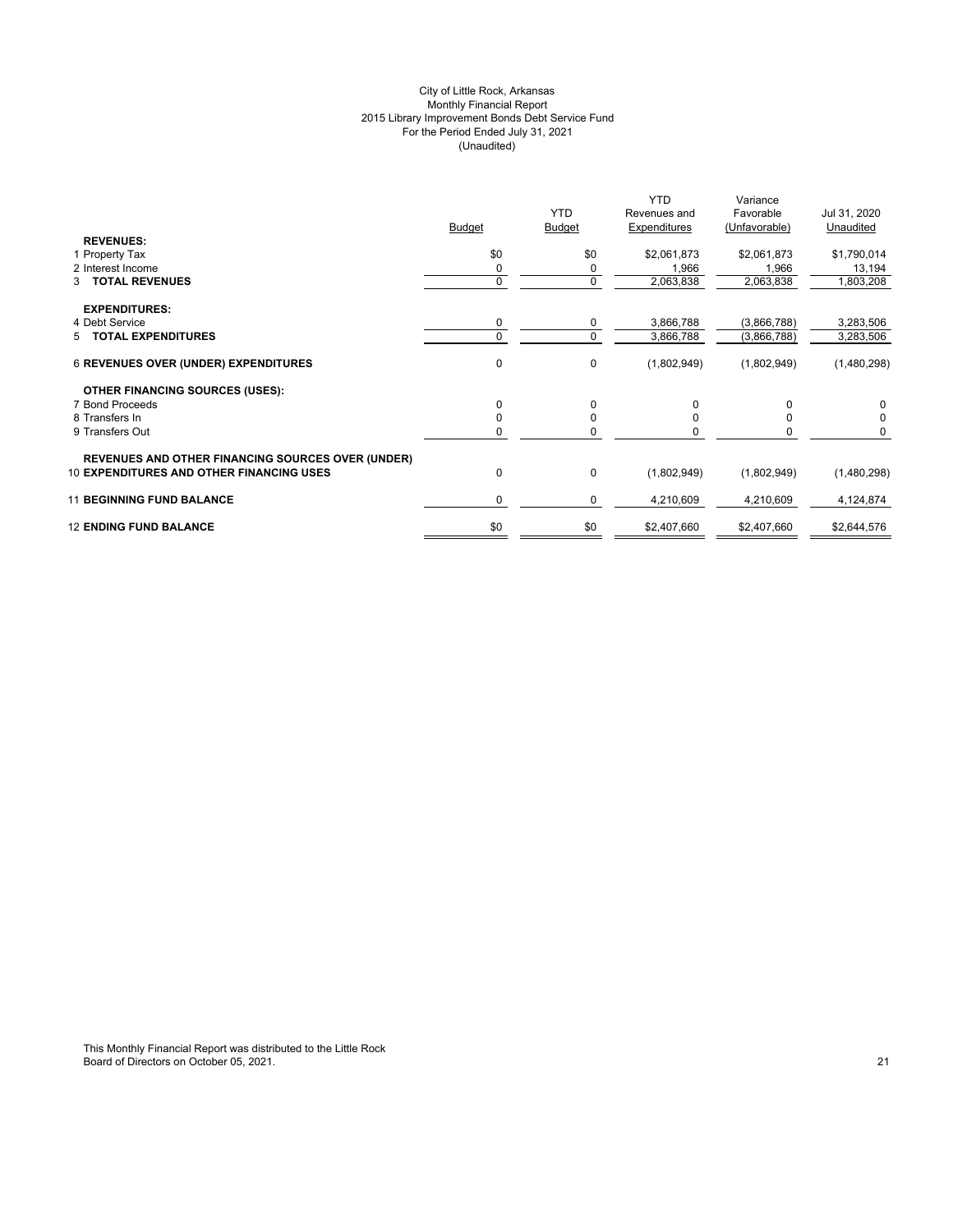# City of Little Rock, Arkansas Monthly Financial Report 2013 & 2018 Capital Improvement Bonds Debt Service Fund For the Period Ended July 31, 2021 (Unaudited)

| <b>REVENUES:</b><br>\$0<br>\$0<br>\$6,872,929<br>\$6,872,929<br>\$5,966,705<br>1 Property Tax<br>1,629<br>2 Interest Income<br>1,629<br>66,001<br>0<br>O<br>3 Miscellaneous<br>0<br>0<br>0<br>6,032,705<br>6,874,558<br>6,874,558<br>$\mathbf 0$<br><b>TOTAL REVENUES</b><br><b>EXPENDITURES:</b><br>5 Debt Service<br>0<br>0<br>13,910,625<br>(13,910,625)<br>12,215,963<br>$\mathbf 0$<br><b>TOTAL EXPENDITURES</b><br>$\Omega$<br>13,910,625<br>(13,910,625)<br>12,215,963<br>6.<br>0<br>7 REVENUES OVER (UNDER) EXPENDITURES<br>0<br>(7,036,067)<br>(7,036,067)<br><b>OTHER FINANCING SOURCES (USES):</b><br>0<br>8 Bond Proceeds<br>$\Omega$<br>0<br>$\Omega$<br>0<br>$\mathbf 0$<br>9 Transfers In<br>$\Omega$<br><sup>0</sup><br>0<br>$\Omega$<br>$\mathbf 0$<br>10 Transfers Out<br>$\Omega$<br>0<br>O<br>$\Omega$<br><b>REVENUES AND OTHER FINANCING SOURCES OVER (UNDER)</b><br>0<br><b>11 EXPENDITURES AND OTHER FINANCING USES</b><br>0<br>(7,036,067)<br>(7,036,067)<br><b>12 BEGINNING FUND BALANCE</b><br>0<br>$\mathbf 0$<br>14,469,750<br>14,469,750<br>\$0<br><b>13 ENDING FUND BALANCE</b><br>\$0<br>\$7,433,683<br>\$7,433,683<br>\$7,896,460 | <b>Budget</b> | <b>YTD</b><br><b>Budget</b> | <b>YTD</b><br>Revenues and<br>Expenditures | Variance<br>Favorable<br>(Unfavorable) | Jul 31, 2020<br>Unaudited |
|-------------------------------------------------------------------------------------------------------------------------------------------------------------------------------------------------------------------------------------------------------------------------------------------------------------------------------------------------------------------------------------------------------------------------------------------------------------------------------------------------------------------------------------------------------------------------------------------------------------------------------------------------------------------------------------------------------------------------------------------------------------------------------------------------------------------------------------------------------------------------------------------------------------------------------------------------------------------------------------------------------------------------------------------------------------------------------------------------------------------------------------------------------------------|---------------|-----------------------------|--------------------------------------------|----------------------------------------|---------------------------|
|                                                                                                                                                                                                                                                                                                                                                                                                                                                                                                                                                                                                                                                                                                                                                                                                                                                                                                                                                                                                                                                                                                                                                                   |               |                             |                                            |                                        |                           |
|                                                                                                                                                                                                                                                                                                                                                                                                                                                                                                                                                                                                                                                                                                                                                                                                                                                                                                                                                                                                                                                                                                                                                                   |               |                             |                                            |                                        |                           |
|                                                                                                                                                                                                                                                                                                                                                                                                                                                                                                                                                                                                                                                                                                                                                                                                                                                                                                                                                                                                                                                                                                                                                                   |               |                             |                                            |                                        |                           |
|                                                                                                                                                                                                                                                                                                                                                                                                                                                                                                                                                                                                                                                                                                                                                                                                                                                                                                                                                                                                                                                                                                                                                                   |               |                             |                                            |                                        |                           |
|                                                                                                                                                                                                                                                                                                                                                                                                                                                                                                                                                                                                                                                                                                                                                                                                                                                                                                                                                                                                                                                                                                                                                                   |               |                             |                                            |                                        |                           |
|                                                                                                                                                                                                                                                                                                                                                                                                                                                                                                                                                                                                                                                                                                                                                                                                                                                                                                                                                                                                                                                                                                                                                                   |               |                             |                                            |                                        |                           |
|                                                                                                                                                                                                                                                                                                                                                                                                                                                                                                                                                                                                                                                                                                                                                                                                                                                                                                                                                                                                                                                                                                                                                                   |               |                             |                                            |                                        |                           |
|                                                                                                                                                                                                                                                                                                                                                                                                                                                                                                                                                                                                                                                                                                                                                                                                                                                                                                                                                                                                                                                                                                                                                                   |               |                             |                                            |                                        | (6, 183, 257)             |
|                                                                                                                                                                                                                                                                                                                                                                                                                                                                                                                                                                                                                                                                                                                                                                                                                                                                                                                                                                                                                                                                                                                                                                   |               |                             |                                            |                                        |                           |
|                                                                                                                                                                                                                                                                                                                                                                                                                                                                                                                                                                                                                                                                                                                                                                                                                                                                                                                                                                                                                                                                                                                                                                   |               |                             |                                            |                                        |                           |
|                                                                                                                                                                                                                                                                                                                                                                                                                                                                                                                                                                                                                                                                                                                                                                                                                                                                                                                                                                                                                                                                                                                                                                   |               |                             |                                            |                                        |                           |
|                                                                                                                                                                                                                                                                                                                                                                                                                                                                                                                                                                                                                                                                                                                                                                                                                                                                                                                                                                                                                                                                                                                                                                   |               |                             |                                            |                                        |                           |
|                                                                                                                                                                                                                                                                                                                                                                                                                                                                                                                                                                                                                                                                                                                                                                                                                                                                                                                                                                                                                                                                                                                                                                   |               |                             |                                            |                                        |                           |
|                                                                                                                                                                                                                                                                                                                                                                                                                                                                                                                                                                                                                                                                                                                                                                                                                                                                                                                                                                                                                                                                                                                                                                   |               |                             |                                            |                                        | (6, 183, 257)             |
|                                                                                                                                                                                                                                                                                                                                                                                                                                                                                                                                                                                                                                                                                                                                                                                                                                                                                                                                                                                                                                                                                                                                                                   |               |                             |                                            |                                        | 14,079,717                |
|                                                                                                                                                                                                                                                                                                                                                                                                                                                                                                                                                                                                                                                                                                                                                                                                                                                                                                                                                                                                                                                                                                                                                                   |               |                             |                                            |                                        |                           |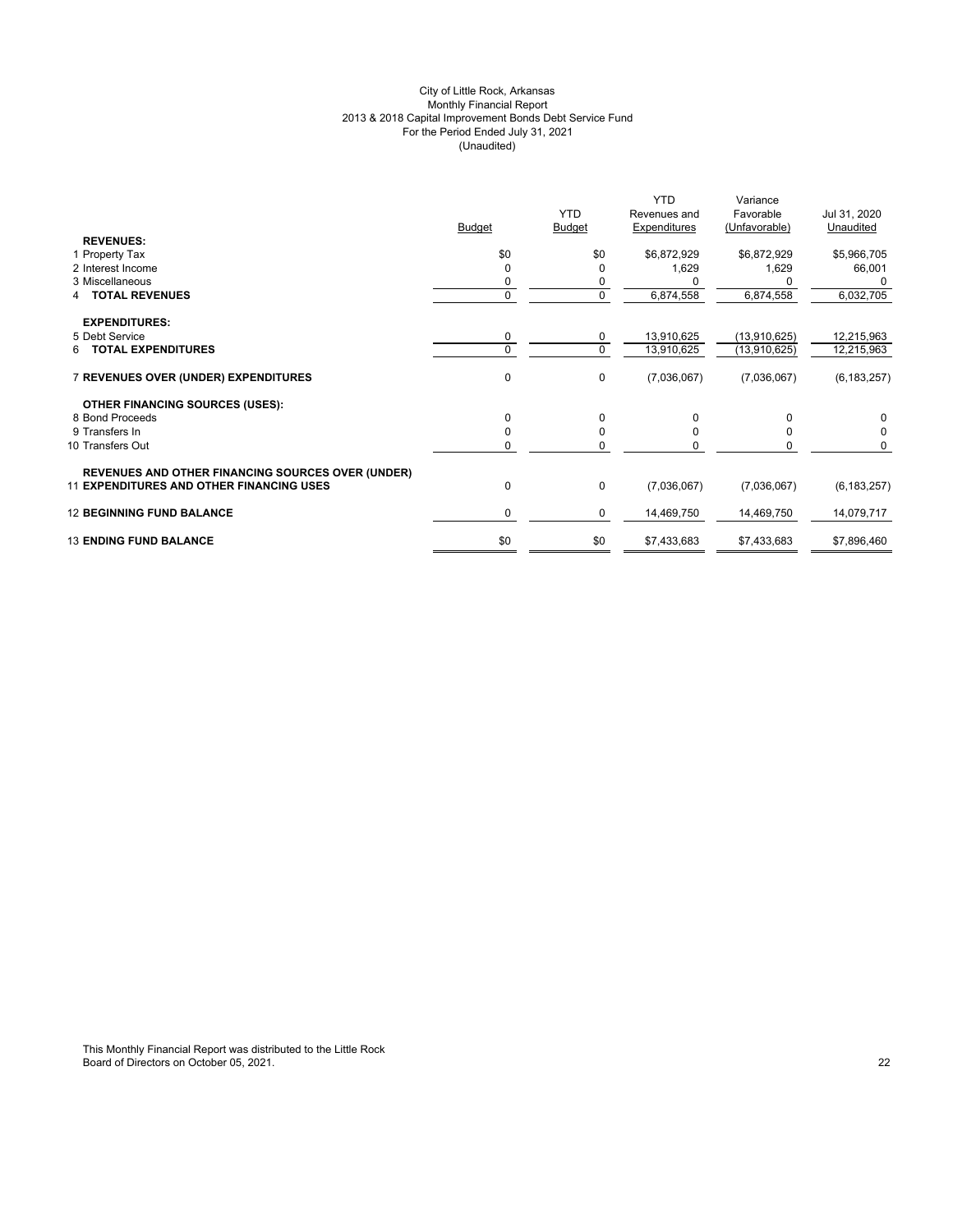#### City of Little Rock, Arkansas Monthly Financial Report 2017 Capital Improvement Refunding Revenue Bond For the Period Ended July 31, 2021 (Unaudited)

|                                                   |               |                | <b>YTD</b>   | Variance      |              |
|---------------------------------------------------|---------------|----------------|--------------|---------------|--------------|
|                                                   |               | <b>YTD</b>     | Revenues and | Favorable     | Jul 31, 2020 |
|                                                   | <b>Budget</b> | Budget         | Expenditures | (Unfavorable) | Unaudited    |
| <b>REVENUES:</b>                                  |               |                |              |               |              |
| 1 Franchise Fees                                  | \$0           | \$0            | \$1,205,194  | \$1,205,194   | \$1,204,236  |
| 2 Charges for Services                            | 0             |                | $\Omega$     | O             |              |
| 3 Interest income                                 |               |                | 211          | 211           | 1,109        |
| 4 Miscellaneous Revenue                           | 0             | 0              |              |               |              |
| <b>TOTAL REVENUES</b><br>5                        | $\Omega$      | $\overline{0}$ | 1,205,405    | 1,205,405     | 1,205,345    |
| <b>EXPENDITURES:</b>                              |               |                |              |               |              |
| 6 Issuance Cost                                   | $\Omega$      | 0              | $\Omega$     | $\Omega$      |              |
| 7 Debt Service                                    | $\Omega$      | 0              | 292,950      | (292, 950)    | 306,375      |
| <b>TOTAL EXPENDITURES</b><br>8                    | $\Omega$      | $\mathbf 0$    | 292,950      | (292, 950)    | 306,375      |
| 9 REVENUES OVER (UNDER) EXPENDITURES              | $\mathbf 0$   | 0              | 912,455      | 912,455       | 898,970      |
| <b>OTHER FINANCING SOURCES (USES):</b>            |               |                |              |               |              |
| 10 Bond Proceeds                                  | $\Omega$      | 0              |              |               |              |
| 11 Bond Reoffering Premium                        |               |                |              |               | 0            |
| 12 Discount on Bonds Issued                       |               |                |              |               | 0            |
| 13 Payment to Refunded Bond Escrow Agent          |               |                |              |               | 0            |
| 14 Transfer In                                    |               |                |              |               | $\Omega$     |
| 15 Transfers Out                                  | $\Omega$      | 0              |              |               |              |
| REVENUES AND OTHER FINANCING SOURCES OVER (UNDER) |               |                |              |               |              |
| <b>16 EXPENDITURES AND OTHER FINANCING USES</b>   | 0             | 0              | 912,455      | 912,455       | 898,970      |
| <b>17 BEGINNING FUND BALANCE</b>                  | $\Omega$      | 0              | 19,334       | 19,334        | 20,909       |
| <b>18 ENDING FUND BALANCE</b>                     | \$0           | \$0            | \$931,789    | \$931,789     | \$919,879    |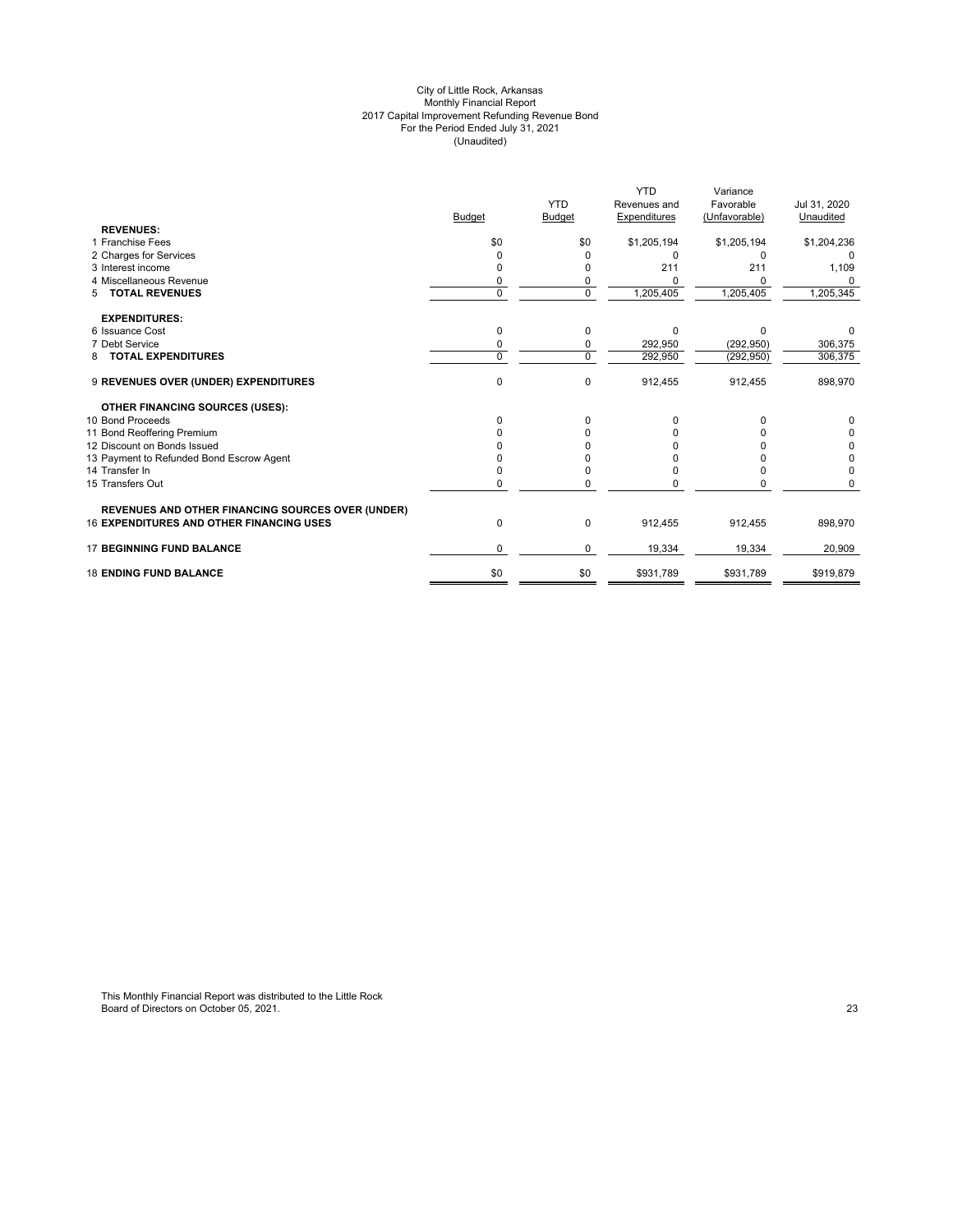# City of Little Rock, Arkansas Monthly Financial Report 2014 TIF #1 Capital Improvement Bonds Debt Service Fund For the Period Ended July 31, 2021 (Unaudited)

|                                                                                                             |               | <b>YTD</b>    | <b>YTD</b><br>Revenues and | Variance<br>Favorable | Jul 31, 2020 |
|-------------------------------------------------------------------------------------------------------------|---------------|---------------|----------------------------|-----------------------|--------------|
|                                                                                                             | <b>Budget</b> | <b>Budget</b> | Expenditures               | (Unfavorable)         | Unaudited    |
| <b>REVENUES:</b>                                                                                            |               |               |                            |                       |              |
| 1 Property Tax                                                                                              | \$0           | \$0           | \$328,796                  | \$328,796             | \$182,997    |
| 2 Interest Income                                                                                           | $\Omega$      | $\mathbf 0$   | 62                         | 62                    | 2,686        |
| 3 Miscellaneous                                                                                             | 0             | 0             |                            |                       | 0            |
| <b>TOTAL REVENUES</b><br>4                                                                                  | $\mathbf 0$   | 0             | 328,857                    | 328,857               | 185,683      |
| <b>EXPENDITURES:</b>                                                                                        |               |               |                            |                       |              |
| 5 Debt Service                                                                                              | 0             | 0             | 611,050                    | (611, 050)            | 328,850      |
| <b>TOTAL EXPENDITURES</b>                                                                                   | $\Omega$      | $\mathbf 0$   |                            |                       |              |
| 6.                                                                                                          |               |               | 611,050                    | (611,050)             | 328,850      |
| 7 REVENUES OVER (UNDER) EXPENDITURES                                                                        | $\mathbf 0$   | 0             | (282, 193)                 | (282, 193)            | (143, 167)   |
| <b>OTHER FINANCING SOURCES (USES):</b>                                                                      |               |               |                            |                       |              |
| 8 Bond Proceeds                                                                                             | $\Omega$      | $\mathbf 0$   | $\Omega$                   | $\Omega$              | 0            |
| 9 Transfers In                                                                                              | $\Omega$      | 0             | <sup>0</sup>               | 0                     | 0            |
| 10 Transfers Out                                                                                            | 0             | 0             | $\Omega$                   | 0                     | $\mathbf 0$  |
|                                                                                                             |               |               |                            |                       |              |
| <b>REVENUES AND OTHER FINANCING SOURCES OVER (UNDER)</b><br><b>11 EXPENDITURES AND OTHER FINANCING USES</b> | 0             | $\pmb{0}$     |                            |                       |              |
|                                                                                                             |               |               | (282, 193)                 | (282, 193)            | (143, 167)   |
| <b>12 BEGINNING FUND BALANCE</b>                                                                            | $\mathbf 0$   | 0             | 881,442                    | 881,442               | 713,562      |
| <b>13 ENDING FUND BALANCE</b>                                                                               | \$0           | \$0           | \$599,249                  | \$599,249             | \$570,395    |
|                                                                                                             |               |               |                            |                       |              |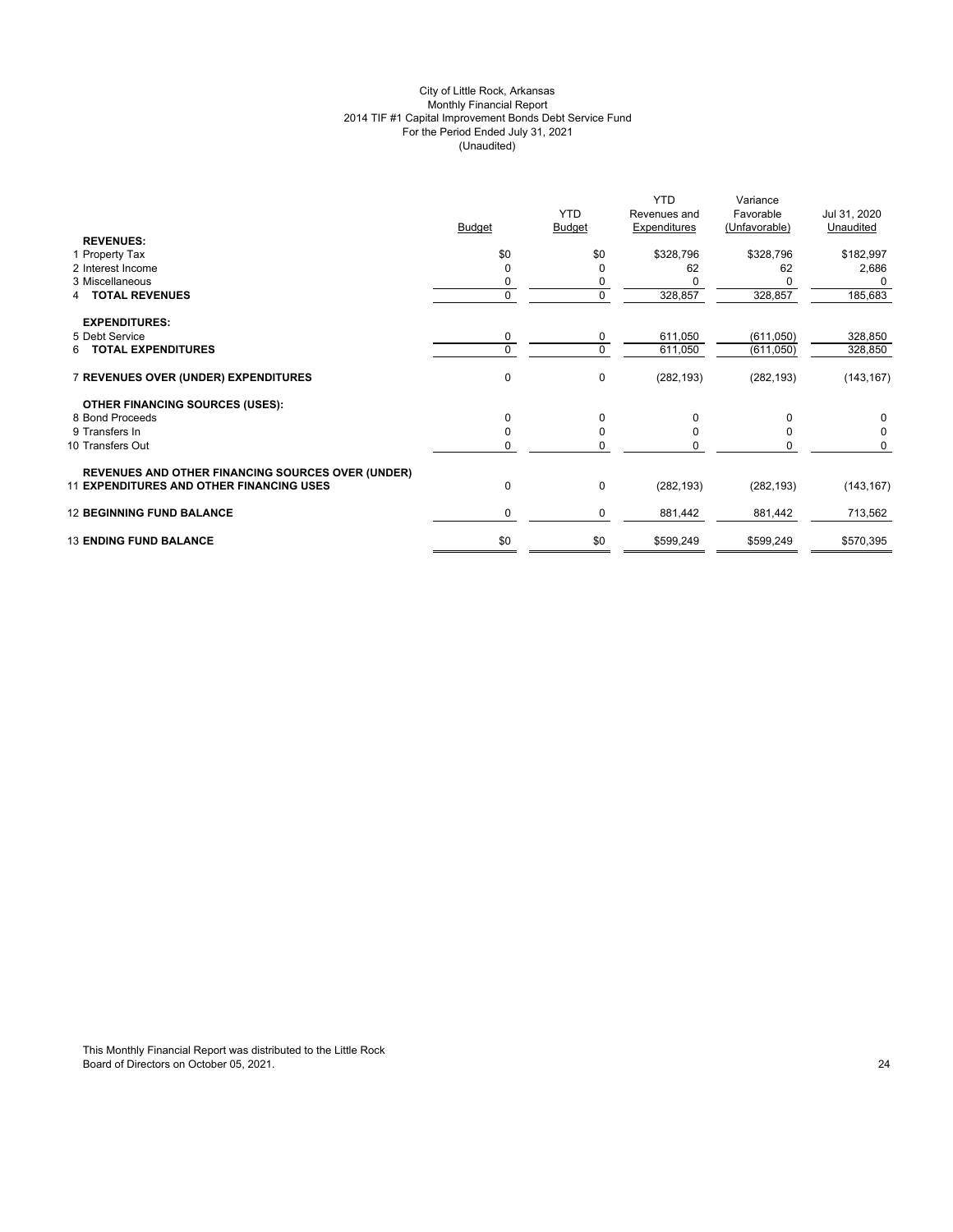#### City of Little Rock, Arkansas Monthly Financial Report 2017 Library Refunding Bond Fund For the Period Ended July 31, 2021 (Unaudited)

|                                                          |               |               | <b>YTD</b>          | Variance                   |              |
|----------------------------------------------------------|---------------|---------------|---------------------|----------------------------|--------------|
|                                                          |               | <b>YTD</b>    | Revenues and        | Favorable<br>(Unfavorable) | Jul 31, 2020 |
| <b>REVENUES:</b>                                         | <b>Budget</b> | <b>Budget</b> | <b>Expenditures</b> |                            | Unaudited    |
| 1 Property Tax                                           | \$0           | \$0           | \$2,061,873         | \$2,061,873                | \$1,790,014  |
| 2 Interest income                                        |               | 0             | 738                 | 738                        | 17,128       |
| 3 Miscellaneous                                          |               |               |                     |                            |              |
| <b>TOTAL REVENUES</b>                                    | $\Omega$      | $\mathbf 0$   | 2,062,614           | 2,062,614                  | 1,807,142    |
| <b>EXPENDITURES:</b>                                     |               |               |                     |                            |              |
| 5 Issuance Cost                                          |               | 0             | $\Omega$            | O                          |              |
| 6 Debt Service                                           |               | 0             | 4,155,919           | (4, 155, 919)              | 3,579,569    |
| <b>7 TOTAL EXPENDITURES</b>                              | $\Omega$      | $\mathbf 0$   | 4,155,919           | (4, 155, 919)              | 3,579,569    |
| 8 REVENUES OVER (UNDER) EXPENDITURES                     | $\mathbf 0$   | 0             | (2,093,304)         | (2,093,304)                | (1,772,427)  |
| <b>OTHER FINANCING SOURCES (USES):</b>                   |               |               |                     |                            |              |
| 9 Transfer In                                            | $\Omega$      | $\mathbf 0$   | $\Omega$            | 0                          | $\mathbf 0$  |
| 10 Transfers Out                                         |               | $\Omega$      |                     |                            | $\Omega$     |
| <b>REVENUES AND OTHER FINANCING SOURCES OVER (UNDER)</b> |               |               |                     |                            |              |
| <b>11 EXPENDITURES AND OTHER FINANCING USES</b>          | $\mathbf 0$   | 0             | (2,093,304)         | (2,093,304)                | (1,772,427)  |
| <b>12 BEGINNING FUND BALANCE</b>                         | 0             | 0             | 4,511,146           | 4,511,146                  | 4,436,100    |
| <b>13 ENDING FUND BALANCE</b>                            | \$0           | \$0           | \$2,417,842         | \$2,417,842                | \$2,663,673  |
|                                                          |               |               |                     |                            |              |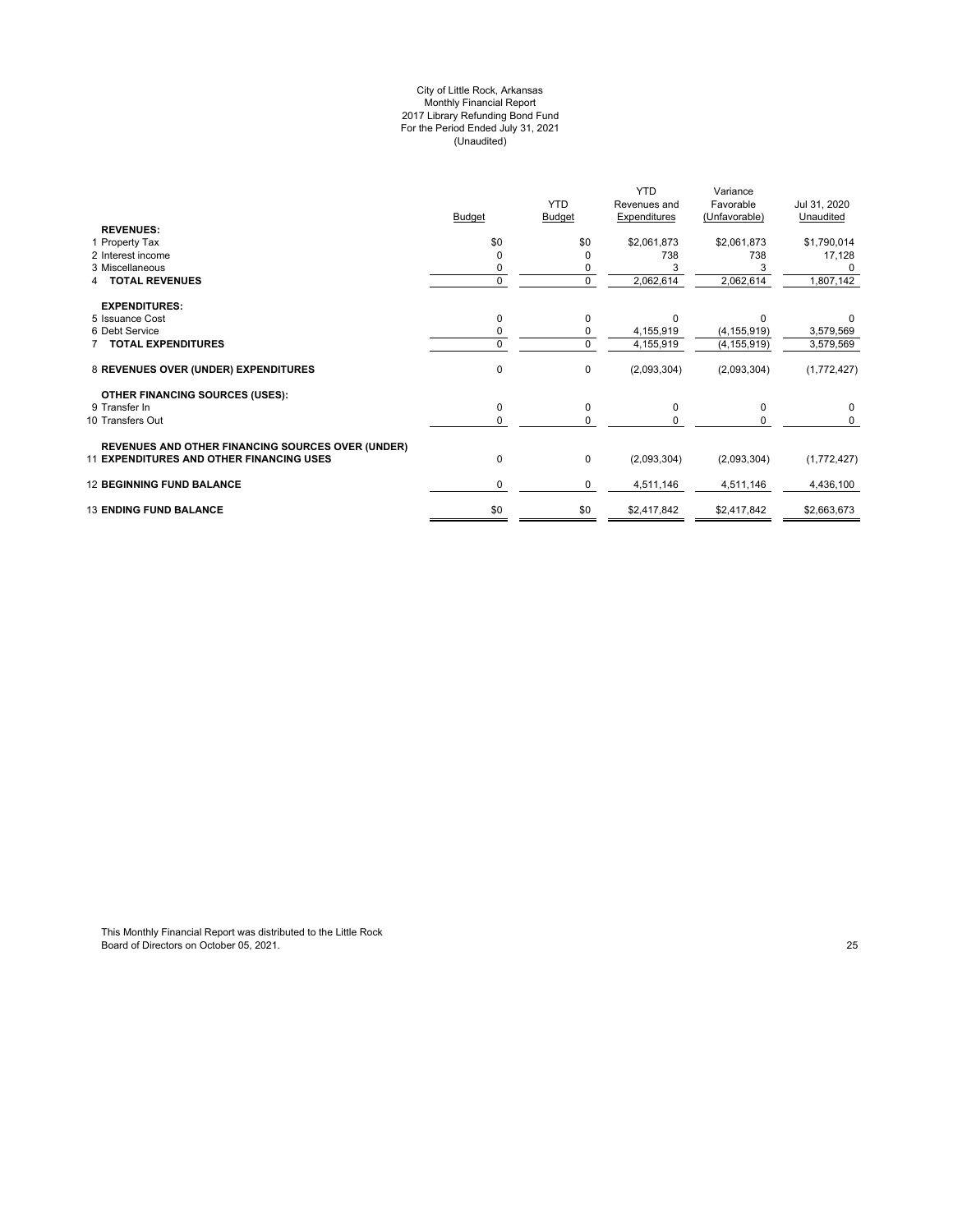# City of Little Rock, Arkansas Monthly Financial Report Hotel Tax Revenue For the Period Ended July 31, 2021 (Unaudited)

|                                                          |          | <b>YTD</b>    | <b>YTD</b><br>Revenues and | Variance<br>Favorable | Jul 31, 2020 |
|----------------------------------------------------------|----------|---------------|----------------------------|-----------------------|--------------|
|                                                          | Budget   | <b>Budget</b> | Expenditures               | (Unfavorable)         | Unaudited    |
| <b>REVENUES:</b>                                         |          |               |                            |                       |              |
| 1 Hotel Gross Receipts Tax                               | \$0      | \$0           | \$1,029,359                | \$1,029,359           | \$390,400    |
| 2 Interest Income                                        | 0        | 0             | 183                        | 183                   | 2,121        |
| 3 Miscellaneous                                          |          | 0             |                            |                       | 172,809      |
| 4 TOTAL REVENUES                                         | $\Omega$ | $\mathbf 0$   | 1,029,542                  | 1,029,542             | 565,329      |
| <b>EXPENDITURES:</b>                                     |          |               |                            |                       |              |
| 5 Interest Expense                                       | 0        | 0             | 672,197                    | (672, 197)            | 686,072      |
| 6 TOTAL EXPENDITURES                                     | $\Omega$ | $\Omega$      | 672,197                    | (672, 197)            | 686,072      |
| 7 REVENUES OVER (UNDER) EXPENDITURES                     | 0        | $\mathbf 0$   | 357,345                    | 357,345               | (120, 742)   |
| OTHER FINANCING SOURCES (USES):                          |          |               |                            |                       |              |
| 8 Bond Proceeds                                          | $\Omega$ | $\Omega$      |                            | O                     | 0            |
| 9 Payment to Refunded Bond Escrow Agent                  |          | 0             |                            |                       | 0            |
| 10 Transfers In                                          |          | <sup>0</sup>  |                            |                       | 0            |
| 11 Transfers Out                                         | U        | $\Omega$      |                            | n                     | 0            |
| <b>REVENUES AND OTHER FINANCING SOURCES OVER (UNDER)</b> |          |               |                            |                       |              |
| <b>11 EXPENDITURES AND OTHER FINANCING USES</b>          | $\Omega$ | $\mathbf 0$   | 357,345                    | 357,345               | (120, 742)   |
| <b>12 BEGINNING FUND BALANCE</b>                         | 0        | $\mathbf 0$   | 355,187                    | 355,187               | 617,919      |
| <b>13 ENDING FUND BALANCE</b>                            | \$0      | \$0           | \$712,532                  | \$712,532             | \$497,177    |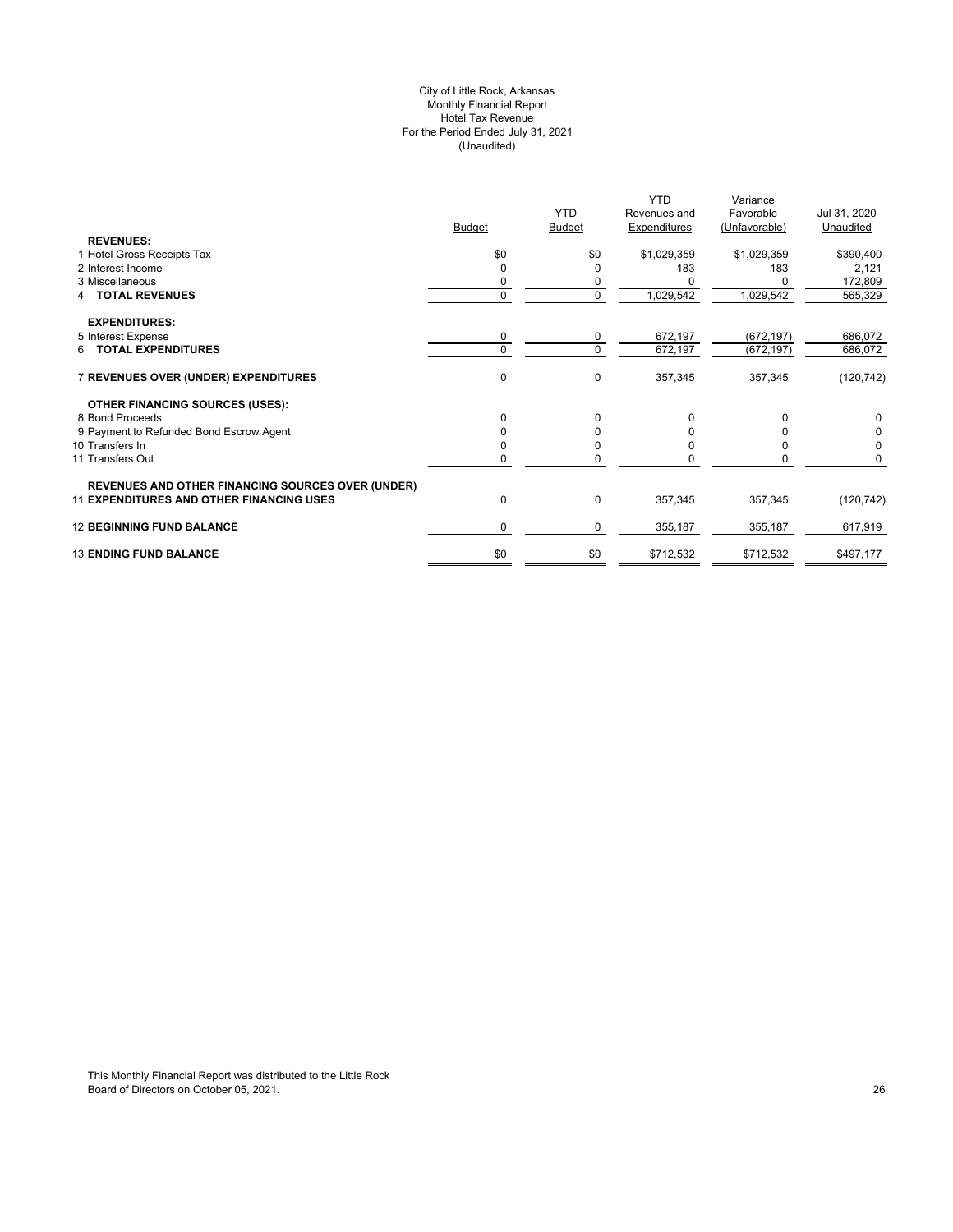# (Unaudited) City of Little Rock, Arkansas Monthly Financial Report Fleet Services Fund For the Period Ended July 31, 2021

|                                             |                |                | <b>YTD</b>   | Variance      |              |
|---------------------------------------------|----------------|----------------|--------------|---------------|--------------|
|                                             |                | <b>YTD</b>     | Revenues and | Favorable     | Jul 31, 2020 |
|                                             | <b>Budget</b>  | <b>Budget</b>  | Expenditures | (Unfavorable) | Unaudited    |
| <b>OPERATING REVENUES:</b>                  |                |                |              |               |              |
| 1 Charges for services                      | \$13,370,623   | 7,799,530      | \$6,761,705  | (\$1,037,825) | \$6,831,029  |
| 2 Interest Income                           | 20,000         | 11,667         | 3,731        | (7, 935)      | 14,362       |
| <b>TOTAL OPERATING REVENUES</b><br>3        | 13,390,623     | 7,811,197      | 6,765,436    | (1,045,760)   | 6,845,391    |
| <b>OPERATING EXPENSES:</b>                  |                |                |              |               |              |
| 4 Personnel Services                        | 4.019.964      | 2,344,979      | 2,009,350    | 335,629       | 2,017,873    |
| 5 Supplies and materials                    | 4,513,660      | 2,632,968      | 2,334,492    | 298,476       | 1,993,305    |
| 6 Services and other expenses               | 3,448,659      | 2,011,718      | 1,451,203    | 560,515       | 1,687,184    |
| 7 Repairs and maintenance                   | 1,058,040      | 617,190        | 812,212      | (195, 022)    | 505,913      |
| 8 Depreciation and amortization             | 350,300        | 204,342        | 217,766      | (13, 425)     | 207,571      |
| <b>TOTAL OPERATING EXPENSES</b><br>9        | 13,390,623     | 7,811,197      | 6,825,024    | 986.173       | 6,411,846    |
| 10 OPERATING INCOME/(LOSS)                  | 0              | 0              | (59, 587)    | (59, 587)     | 433,546      |
| <b>NONOPERATING REVENUES/(EXPENSES):</b>    |                |                |              |               |              |
| 11 Investment income                        | 0              | 0              | 0            | 0             | 2,896        |
| 12 Gain (loss) on disposal of fixed assets  | 0              | 0              | 0            | 0             | $\Omega$     |
| 13 Other, net                               | 0              | 0              |              | ŋ             | 0            |
| 14 INCOME (LOSS) BEFORE OPERATING TRANSFERS | $\overline{0}$ | $\overline{0}$ | (59, 587)    | (59, 587)     | 436,442      |
| <b>OPERATING TRANSFERS:</b>                 |                |                |              |               |              |
| 15 Operating transfers in                   | 0              | $\mathbf 0$    | $\Omega$     | $\Omega$      | 0            |
| 16 Operating transfers out                  | 0              | 0              | (738,000)    | (738,000)     | $\Omega$     |
| 17 NET INCOME/(LOSS)                        | $\Omega$       | $\Omega$       | (797, 587)   | (797, 587)    | 436,442      |
| <b>18 BEGINNING NET POSITION</b>            | 5,732,526      | 5,732,526      | 5,732,526    | 0             | 5,622,697    |
| <b>19 ENDING NET POSITION</b>               | \$5,732,526    | \$5,732,526    | \$4,934,939  | (\$797,587)   | \$6,059,138  |
|                                             |                |                |              |               |              |

|                          | Analysis of Net Position |  |  |
|--------------------------|--------------------------|--|--|
| Cash                     | \$1,684,108              |  |  |
| Receivable               | 8.514                    |  |  |
| Inventory                | 363,648                  |  |  |
| Capital Assets, net      | 3,111,666                |  |  |
| <b>Other Assets</b>      | 421,188                  |  |  |
| <b>Deferred Outflows</b> | 80,216                   |  |  |
| Liabilities              | (523, 136)               |  |  |
| Deferred Inflows         | (211, 265)               |  |  |
| <b>Net Position</b>      | \$4,934,939              |  |  |
|                          |                          |  |  |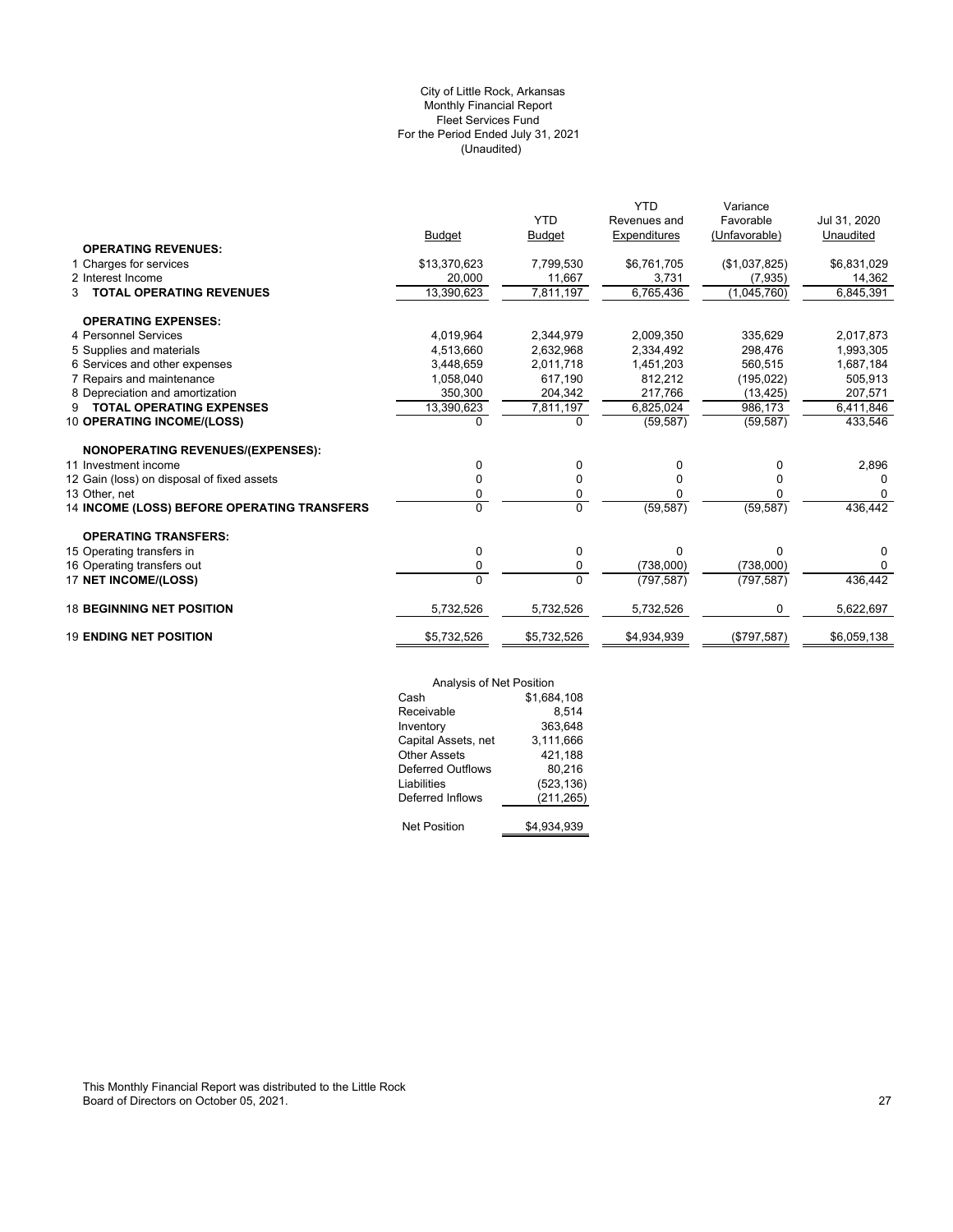# (Unaudited) City of Little Rock, Arkansas Monthly Financial Report Vehicle Storage Facility Fund For the Period Ended July 31, 2021

|                                             |               |               | YTD          | Variance      |              |
|---------------------------------------------|---------------|---------------|--------------|---------------|--------------|
|                                             |               | <b>YTD</b>    | Revenues and | Favorable     | Jul 31, 2020 |
|                                             | <b>Budget</b> | <b>Budget</b> | Expenditures | (Unfavorable) | Unaudited    |
| <b>OPERATING REVENUES:</b>                  |               |               |              |               |              |
| 1 Licenses and permits                      | \$13,080      | \$7,630       | \$10,250     | \$2,620       | \$12,050     |
| 2 Charges for services                      | 1,739,180     | 1,014,522     | 1,267,663    | 253,142       | 1,098,910    |
| 3 Other                                     | 0             | 0             | 0            | 0             | 0            |
| <b>TOTAL OPERATING REVENUES</b><br>4        | 1,752,260     | 1,022,152     | 1,277,913    | 255,762       | 1,110,960    |
| <b>OPERATING EXPENSES:</b>                  |               |               |              |               |              |
| 5 Personnel Services                        | 778,372       | 454,050       | 420,247      | 33,803        | 409,951      |
| 6 Supplies and materials                    | 55.755        | 32.524        | 18,882       | 13.642        | 24,079       |
| 7 Services and other expenses               | 783.017       | 456,760       | 352,996      | 103,764       | 311,319      |
| 8 Repairs and maintenance                   | 66,013        | 38,508        | 82,041       | (43, 533)     | 16,735       |
| 9 Depreciation and amortization             | 16,000        | 9,333         | 9,293        | 41            | 9,293        |
| 10 Refunds                                  |               | 0             |              | 0             | 2,362        |
| <b>TOTAL OPERATING EXPENSES</b><br>11       | 1,699,157     | 991,175       | 883,459      | 107,716       | 773,739      |
| 12 OPERATING INCOME/(LOSS)                  | 53,103        | 30,977        | 394,454      | 363,477       | 337,221      |
| <b>NONOPERATING REVENUES/(EXPENSES):</b>    |               |               |              |               |              |
| 13 Investment income                        | 1,700         | 992           | 1,709        | 717           | 1,118        |
| 14 Gain (loss) on disposal of fixed assets  | 0             | 0             | 0            | 0             | $\Omega$     |
| 15 Other, net                               | 0             |               | (9)          | (9)           | $\Omega$     |
| 16 INCOME (LOSS) BEFORE OPERATING TRANSFERS | 54,803        | 31,968        | 396, 154     | 364,185       | 338,339      |
| <b>OPERATING TRANSFERS:</b>                 |               |               |              |               |              |
| 17 Operating transfers in                   | 5,887         | 3,434         | 5,887        | 2,453         | 0            |
| 18 Operating transfers out                  | 0             | 0             | $\Omega$     | O             | $\Omega$     |
| 19 NET INCOME/(LOSS)                        | 60,690        | 35,403        | 402,041      | 366,638       | 338,339      |
| <b>20 BEGINNING NET POSITION</b>            | 243,907       | 243,907       | 243,907      | 0             | (157, 298)   |
| <b>21 ENDING NET POSITION</b>               | \$304,597     | \$279,310     | \$645,948    | \$366,638     | \$181,041    |

| Analysis of Net Position |            |
|--------------------------|------------|
| Cash                     | \$906.732  |
| Receivable               | ŋ          |
| Inventory                | 0          |
| Capital Assets, net      | 37,297     |
| Other Assets             | ŋ          |
| Deferred Outflows        | 13.369     |
| Liabilities              | (276, 239) |
| Deferred Inflows         | (35, 210)  |
|                          |            |
| <b>Net Position</b>      | \$645,948  |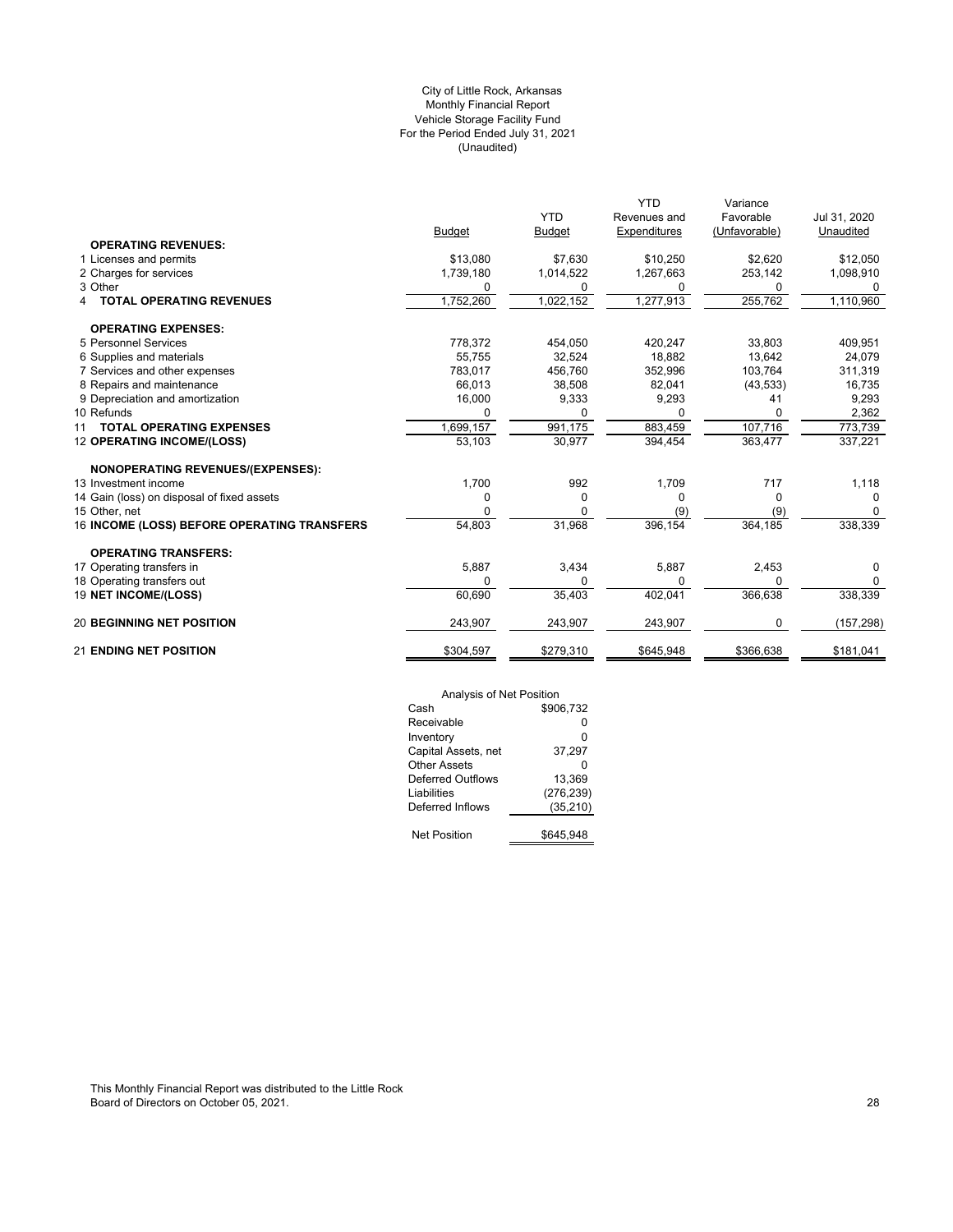# (Unaudited) City of Little Rock, Arkansas Monthly Financial Report Waste Disposal Fund For the Period Ended July 31, 2021

|                                             |              |               | <b>YTD</b>   | Variance      |              |
|---------------------------------------------|--------------|---------------|--------------|---------------|--------------|
|                                             |              | <b>YTD</b>    | Revenues and | Favorable     | Jul 31, 2020 |
|                                             | Budget       | <b>Budget</b> | Expenditures | (Unfavorable) | Unaudited    |
| <b>OPERATING REVENUES:</b>                  |              |               |              |               |              |
| 1 Charges for services                      | \$23,510,900 | \$13,714,692  | \$13,733,385 | \$18,693      | \$13,191,506 |
| 2 Other                                     | 0            | 0             | 0            | 0             | 3,894        |
| <b>3 TOTAL OPERATING REVENUES</b>           | 23,510,900   | 13,714,692    | 13,733,385   | 18,693        | 13,195,400   |
| <b>OPERATING EXPENSES:</b>                  |              |               |              |               |              |
| 4 Personnel Services                        | 7,400,496    | 4,316,956     | 4,369,995    | (53,039)      | 4,397,249    |
| 5 Supplies and materials                    | 1,320,551    | 770,321       | 602,769      | 167,553       | 564,822      |
| 6 Services and other expenses               | 4,861,808    | 2,836,055     | 2,495,846    | 340,209       | 1,846,972    |
| 7 Repairs and maintenance                   | 4,328,649    | 2,525,045     | 2,035,996    | 489,049       | 2,383,902    |
| 8 Closure & Postclosure Costs               | 444,500      | 259,292       | 273,772      | (14, 481)     | 120,610      |
| 9 Depreciation and amortization             | 3,282,100    | 1,914,558     | 1,934,665    | (20, 107)     | 1,627,119    |
| 10 TOTAL OPERATING EXPENSES                 | 21,638,104   | 12,622,227    | 11,713,044   | 909,184       | 10,940,674   |
| 11 OPERATING INCOME/(LOSS)                  | 1,872,796    | 1,092,464     | 2,020,341    | 927,877       | 2,254,726    |
| <b>NONOPERATING REVENUES/(EXPENSES):</b>    |              |               |              |               |              |
| 12 Investment income                        | 100,000      | 58,333        | 16,495       | (41, 839)     | 89,716       |
| 13 Interest expense                         | (27, 523)    | (16, 055)     | (19, 442)    | (3, 387)      | (26, 690)    |
| 14 Gain (loss) on disposal of fixed assets  | $\Omega$     | 0             | 0            | $\Omega$      | $\Omega$     |
| 15 Other, net                               | 5,375        | 3,135         | 91,401       | 88,266        | 808,052      |
| 16 INCOME (LOSS) BEFORE OPERATING TRANSFERS | 1,950,648    | 1,137,878     | 2,108,795    | 970,917       | 3,125,804    |
| <b>OPERATING TRANSFERS:</b>                 |              |               |              |               |              |
| 17 Operating transfers in                   | 55,596       | 32,431        | 55,596       | 23,165        | $\Omega$     |
| 18 Operating transfers out                  | (2,006,244)  | (1, 170, 309) | (2,006,244)  | (835, 935)    | (1,844,211)  |
| 19 NET INCOME/(LOSS)                        | $\Omega$     | 0             | 158,147      | 158,147       | 1,281,593    |
| <b>20 BEGINNING NET POSITION</b>            | 24,814,406   | 24,814,406    | 24,814,406   | 0             | 24,732,266   |
| <b>21 ENDING NET POSITION</b>               | \$24,814,406 | \$24,814,406  | \$24,972,553 | \$158,147     | \$26,013,859 |

# Analysis of Net Position

| Analysis of Net Position |              |
|--------------------------|--------------|
| Cash                     |              |
| Operating                | \$5.965.467  |
| Debt Reserve             | 1.453.419    |
| Receivable               | 3,853,991    |
| Inventory                |              |
| Capital Assets, net      | 22.731.346   |
| Other Assets             | 27.716       |
| Deferred Outflows        | 106.956      |
| Liabilities              | (8,884,655)  |
| Deferred Inflows         | (281, 688)   |
| <b>Net Position</b>      | \$24.972.553 |
|                          |              |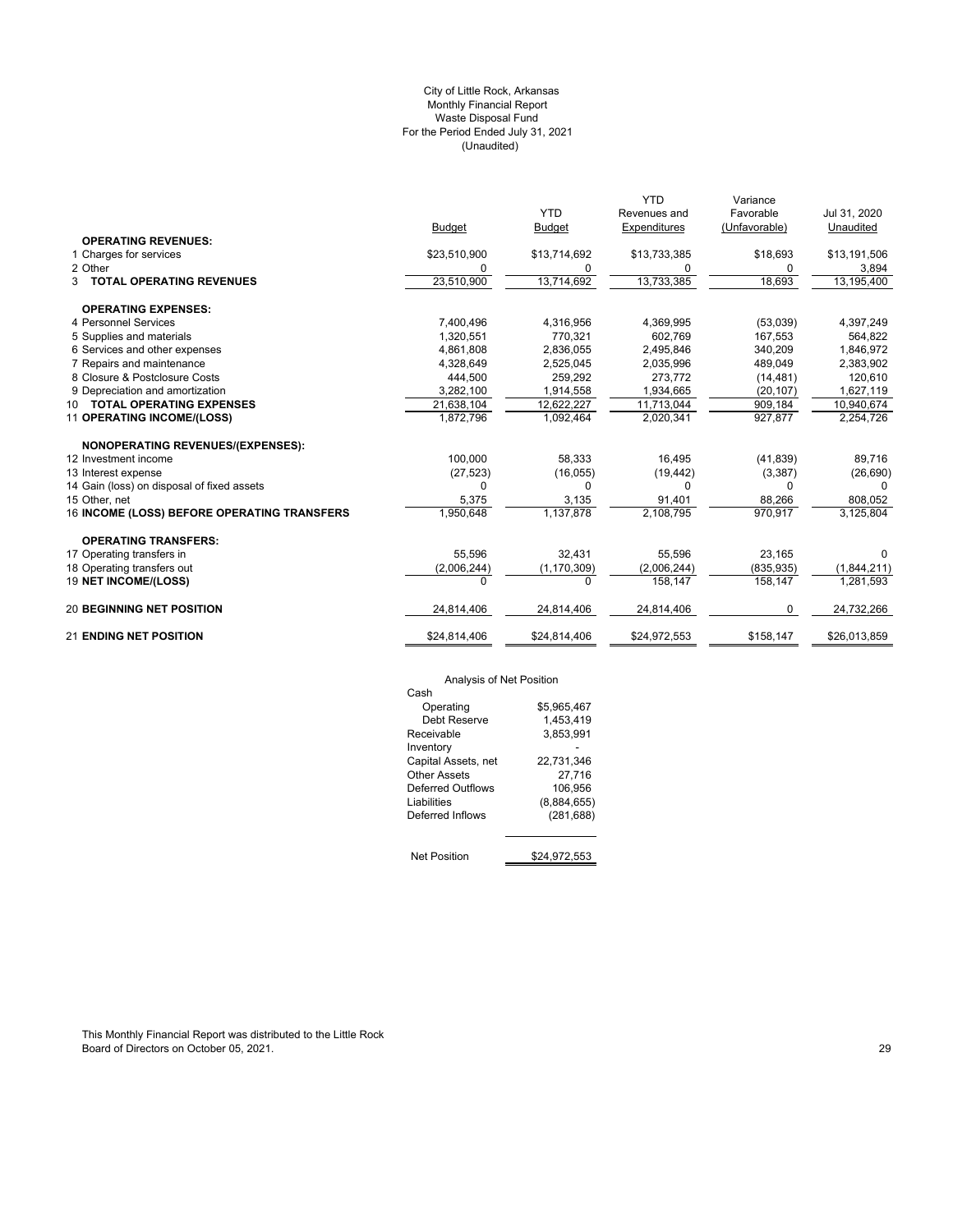# City of Little Rock, Arkansas Monthly Financial Report Rivermarket Garage Fund For the Period Ended July 31, 2021 (Unaudited)

|                                             |               |               | <b>YTD</b>   | Variance      |              |
|---------------------------------------------|---------------|---------------|--------------|---------------|--------------|
|                                             |               | <b>YTD</b>    | Revenues and | Favorable     | Jul 31, 2020 |
|                                             | <b>Budget</b> | <b>Budget</b> | Expenditures | (Unfavorable) | Unaudited    |
| <b>OPERATING REVENUES:</b>                  |               |               |              |               |              |
| 1 Statehouse Parking                        | \$796,912     | \$464,865     | \$410,004    | (\$54,861)    | \$418,643    |
| 2 RiverMarket Parking                       | 660,250       | 385,146       | 388,885      | 3,739         | 309,507      |
| 3 Business Licenses                         | 330,000       | 192,500       | 253,163      | 60,663        | 332,385      |
| 4 Street Repairs                            | 400,000       | 233,333       | 129,797      | (103, 537)    | 400,846      |
| 5 Parking Meters                            | 298,200       | 173,950       | 134,412      | (39, 538)     | 97,069       |
| 6 Other                                     | $\Omega$      | 0             | 0            | 0             | 0            |
| <b>TOTAL OPERATING REVENUES</b>             | 2,485,362     | 1,449,795     | 1,316,260    | (133, 534)    | 1,558,450    |
| <b>OPERATING EXPENSES:</b>                  |               |               |              |               |              |
| 8 Personnel Services                        | 433,172       | 252,684       | 267,118      | (14, 434)     | 154,150      |
| 9 Supplies and materials                    | 24,000        | 14,000        | 7.602        | 6,398         | 8,541        |
| 10 Repairs and maintenance                  | 54,000        | 31,500        | 21,545       | 9,955         | 19,217       |
| 11 Services and other expenses              | 685.620       | 399,945       | 216,003      | 183,943       | 243,987      |
| 12 Depreciation and amortization            | 247,800       | 144,550       | 133,033      | 11,517        | 144,510      |
| 13 TOTAL OPERATING EXPENSES                 | 1,444,592     | 842,679       | 645,300      | 197,378       | 570,405      |
| <b>14 OPERATING INCOME/(LOSS)</b>           | 1,040,770     | 607,116       | 670,960      | 63,844        | 988,045      |
| NONOPERATING REVENUES/(EXPENSES):           |               |               |              |               |              |
| 15 Investment income                        | 22.100        | 12,892        | 6.464        | (6,428)       | 19,741       |
| 16 Debt Service                             | (29, 326)     | (17, 107)     | (18, 149)    | (1,042)       | (18, 149)    |
| 17 Interest expense                         | (286,969)     | (167, 399)    | (176, 254)   | (8, 855)      | (191, 594)   |
| 18 Gain (loss) on disposal of fixed assets  | 0             | 0             | 0            | 0             | <sup>0</sup> |
| 19 Other, net                               |               | O             | 0            | 0             | (1,989)      |
| 20 INCOME (LOSS) BEFORE OPERATING TRANSFERS | 746,575       | 435,502       | 483,022      | 47,520        | 796,055      |
| <b>OPERATING TRANSFERS:</b>                 |               |               |              |               |              |
| 21 Operating transfers in                   | 0             | 0             | 0            | 0             | $\Omega$     |
| 22 Operating transfers out                  | $\Omega$      | 0             | 0            | 0             | 0            |
| 23 NET INCOME/(LOSS)                        | 746,575       | 435,502       | 483,022      | 47,520        | 796,055      |
| <b>24 BEGINNING NET POSITION</b>            | 3,930,478     | 3,930,478     | 3,930,478    | 0             | 2,920,597    |
| <b>25 ENDING NET POSITION</b>               | \$4,677,053   | \$4,365,980   | \$4,413,500  | \$47,520      | \$3,716,652  |
|                                             |               |               |              |               |              |

# Analysis of Net Position

| 1.41                |             |  |  |  |
|---------------------|-------------|--|--|--|
| Cash                |             |  |  |  |
| Operating           | \$2,680,707 |  |  |  |
| Debt Reserve        | 1.083,110   |  |  |  |
| Receivable          | 142,652     |  |  |  |
| Inventory           |             |  |  |  |
| Capital Assets, net | 5.711.968   |  |  |  |
| <b>Other Assets</b> | 62.508      |  |  |  |
| Liabilities         | (5,267,444) |  |  |  |
|                     |             |  |  |  |
| <b>Net Position</b> | \$4.413.500 |  |  |  |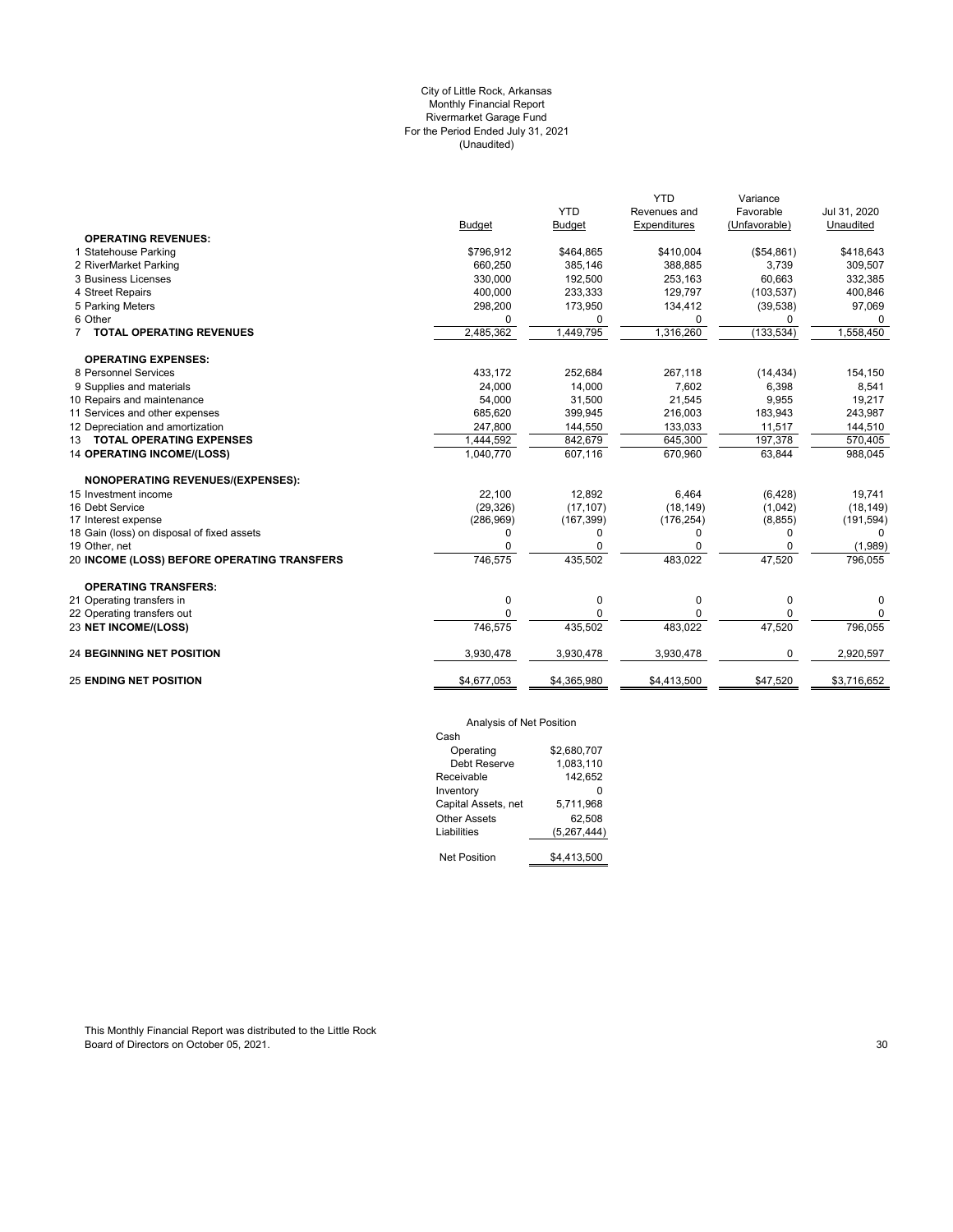#### (Unaudited) City of Little Rock, Arkansas Monthly Financial Report Police Pension and Relief Fund For the Period Ended July 31, 2021

| <b>ADDITIONS:</b>                            |                                                               | <b>Budget</b>  | <b>YTD</b><br><b>Budget</b> | <b>YTD</b><br>Revenues and<br>Expenditures | Variance<br>Favorable<br>(Unfavorable) | Jul 31, 2020<br>Unaudited |
|----------------------------------------------|---------------------------------------------------------------|----------------|-----------------------------|--------------------------------------------|----------------------------------------|---------------------------|
| Contributions:                               |                                                               |                |                             |                                            |                                        |                           |
| Employer<br>$\mathbf{1}$                     |                                                               | \$0            | \$0                         | \$0                                        | \$0                                    | \$0                       |
| 2<br>Plan members                            |                                                               | 0              | O                           | $\Omega$                                   | <sup>0</sup>                           | $\Omega$                  |
| 3<br>General property taxes                  |                                                               |                |                             | $\Omega$                                   |                                        | 0                         |
| 4                                            | State insurance turnback and guarantee fund                   | ŋ              | O                           | $\Omega$                                   | <sup>0</sup>                           | 0                         |
| 5<br>Other                                   |                                                               | 0              | 0                           | 0                                          | 0                                      | 0                         |
| 6<br><b>Total Contributions</b>              |                                                               | $\mathbf 0$    | $\mathbf 0$                 | $\mathbf 0$                                | $\Omega$                               | $\Omega$                  |
| Investment income (loss):                    |                                                               |                |                             |                                            |                                        |                           |
| $\overline{7}$                               | Net increase (decrease) in fair value of investments          | 0              | 0                           | $\Omega$                                   | <sup>0</sup>                           |                           |
| 8                                            | Realized gain (loss) on the sale of investments               | 0              | O                           | $\Omega$                                   |                                        | 0                         |
| 9<br>Interest and dividends                  |                                                               | 0              | 0                           | $\Omega$                                   | 0                                      | 0                         |
| 10                                           |                                                               | $\Omega$       | $\Omega$                    | $\Omega$                                   | $\Omega$                               | $\Omega$                  |
| 11<br>Less investment expense                |                                                               | 0              | 0                           | 0                                          | $\Omega$                               | 0                         |
| 12<br>Net investment income (loss)           |                                                               | $\mathbf 0$    | $\mathbf 0$                 | $\mathbf 0$                                | $\Omega$                               | $\mathbf 0$               |
| <b>TOTAL ADDITIONS</b><br>13                 |                                                               | $\overline{0}$ | $\overline{0}$              | $\overline{0}$                             | $\overline{0}$                         | $\overline{0}$            |
| <b>DEDUCTIONS:</b>                           |                                                               |                |                             |                                            |                                        |                           |
| Benefits paid directly to participants<br>14 |                                                               | 0              | 0                           | $\mathbf 0$                                | 0                                      |                           |
| Administrative expenses<br>15<br>16          |                                                               | $\Omega$       | $\Omega$                    | $\Omega$                                   | $\Omega$                               | $\Omega$                  |
|                                              | 17 INCOME (LOSS) BEFORE OPERATING TRANSFERS                   | $\mathbf 0$    | $\mathbf 0$                 | 0                                          | 0                                      | $\Omega$                  |
| <b>OPERATING TRANSFERS:</b>                  |                                                               |                |                             |                                            |                                        |                           |
| 18 Operating transfers in                    |                                                               | $\Omega$       | $\Omega$                    | $\Omega$                                   | $\Omega$                               | 0                         |
| 19 Operating transfers out                   |                                                               | 0              | 0                           | 0                                          | 0                                      | 0                         |
| <b>20 NET INCOME/(LOSS)</b>                  |                                                               | $\Omega$       | $\Omega$                    | $\Omega$                                   | $\Omega$                               | $\Omega$                  |
|                                              | 21 NET POSITION HELD IN TRUST FOR PENSION BENEFITS, BEGINNING | $\Omega$       | $\Omega$                    | 742,107                                    | 742,107                                | 1,196,503                 |
|                                              | 22 NET POSITION HELD IN TRUST FOR PENSION BENEFITS, ENDING    | \$0            | \$0                         | \$742,107                                  | \$742,107                              | \$1,196,503               |

Note 1: Administration of the Police Pension and Relief Fund was transferred to LOPFI in December 2013. Net position reflects the balance in an investment held for the pension that was not accepted by LOPFI.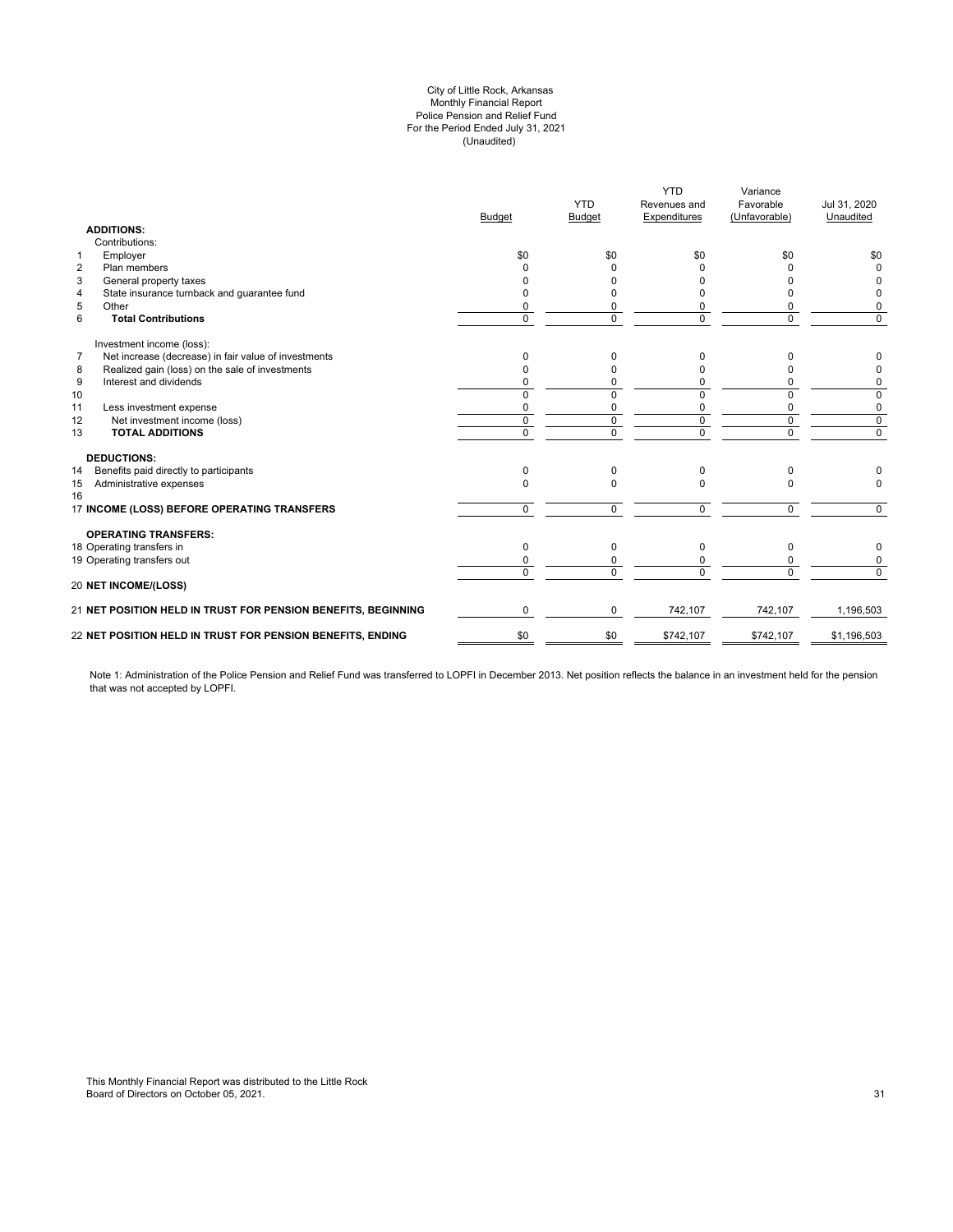#### (Unaudited) City of Little Rock, Arkansas Monthly Financial Report Fire Relief and Pension Fund For the Period Ended July 31, 2021

| <b>ADDITIONS:</b>                                                      | <b>Budget</b> | <b>YTD</b><br><b>Budget</b> | <b>YTD</b><br>Revenues and<br><b>Expenditures</b> | Variance<br>Favorable<br>(Unfavorable) | Jul 31, 2020<br>Unaudited |
|------------------------------------------------------------------------|---------------|-----------------------------|---------------------------------------------------|----------------------------------------|---------------------------|
| Contributions:                                                         |               |                             |                                                   |                                        |                           |
| Employer<br>$\mathbf{1}$                                               | \$0           | \$0                         | \$0                                               | \$0                                    | \$0                       |
| $\overline{2}$<br>Plan members                                         |               |                             |                                                   |                                        | $\Omega$                  |
| 3<br>General property taxes                                            |               |                             |                                                   |                                        |                           |
| State insurance turnback and guarantee fund<br>4                       |               |                             |                                                   | o                                      | 0                         |
| 5<br>Other                                                             |               | 0                           | 0                                                 | 0                                      | 0                         |
| 6<br><b>Total Contributions</b>                                        | $\Omega$      | $\Omega$                    | $\Omega$                                          | $\Omega$                               | $\Omega$                  |
| Investment income (loss):                                              |               |                             |                                                   |                                        |                           |
| Net increase (decrease) in fair value of investments<br>$\overline{7}$ | 0             | 0                           | <sup>0</sup>                                      | U                                      | 0                         |
| Realized gain (loss) on the sale of investments<br>8                   |               | O                           |                                                   | n                                      | 0                         |
| 9<br>Interest and dividends                                            |               | 0                           | $\Omega$                                          | 0                                      | 0                         |
| 10                                                                     |               | $\Omega$                    | $\Omega$                                          | $\Omega$                               | 0                         |
| 11<br>Less investment expense                                          | $\Omega$      | 0                           | 0                                                 | $\mathbf 0$                            | 0                         |
| 12<br>Net investment income (loss)                                     | $\Omega$      | $\Omega$                    | $\Omega$                                          | $\mathbf 0$                            | $\mathbf 0$               |
| 13<br><b>TOTAL ADDITIONS</b>                                           | $\Omega$      | 0                           | $\mathbf 0$                                       | $\mathbf 0$                            | $\overline{0}$            |
| <b>DEDUCTIONS:</b>                                                     |               |                             |                                                   |                                        |                           |
| Benefits paid directly to participants<br>14                           | 0             | $\Omega$                    | $\Omega$                                          | 0                                      | 0                         |
| Administrative expenses<br>15                                          |               |                             | 0                                                 | 0                                      | 0                         |
| 16                                                                     | $\Omega$      | $\mathbf 0$                 | $\Omega$                                          | $\mathbf 0$                            | $\mathbf 0$               |
| 17 INCOME (LOSS) BEFORE OPERATING TRANSFERS                            | $\Omega$      | $\overline{0}$              | $\Omega$                                          | $\overline{0}$                         | $\Omega$                  |
| <b>OPERATING TRANSFERS:</b>                                            |               |                             |                                                   |                                        |                           |
| 18 Operating transfers in                                              | $\Omega$      | 0                           | 0                                                 | 0                                      |                           |
| 19 Operating transfers out                                             | <sup>0</sup>  | O                           | <sup>0</sup>                                      | 0                                      | 0                         |
| 20 Transfer of assets to LOPFI                                         |               | $\Omega$                    | $\Omega$                                          | $\Omega$                               | 0                         |
| 21 NET INCOME/(LOSS)                                                   | $\Omega$      | $\Omega$                    | $\Omega$                                          | $\Omega$                               | $\Omega$                  |
| <b>22 NET POSITION HELD IN TRUST FOR PENSION BENEFITS, BEGINNING</b>   | $\Omega$      | $\Omega$                    | 753,334                                           | 753,334                                | 1,207,730                 |
| 23 NET POSITION HELD IN TRUST FOR PENSION BENEFITS, ENDING             | \$0           | \$0                         | \$753,334                                         | \$753,334                              | \$1,207,730               |
|                                                                        |               |                             |                                                   |                                        |                           |

Note 1: Administration of the Fire Relief and Pension Fund was transferred to LOPFI in December 2018. Net position reflects the balance of an investment held for the pension that was not accepted by LOPFI.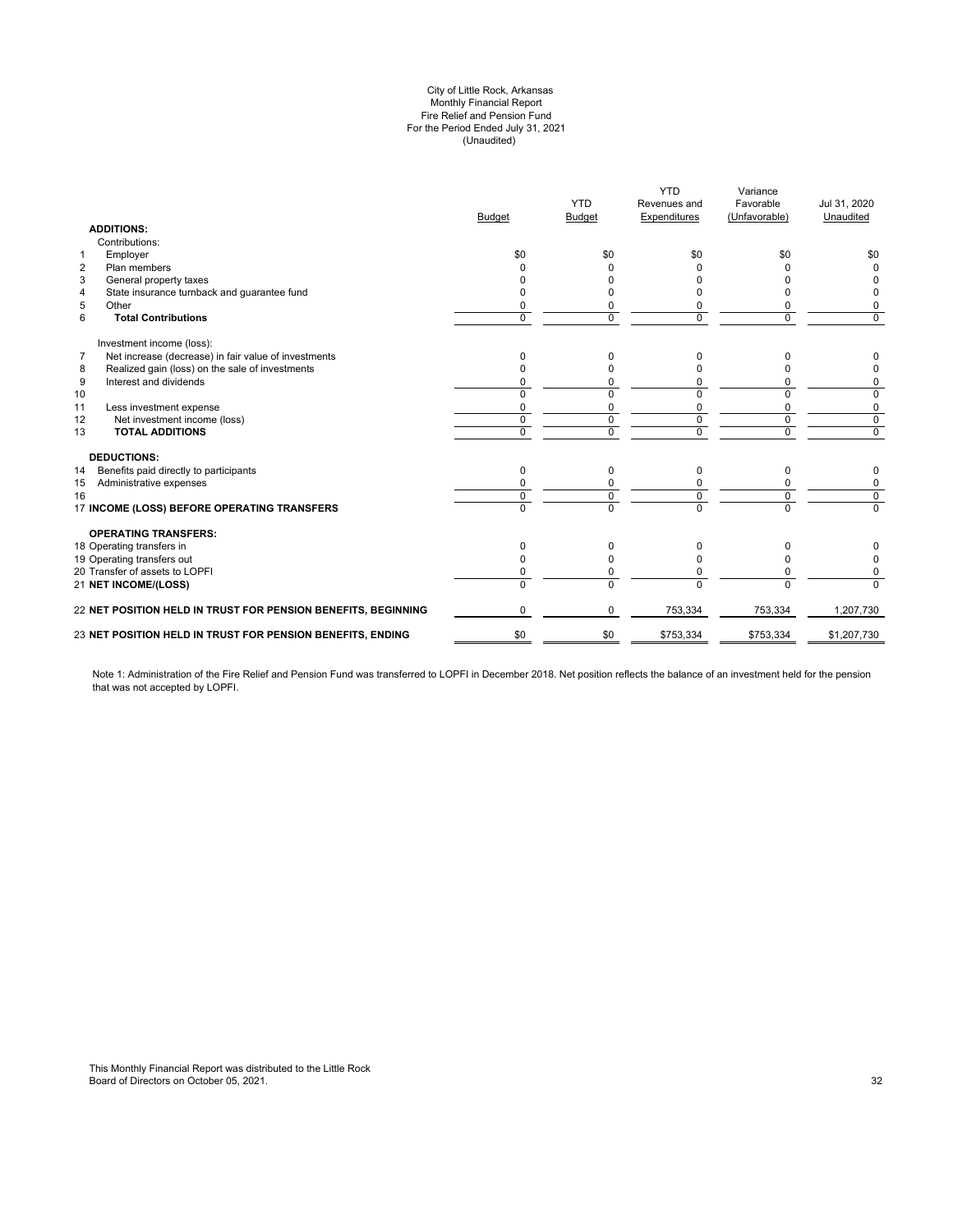#### (Unaudited) For the Period Ended July 31, 2021 City of Little Rock, Arkansas Monthly Financial Report Non-Uniform Defined Benefit Fund

|                                                                        | <b>Budget</b> | <b>YTD</b><br>Budget | <b>YTD</b><br>Revenues and<br>Expenditures | Variance<br>Favorable<br>(Unfavorable) | Jul 31, 2020<br>Unaudited |
|------------------------------------------------------------------------|---------------|----------------------|--------------------------------------------|----------------------------------------|---------------------------|
| <b>ADDITIONS:</b>                                                      |               |                      |                                            |                                        |                           |
| Contributions:                                                         |               |                      |                                            |                                        |                           |
| 1<br>Employer                                                          | \$0           | \$0                  | \$0                                        | \$0                                    | \$476,368                 |
| $\overline{2}$<br>Plan members                                         | $\Omega$      | 0                    |                                            |                                        |                           |
| 3<br>General property taxes                                            |               |                      |                                            |                                        |                           |
| State insurance turnback and guarantee fund<br>4                       |               |                      |                                            |                                        |                           |
| 5<br>Other                                                             | $\Omega$      | 0                    | $\Omega$                                   |                                        | 10,540                    |
| 6<br><b>Total Contributions</b>                                        | $\mathbf 0$   | 0                    | $\Omega$                                   | $\Omega$                               | 486,908                   |
| Investment income (loss):                                              |               |                      |                                            |                                        |                           |
| $\overline{7}$<br>Net increase (decrease) in fair value of investments | $\Omega$      | 0                    | 626,716                                    | 626.716                                | (392, 672)                |
| Realized gain (loss) on the sale of investments<br>8                   | $\Omega$      |                      | 315.365                                    | 315.365                                | (141, 183)                |
| 9<br>Interest and dividends                                            | $\Omega$      |                      | 98,534                                     | 98,534                                 | 116,631                   |
| 10                                                                     |               | $\Omega$             | 1,040,616                                  | 1,040,616                              | (417, 224)                |
| 11<br>Less investment expense                                          |               |                      | (12, 741)                                  | (12, 741)                              | (9,966)                   |
| Net investment income (loss)<br>12                                     | $\Omega$      | 0                    | 1,027,875                                  | 1,027,875                              | (427, 190)                |
| 13<br><b>TOTAL ADDITIONS</b>                                           | $\Omega$      | $\overline{0}$       | 1,027,875                                  | 1,027,875                              | 59,718                    |
| <b>DEDUCTIONS:</b>                                                     |               |                      |                                            |                                        |                           |
| 14<br>Benefits paid directly to participants                           | 0             | 0                    | 972,640                                    | (972, 640)                             | 1,002,001                 |
| Administrative expenses<br>15                                          | 0             |                      | 32,304                                     | (32, 304)                              | 27,885                    |
| <b>TOTAL DEDUCTIONS</b><br>16                                          | $\Omega$      | 0                    | 1,004,944                                  | (1,004,944)                            | 1,029,886                 |
| 17 NET INCREASE (DECREASE)                                             |               | $\Omega$             | 22,931                                     | 22,931                                 | (970, 168)                |
| 18 NET POSITION HELD IN TRUST FOR PENSION BENEFITS, BEGINNING          | $\Omega$      | $\Omega$             | 12,503,204                                 | 12,503,204                             | 12,472,209                |
| 19 NET POSITION HELD IN TRUST FOR PENSION BENEFITS, ENDING             | \$0           | \$0                  | \$12,526,135                               | \$12,526,135                           | \$11,502,041              |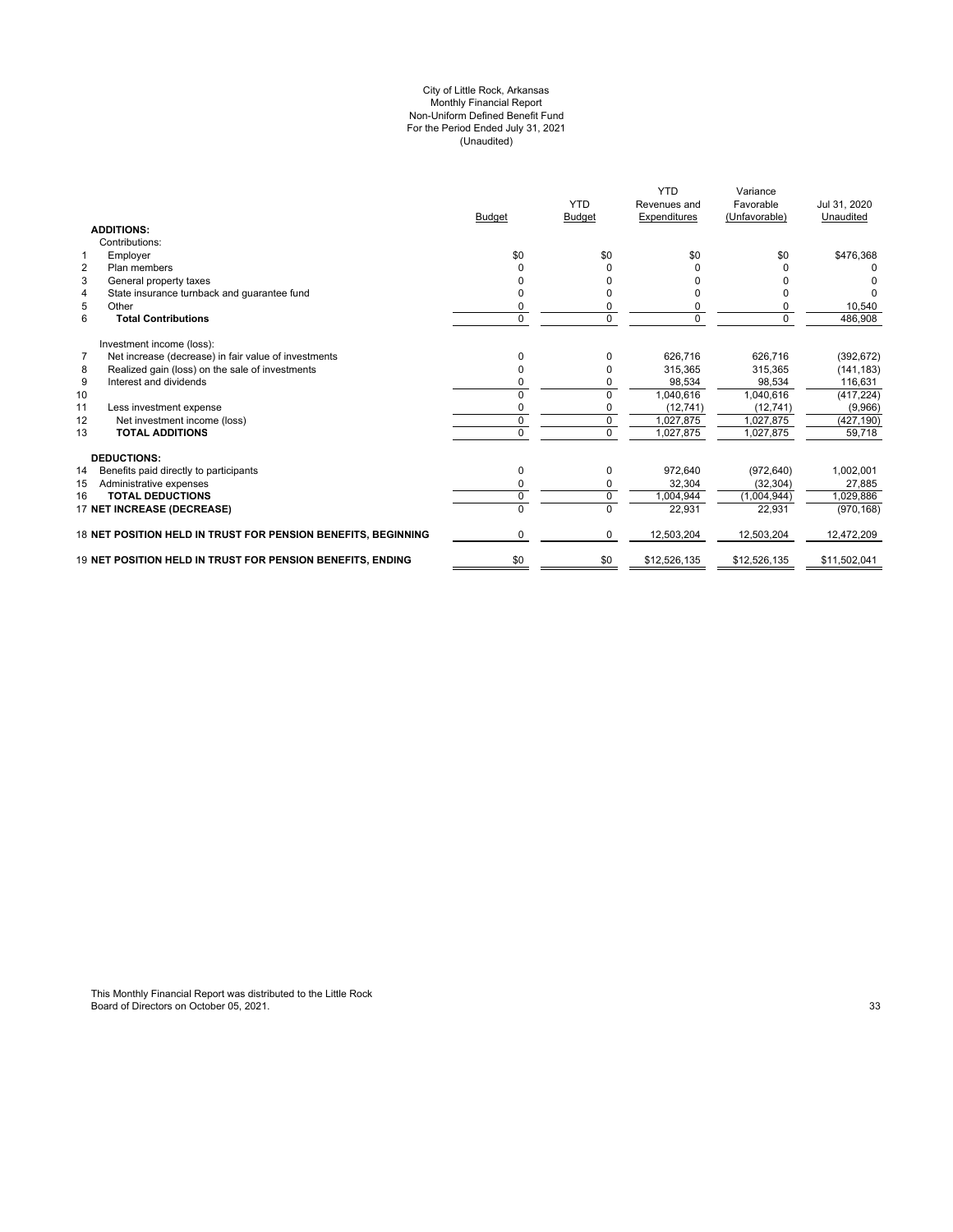#### City of Little Rock, Arkansas (Unaudited) For the Period Ended July 31, 2021 Non-Uniform Defined Contribution Fund Monthly Financial Report

|                                                                        |                                                               |               | <b>YTD</b>    | <b>YTD</b><br>Revenues and | Variance<br>Favorable | Jul 31, 2020  |
|------------------------------------------------------------------------|---------------------------------------------------------------|---------------|---------------|----------------------------|-----------------------|---------------|
|                                                                        |                                                               | <b>Budget</b> | <b>Budget</b> | Expenditures               | (Unfavorable)         | Unaudited     |
| <b>ADDITIONS:</b>                                                      |                                                               |               |               |                            |                       |               |
| Contributions:                                                         |                                                               |               |               |                            |                       |               |
| Employer<br>1                                                          |                                                               | \$0           | \$0           | \$41,855                   | \$41,855              | \$31,269      |
| $\overline{2}$<br>Plan members                                         |                                                               |               |               | 21,868                     | 21,868                | 17,334        |
| 3<br>General property taxes                                            |                                                               |               |               |                            |                       |               |
| $\overline{4}$<br>State insurance turnback and quarantee fund          |                                                               |               |               |                            |                       |               |
| 5<br>Other                                                             |                                                               | 0             |               |                            |                       | 193           |
| 6<br><b>Total Contributions</b>                                        |                                                               | $\Omega$      | $\Omega$      | 63,723                     | 63,723                | 48,795        |
| Investment income (loss):                                              |                                                               |               |               |                            |                       |               |
| $\overline{7}$<br>Net increase (decrease) in fair value of investments |                                                               | O             |               | 414,143                    | 414,143               | (239, 532)    |
| Realized gain (loss) on the sale of investments<br>8                   |                                                               | 0             |               | 713,054                    | 713,054               | (144, 021)    |
| Interest and dividends<br>9                                            |                                                               | 0             |               | 90.625                     | 90.625                | 129,867       |
| 10                                                                     |                                                               | $\Omega$      | $\Omega$      | 1,217,822                  | 1,217,822             | (253, 686)    |
| 11<br>Less investment expense                                          |                                                               | 0             | 0             | (16, 955)                  | (16, 955)             | (14, 974)     |
| 12<br>Net investment income (loss)                                     |                                                               | 0             | $\mathbf 0$   | 1,200,867                  | 1.200.867             | (268, 660)    |
| <b>TOTAL ADDITIONS</b><br>13                                           |                                                               | $\Omega$      | $\Omega$      | 1,264,590                  | 1,264,590             | (219, 864)    |
| <b>DEDUCTIONS:</b>                                                     |                                                               |               |               |                            |                       |               |
| 14<br>Benefits paid directly to participants                           |                                                               | 0             | 0             | 1,380,942                  | (1,380,942)           | 953,966       |
| 15<br>Administrative expenses                                          |                                                               | 0             | 0             | 34,307                     | (34, 307)             | 38,702        |
| <b>TOTAL DEDUCTIONS</b><br>16                                          |                                                               | 0             | $\Omega$      | 1,415,248                  | (1, 415, 248)         | 992,668       |
| 17 NET INCREASE (DECREASE)                                             |                                                               | $\Omega$      | $\Omega$      | (150, 658)                 | (150, 658)            | (1, 212, 532) |
|                                                                        | 18 NET POSITION HELD IN TRUST FOR PENSION BENEFITS. BEGINNING | 0             | 0             | 13,592,499                 | 13,592,499            | 15,773,186    |
| <b>19 NET POSITION HELD IN TRUST FOR PENSION BENEFITS. ENDING</b>      |                                                               | \$0           | \$0           | \$13,441,841               | \$13,441,841          | \$14,560,654  |

Note: The City implemented a new defined benefit plan for non-uniform employees in 2014. Employees were given the option to purchase prior service credit by rolling over assets from the Non-Uniform Defined Contribution Fund.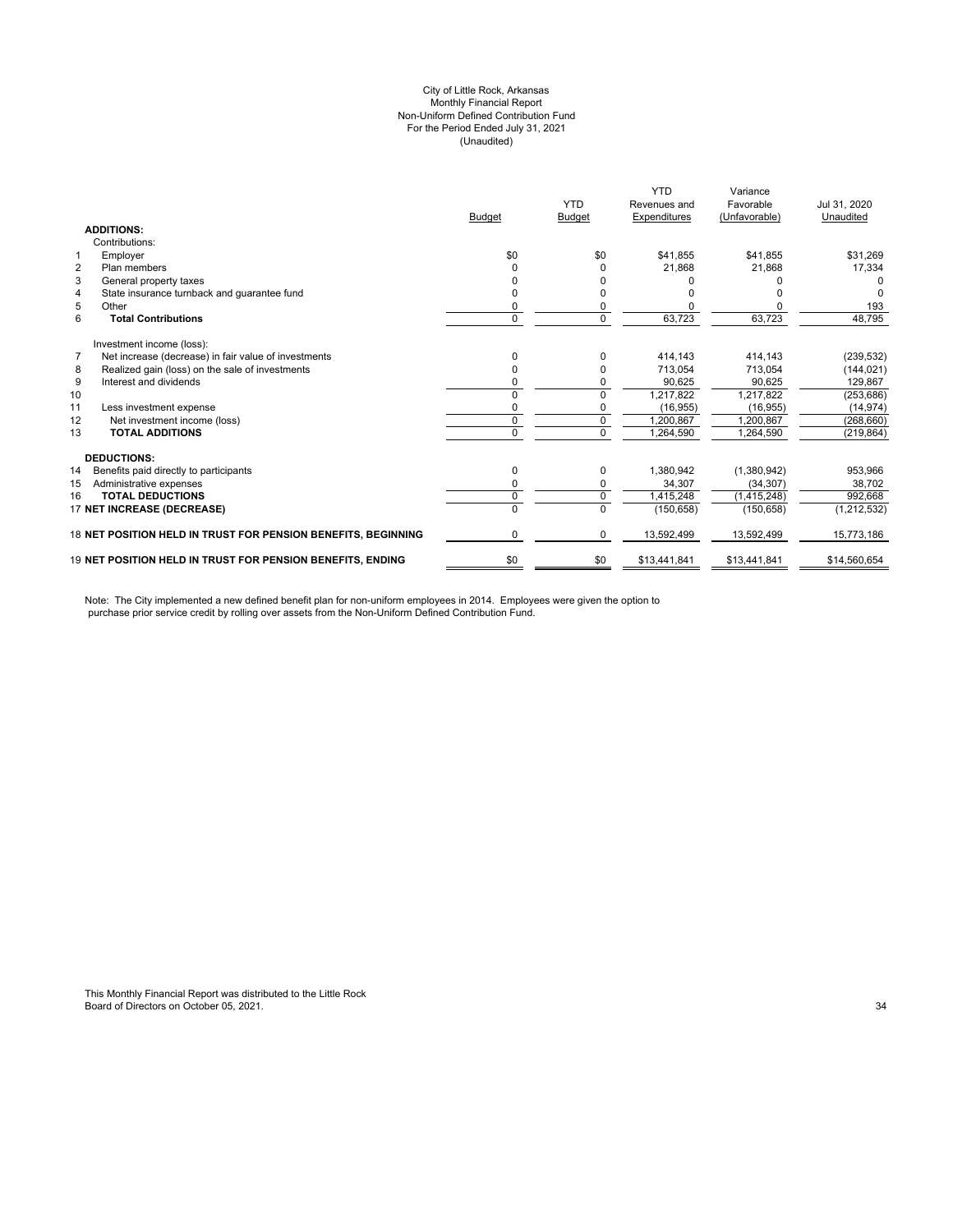#### (Unaudited) City of Little Rock, Arkansas Monthly Financial Report 401 (a) Pension Fund For the Period Ended July 31, 2021

|                |                                                               | <b>Budget</b> | <b>YTD</b><br><b>Budget</b> | <b>YTD</b><br>Revenues and<br>Expenditures | Variance<br>Favorable<br>(Unfavorable) | Jul 31, 2020<br>Unaudited |
|----------------|---------------------------------------------------------------|---------------|-----------------------------|--------------------------------------------|----------------------------------------|---------------------------|
|                | <b>ADDITIONS:</b>                                             |               |                             |                                            |                                        |                           |
|                | Contributions:                                                |               |                             |                                            |                                        |                           |
| 1              | Employer                                                      | \$0           | \$0                         | \$143,704                                  | \$143,704                              | \$170,979                 |
| $\overline{2}$ | Plan members                                                  |               |                             | 73,533                                     | 73,533                                 | 76,219                    |
| 3              | General property taxes                                        |               |                             |                                            |                                        |                           |
| 4              | State insurance turnback and quarantee fund                   |               |                             |                                            |                                        |                           |
| 5              | Other                                                         |               |                             |                                            |                                        |                           |
| 6              | <b>Total Contributions</b>                                    | 0             | 0                           | 217,238                                    | 217,238                                | 247,198                   |
|                | Investment income (loss):                                     |               |                             |                                            |                                        |                           |
| $\overline{7}$ | Net increase (decrease) in fair value of investments          | n             | 0                           | 948,920                                    | 948,920                                | 37,042                    |
| 8              | Realized gain (loss) on the sale of investments               |               |                             |                                            |                                        |                           |
| 9              | Interest and dividends                                        |               |                             |                                            |                                        | 0                         |
| 10             |                                                               |               |                             | 948,920                                    | 948,920                                | 37,042                    |
| 11             | Less investment expense                                       |               |                             |                                            |                                        | ი                         |
| 12             | Net investment income (loss)                                  | 0             | 0                           | 948,920                                    | 948,920                                | 37,042                    |
| 13             | <b>TOTAL ADDITIONS</b>                                        | U             | $\Omega$                    | 1,166,158                                  | 1,166,158                              | 284,240                   |
|                | <b>DEDUCTIONS:</b>                                            |               |                             |                                            |                                        |                           |
| 14             | Benefits paid directly to participants                        | 0             | 0                           | 173,574                                    | (173, 574)                             | 306,822                   |
| 15             | Administrative expenses                                       |               |                             |                                            |                                        | 88                        |
| 16             | <b>TOTAL DEDUCTIONS</b>                                       | 0             | 0                           | 173,574                                    | (173, 574)                             | 306,909                   |
|                | 17 NET INCREASE (DECREASE)                                    | U             | $\Omega$                    | 992,584                                    | 992,584                                | (22, 670)                 |
|                | 18 NET POSITION HELD IN TRUST FOR PENSION BENEFITS, BEGINNING | 0             | 0                           | 9,569,740                                  | 9,569,740                              | 8,047,445                 |
|                | 19 NET POSITION HELD IN TRUST FOR PENSION BENEFITS, ENDING    | \$0           | \$0                         | \$10,562,324                               | \$10,562,324                           | \$8,024,776               |

Note: The City implemented a new defined benefit plan for non-uniform employees in 2014. Employees were given the option to purchase prior service credit by rolling over assets from the 401 (a) Pension Fund.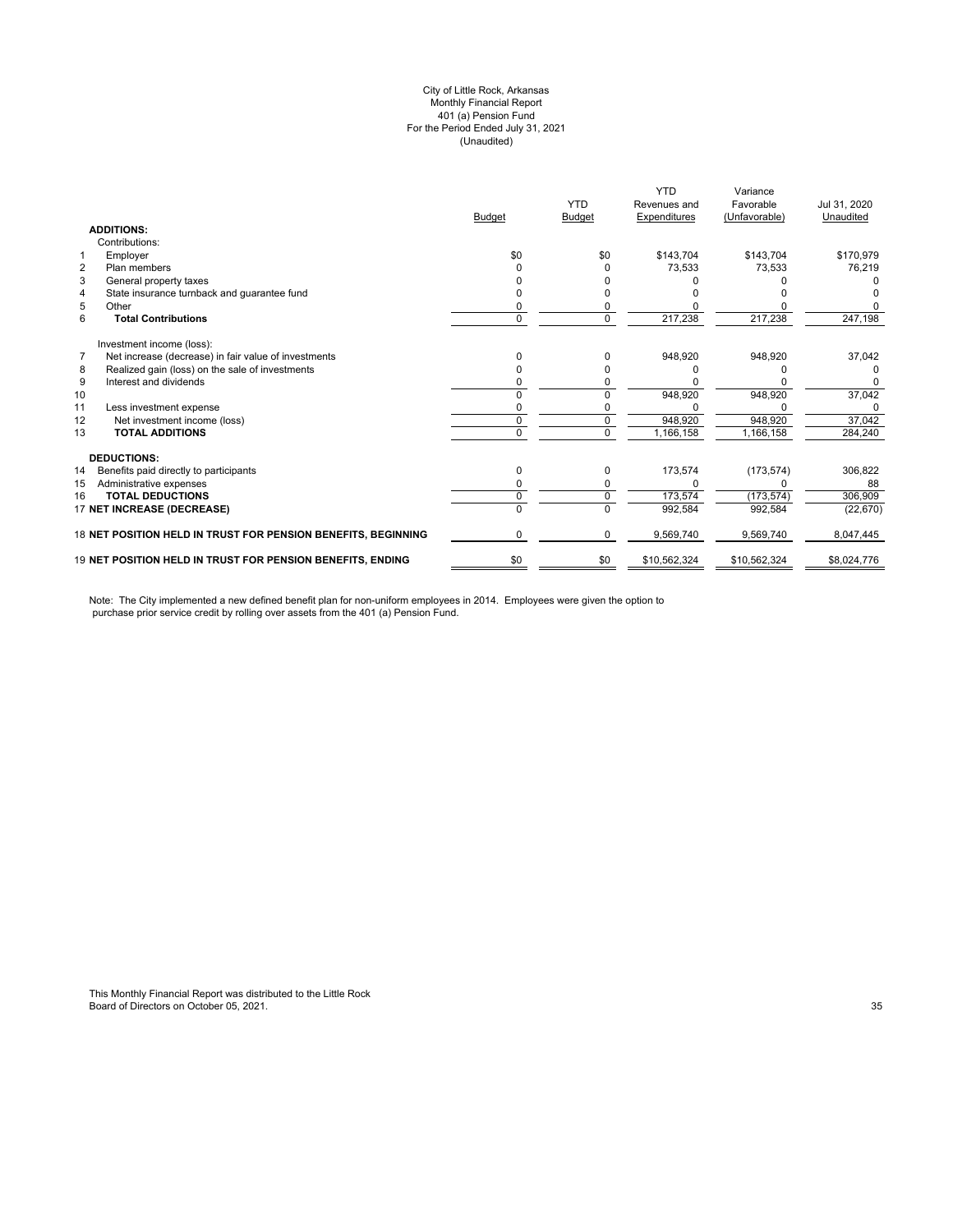#### City of Little Rock, Arkansas Monthly Financial Report 2014 Defined Benefit Plan For the Period Ended July 31, 2021 (Unaudited)

|                | <b>ADDITIONS:</b>                                                 | <b>Budget</b> | <b>YTD</b><br><b>Budget</b> | <b>YTD</b><br>Revenues and<br>Expenditures | Variance<br>Favorable<br>(Unfavorable) | Jul 31, 2020<br>Unaudited |
|----------------|-------------------------------------------------------------------|---------------|-----------------------------|--------------------------------------------|----------------------------------------|---------------------------|
|                | Contributions:                                                    |               |                             |                                            |                                        |                           |
| $\mathbf{1}$   | Employer                                                          | \$0           | \$0                         | \$2,349,276                                | \$2,349,276                            | \$2,408,222               |
| $\overline{2}$ | Plan members                                                      | ი             | O                           | 1,187,995                                  | 1,187,995                              | 1,180,197                 |
| 3              | <b>Participant Directed Transfer</b>                              |               |                             | 59,425                                     | 59,425                                 | 309,040                   |
| 4              | General property taxes                                            |               |                             |                                            |                                        |                           |
| 5              | State insurance turnback and quarantee fund                       | n             |                             |                                            |                                        |                           |
| 6              | Other                                                             | 0             |                             |                                            |                                        | 978                       |
| $\overline{7}$ | <b>Total Contributions</b>                                        | 0             | $\Omega$                    | 3,596,697                                  | 3,596,697                              | 3,898,438                 |
|                | Investment income (loss):                                         |               |                             |                                            |                                        |                           |
| 8              | Net increase (decrease) in fair value of investments              | 0             | 0                           | 5,067,657                                  | 5,067,657                              | (452, 924)                |
| 9              | Realized gain (loss) on the sale of investments                   |               | O                           | 879,835                                    | 879,835                                | (1, 103, 562)             |
| 10             | Interest and dividends                                            | n             | 0                           | 619,651                                    | 619,651                                | 674,516                   |
| 11             |                                                                   | $\Omega$      | $\Omega$                    | 6,567,143                                  | 6,567,143                              | (881,970)                 |
| 12             | Less investment expense                                           | 0             | 0                           | (86, 461)                                  | (86, 461)                              | (64, 293)                 |
| 13             | Net investment income (loss)                                      | 0             | $\Omega$                    | 6.480.682                                  | 6.480.682                              | (946, 263)                |
| 14             | <b>TOTAL ADDITIONS</b>                                            | 0             | $\Omega$                    | 10.077.378                                 | 10,077,378                             | 2,952,175                 |
|                | <b>DEDUCTIONS:</b>                                                |               |                             |                                            |                                        |                           |
| 15             | Benefits paid directly to participants                            | 0             | 0                           | 1,048,950                                  | (1,048,950)                            | 992,012                   |
| 16             | Administrative expenses                                           | 0             | 0                           | 264,921                                    | (264, 921)                             | 227,836                   |
| 17             | <b>TOTAL DEDUCTIONS</b>                                           | 0             | $\mathbf 0$                 | 1.313.871                                  | (1,313,871)                            | 1,219,848                 |
|                | 18 NET INCREASE (DECREASE)                                        | U             | $\Omega$                    | 8.763.507                                  | 8.763.507                              | 1,732,327                 |
|                | 19 NET POSITION HELD IN TRUST FOR PENSION BENEFITS, BEGINNING     | 0             | 0                           | 80,695,466                                 | 80,695,466                             | 69,856,901                |
|                | <b>20 NET POSITION HELD IN TRUST FOR PENSION BENEFITS. ENDING</b> | \$0           | \$0                         | \$89,458,973                               | \$89,458,973                           | \$71,589,228              |
|                |                                                                   |               |                             |                                            |                                        |                           |

Note: The City implemented a new defined benefit plan for non-uniform employees in 2014. Employees were given the option to purchase prior service credit by rolling over assets from the Non-Uniform Defined Contribution Fund, the 401(a) Pension Fund, and other available sources.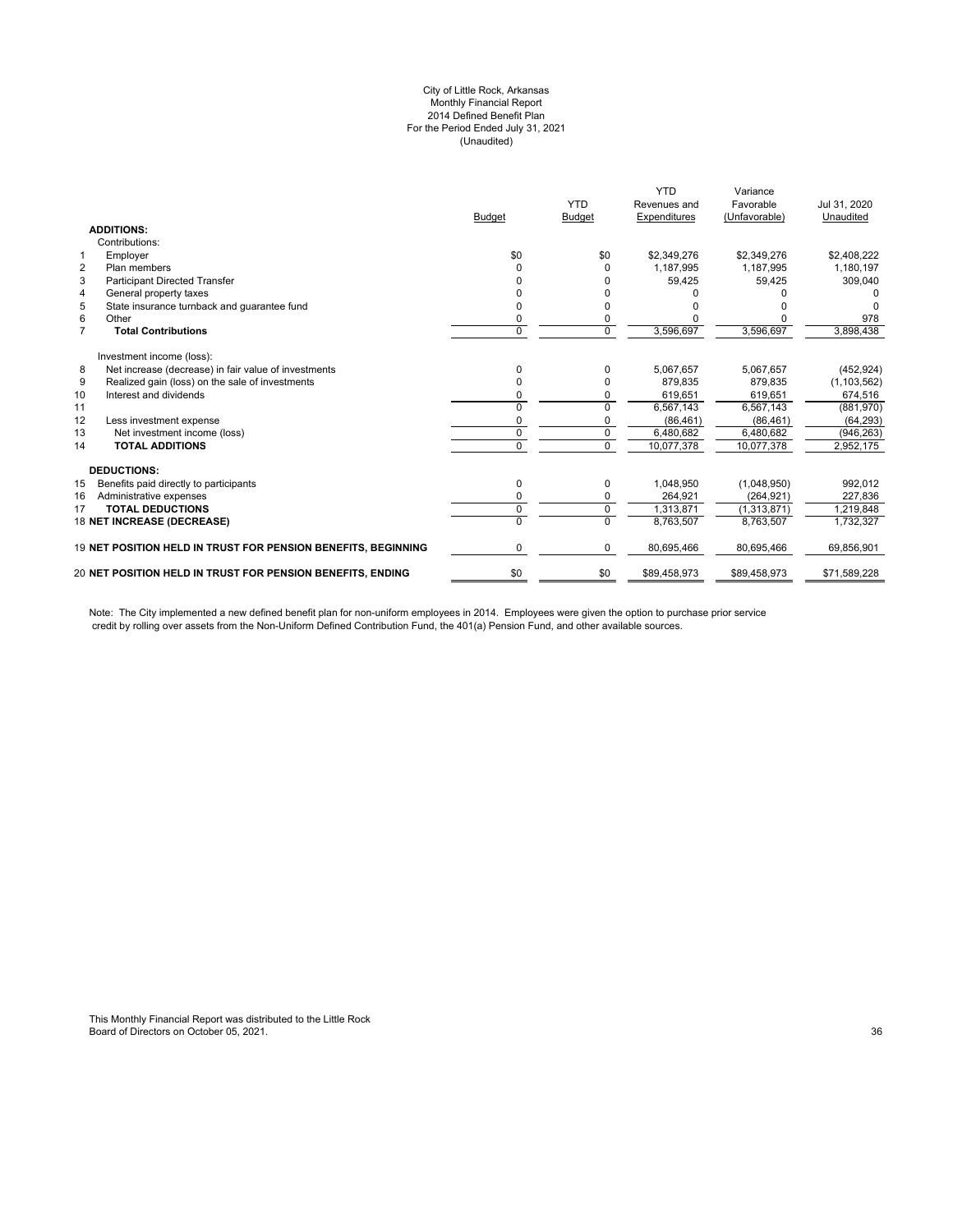#### City of Little Rock, Arkansas Monthly Financial Report Health Management Trust Fund For the Period Ended July 31, 2021 (Unaudited)

|                                                                        | <b>Budget</b> | <b>YTD</b><br><b>Budget</b> | <b>YTD</b><br>Revenues and<br>Expenditures | Variance<br>Favorable<br>(Unfavorable) | Jul 31, 2020<br>Unaudited |
|------------------------------------------------------------------------|---------------|-----------------------------|--------------------------------------------|----------------------------------------|---------------------------|
| <b>ADDITIONS:</b>                                                      |               |                             |                                            |                                        |                           |
| Contributions:                                                         |               |                             |                                            |                                        |                           |
| $\mathbf{1}$<br>Employer                                               | \$0           | \$0                         | \$0                                        | \$0                                    | \$0                       |
| $\overline{2}$<br>Plan members                                         | ŋ             | 0                           |                                            |                                        | 0                         |
| 3<br>General property taxes                                            |               |                             |                                            |                                        | <sup>0</sup>              |
| State insurance turnback and guarantee fund<br>$\overline{4}$          |               |                             |                                            |                                        | 0                         |
| 5<br>Other                                                             | 0             |                             |                                            | 0                                      | 0                         |
| 6<br><b>Total Contributions</b>                                        | 0             | $\Omega$                    | 0                                          | $\Omega$                               | $\Omega$                  |
| Investment income (loss):                                              |               |                             |                                            |                                        |                           |
| $\overline{7}$<br>Net increase (decrease) in fair value of investments | 0             | O                           | 407,459                                    | 407,459                                | 195,814                   |
| Realized gain (loss) on the sale of investments<br>8                   | 0             |                             | 115.424                                    | 115.424                                | $\Omega$                  |
| 9<br>Interest and dividends                                            | ŋ             |                             | 60.617                                     | 60,617                                 | 65,309                    |
| 10                                                                     |               |                             | 583,500                                    | 583,500                                | 261,123                   |
| 11<br>Less investment expense                                          |               |                             | (63,069)                                   | (63,069)                               |                           |
| 12<br>Net investment income (loss)                                     | O             |                             | 520,431                                    | 520,431                                | 261,123                   |
| 13<br><b>TOTAL ADDITIONS</b>                                           | 0             |                             | 520,431                                    | 520,431                                | 261,123                   |
| <b>DEDUCTIONS:</b>                                                     |               |                             |                                            |                                        |                           |
| 14<br>Benefits paid directly to participants                           | 0             | $\Omega$                    | $\Omega$                                   | 0                                      | $\Omega$                  |
| 15<br>Administrative expenses                                          | ŋ             |                             | 0                                          |                                        | 46,403                    |
| <b>TOTAL DEDUCTIONS</b><br>16                                          | 0             | U                           | $\Omega$                                   | <sup>n</sup>                           | 46,403                    |
| 17 NET INCREASE (DECREASE)                                             |               |                             | 520,431                                    | 520,431                                | 214,720                   |
| 18 NET POSITION HELD IN TRUST FOR PENSION BENEFITS, BEGINNING          | 0             | $\Omega$                    | 8,407,217                                  | 8,407,217                              | 6,354,377                 |
| 19 NET POSITION HELD IN TRUST FOR PENSION BENEFITS, ENDING             | \$0           | \$0                         | \$8,927,648                                | \$8,927,648                            | \$6,569,096               |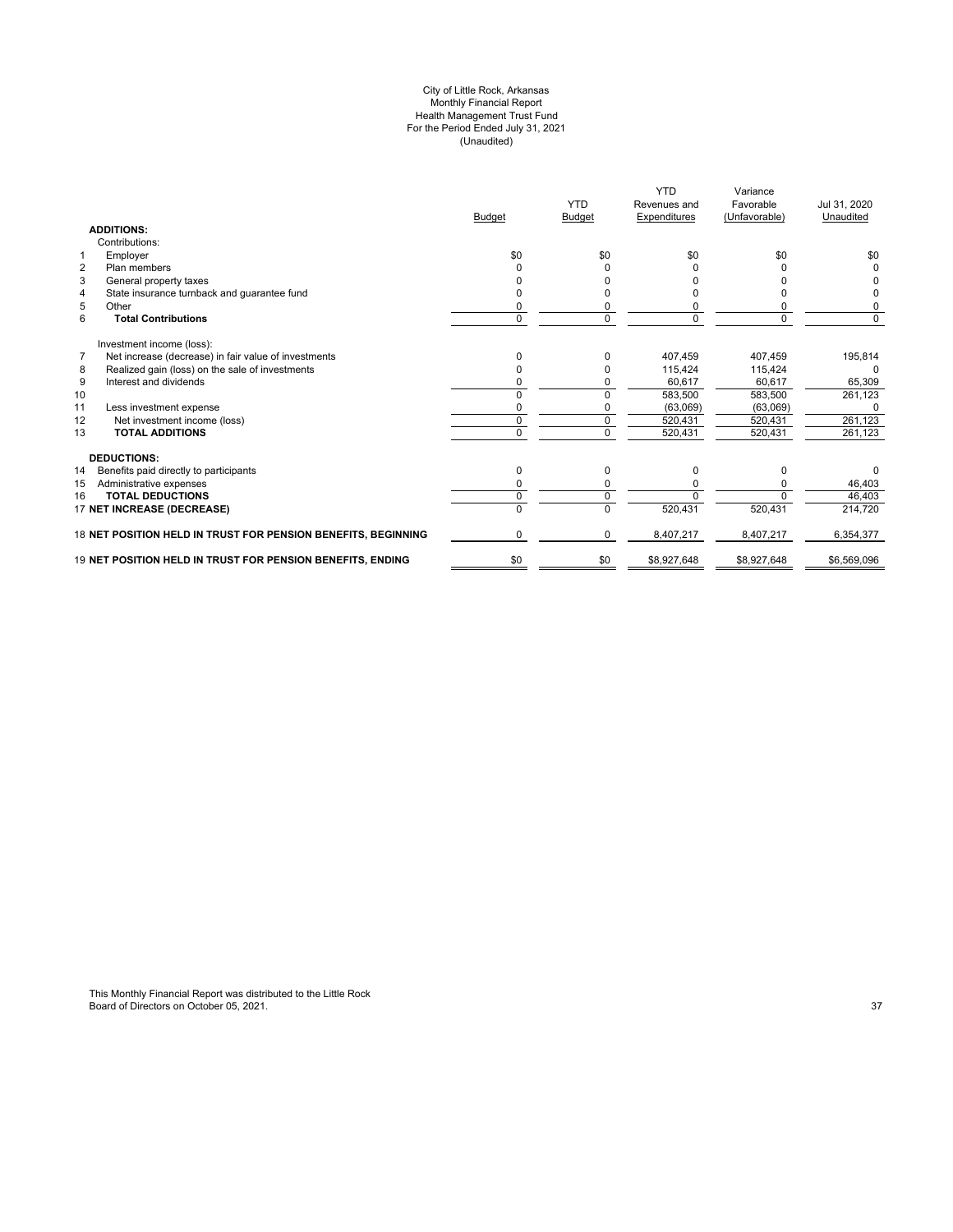#### City of Little Rock, Arkansas Monthly Financial Report Courts Trust Fund For the Period Ended July 31, 2021 (Unaudited)

|                                                           | <b>Budget</b> | <b>YTD</b><br><b>Budget</b> | <b>YTD</b><br>Revenues and<br>Expenditures | Variance<br>Favorable<br>(Unfavorable) | Jul 31, 2020<br>Unaudited |
|-----------------------------------------------------------|---------------|-----------------------------|--------------------------------------------|----------------------------------------|---------------------------|
| <b>ADDITIONS:</b>                                         |               |                             |                                            |                                        |                           |
| Contributions:                                            |               |                             |                                            |                                        |                           |
| Employer<br>1                                             | \$0           | \$0                         | \$0                                        | \$0                                    | \$0                       |
| $\overline{2}$<br>Plan members                            | $\Omega$      |                             |                                            |                                        | 0                         |
| 3<br>Other                                                | ŋ             | <sup>0</sup>                | 1,542,338                                  | 1,542,338                              | 0                         |
| <b>Total Contributions</b><br>$\overline{4}$              | $\Omega$      | $\Omega$                    | 1,542,338                                  | 1,542,338                              | $\Omega$                  |
| Investment income (loss):                                 |               |                             |                                            |                                        |                           |
| 5<br>Net increase (decrease) in fair value of investments | 0             | <sup>0</sup>                | ŋ                                          |                                        |                           |
| Realized gain (loss) on the sale of investments<br>6      |               |                             |                                            |                                        |                           |
| Interest and dividends<br>$\overline{7}$                  | ŋ             |                             | 1,618                                      | 1,618                                  | 0                         |
| 8                                                         |               |                             | 1,618                                      | 1,618                                  | $\Omega$                  |
| 9<br>Less investment expense                              |               |                             |                                            |                                        | 0                         |
| Net investment income (loss)<br>10                        | U             | $\Omega$                    | 1,618                                      | 1.618                                  | $\overline{0}$            |
| <b>TOTAL ADDITIONS</b><br>11                              | U             | $\Omega$                    | 1,543,957                                  | 1,543,957                              | $\mathbf 0$               |
| <b>DEDUCTIONS:</b>                                        |               |                             |                                            |                                        |                           |
| Benefits paid directly to participants<br>12              | O             | 0                           | <sup>0</sup>                               |                                        |                           |
| 13<br>Distributions to other governments                  |               |                             | 1,543,957                                  | (1,543,957)                            | 0                         |
| 14<br>Administrative expenses                             | n             | n.                          |                                            |                                        | $\overline{0}$            |
| 15<br>Other                                               | U             |                             |                                            |                                        | $\overline{0}$            |
| <b>TOTAL DEDUCTIONS</b><br>16                             | 0             | 0                           | 1,543,957                                  | (1, 543, 957)                          | $\mathbf 0$               |
| 17 NET INCREASE (DECREASE)                                | U             | U                           | $\Omega$                                   |                                        | $\Omega$                  |
| 18 NET POSITION HELD IN TRUST, BEGINNING                  | 0             | 0                           | $\Omega$                                   | 0                                      | 0                         |
| 19 NET POSITION HELD IN TRUST, ENDING                     | \$0           | \$0                         | \$0                                        | \$0                                    | \$0                       |
|                                                           |               |                             |                                            |                                        |                           |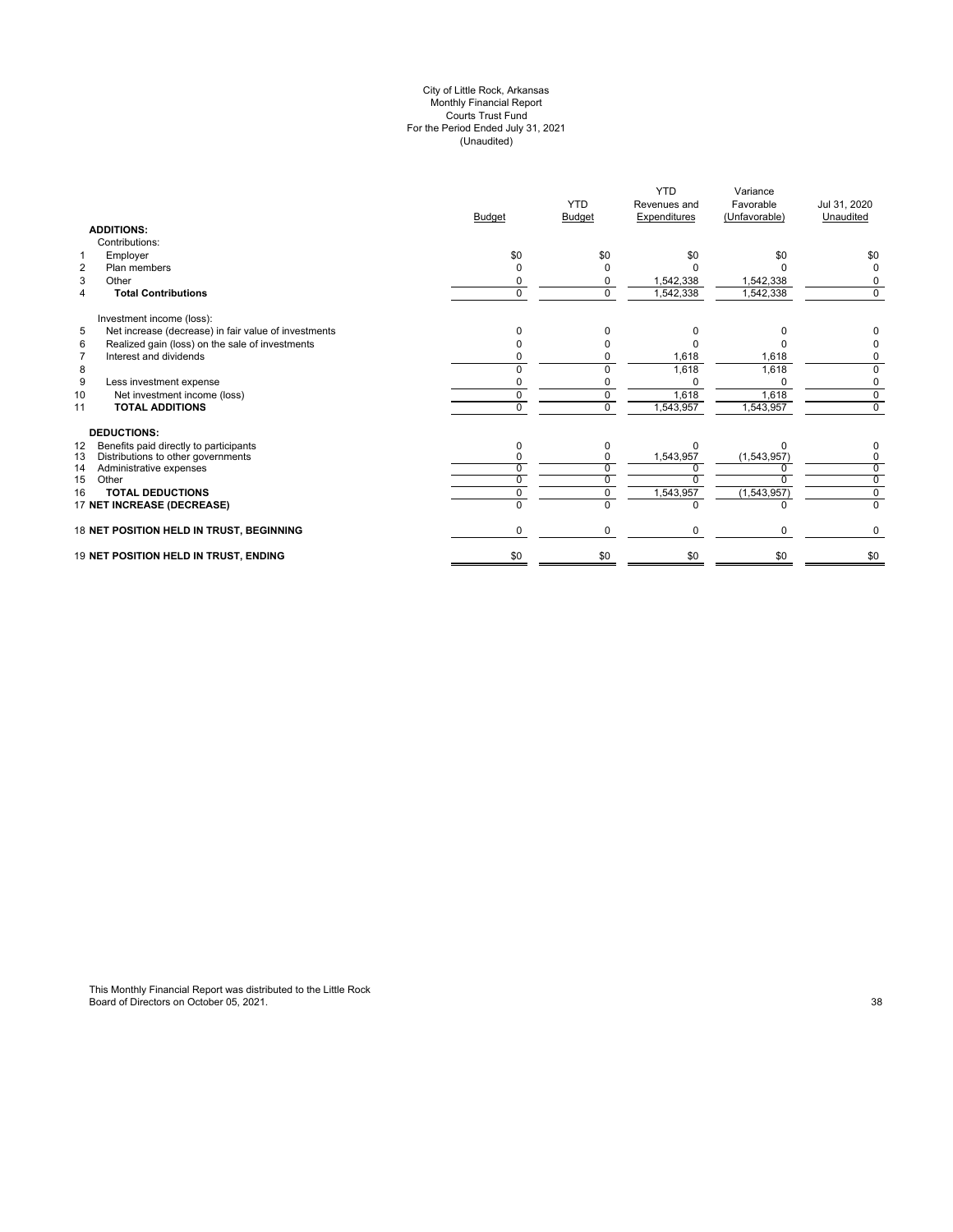# Accounts Payable, Bonds Payable and Other Payables For the Period Ended July 31, 2021

| Fund                                                | Accounts<br>Payable | Wages and Benefits<br>Payable | Other<br>Payables | Deferred<br>Revenues | Deferred<br>Inflows | Revenue Bonds<br>Payable | <b>Total Payables</b><br>Total | Encumbrances |
|-----------------------------------------------------|---------------------|-------------------------------|-------------------|----------------------|---------------------|--------------------------|--------------------------------|--------------|
| 100 General                                         | \$297,251           | \$1,809,420                   | \$4,315,905       | \$20,954,270         |                     |                          | \$27,376,846                   | \$1,520,710  |
| 108 General - Special Projects                      | 21,100              |                               |                   | 543,857              |                     |                          | 564,957                        | 4,134,109    |
| 110 Seized Money                                    |                     |                               | 471,242           |                      |                     |                          | 471,242                        | 23,375       |
| 140 Franchise Fee Collection                        |                     |                               |                   |                      |                     |                          | $\Omega$                       | 0            |
| 200 Street                                          |                     |                               |                   | 3,927,549            |                     |                          | 3,927,549                      | 120,479      |
| 205 Street - Special Projects                       |                     |                               |                   |                      |                     |                          | 0                              | 1,383,469    |
| 210 Special Projects                                |                     |                               |                   | 1,223                |                     |                          | 1,223                          | 1,053,191    |
| 220 911                                             |                     |                               |                   |                      |                     |                          | $\Omega$                       | 3,956        |
| 230 CDBG                                            |                     |                               |                   |                      |                     |                          |                                | 649,589      |
| <b>240 HIPP</b>                                     |                     |                               |                   |                      |                     |                          | $\Omega$                       | 130,502      |
| 250 NHSP                                            |                     |                               |                   |                      |                     |                          | $\Omega$                       | 7,651        |
| 270 Grants                                          | 309,341             |                               |                   | 2,229,596            |                     |                          | 2,538,936                      | 3,565,981    |
| 271 Amerrican Rescue Plan Act                       |                     |                               |                   | 18,856,701           |                     |                          | 18,856,701                     | 0            |
| 324 2015 Library Improvement Bonds                  |                     |                               |                   |                      |                     |                          | $\Omega$                       | 0            |
| 325 Short Term Financing Capital Improvements       |                     |                               |                   |                      |                     |                          | $\Omega$                       | 1,935,417    |
| 326 2012-2021 Capital Project Fund                  |                     |                               |                   |                      |                     |                          | 0                              | 9,073,728    |
| 330 2013 Capital Improvement Bond                   |                     |                               |                   |                      |                     |                          | $\Omega$                       | $\mathbf 0$  |
| 331 2018 Capital Improvement Bond                   | 400,208             |                               |                   |                      |                     |                          | 400,208                        | 10,207,928   |
| 352 TIF - Port Authority                            |                     |                               |                   | 152,689              |                     |                          | 152,689                        | $\Omega$     |
| 370 2018 Hotel Gross Receipts Tax                   |                     |                               |                   |                      |                     |                          | $\mathbf 0$                    |              |
| 524 2015 Library Improvement Bonds Debt Service     |                     |                               |                   | 2,469,242            |                     |                          | 2,469,242                      |              |
| 530 2013 Improvement Bonds Debt Service Fund        |                     |                               |                   | 8,213,783            |                     |                          | 8,213,783                      |              |
| 540 2017 Capital Improvement Refunding Revenue Bond |                     |                               |                   |                      |                     |                          | $\Omega$                       |              |
| 551 TIF #1 2014 Cap Improvement Bond Debt Service   |                     |                               |                   | 681,443              |                     |                          | 681,443                        |              |
| 560 2017 Library Refunding Bond Fund                |                     |                               |                   | 2,469,242            |                     |                          | 2,469,242                      |              |
| 570 2018 Hotel Gross Receipts Tax Debt Service      |                     |                               |                   |                      |                     |                          | $\mathbf 0$                    |              |
| 600 Fleet                                           |                     | 523,138                       |                   |                      | 211,265             |                          | 734,403                        |              |
| 601 Vehicle Storage Facility                        | 3,144               | 119,025                       |                   | 154,071              | 35,210              |                          | 311,450                        |              |
| 603 Waste Disposal                                  | 12,539              | 708,899                       | 7,838,217         |                      | 281,688             | 325,000                  | 9,166,343                      |              |
| 612 Rivermarket Garage Fund                         | 170,733             |                               | 24,921            | 1,790                |                     | 5,070,000                | 5,267,444                      |              |
| 800 Police Pension                                  |                     |                               |                   |                      |                     |                          | $\mathbf 0$                    |              |
| 801 Fire Pension                                    |                     |                               |                   |                      |                     |                          | $\Omega$                       |              |
| 803 Non-Uniform Defined Benefit                     |                     |                               |                   |                      |                     |                          |                                |              |
| 804 Non-Uniform Defined Contribution                |                     |                               |                   |                      |                     |                          |                                |              |
| 805 401 (a) Pensions                                |                     |                               |                   |                      |                     |                          |                                |              |
| 806 Health Management Trust Fund                    |                     |                               |                   |                      |                     |                          |                                |              |
| 807 2014 DB Plan                                    |                     |                               |                   |                      |                     |                          | $\Omega$                       |              |
| 850 Courts                                          | 34,419              |                               | 60,020            |                      |                     |                          | 94,440                         | $\Omega$     |
| 940 Accounts Payable Clearing Fund                  | (15, 212)           |                               |                   |                      |                     |                          | (15, 212)                      | $\Omega$     |
| Totals                                              | \$1,233,524         | \$3,160,482                   | \$12,710,305      | \$60,655,454         | \$528,163           | \$5,395,000              | \$83,682,928                   | \$33,810,082 |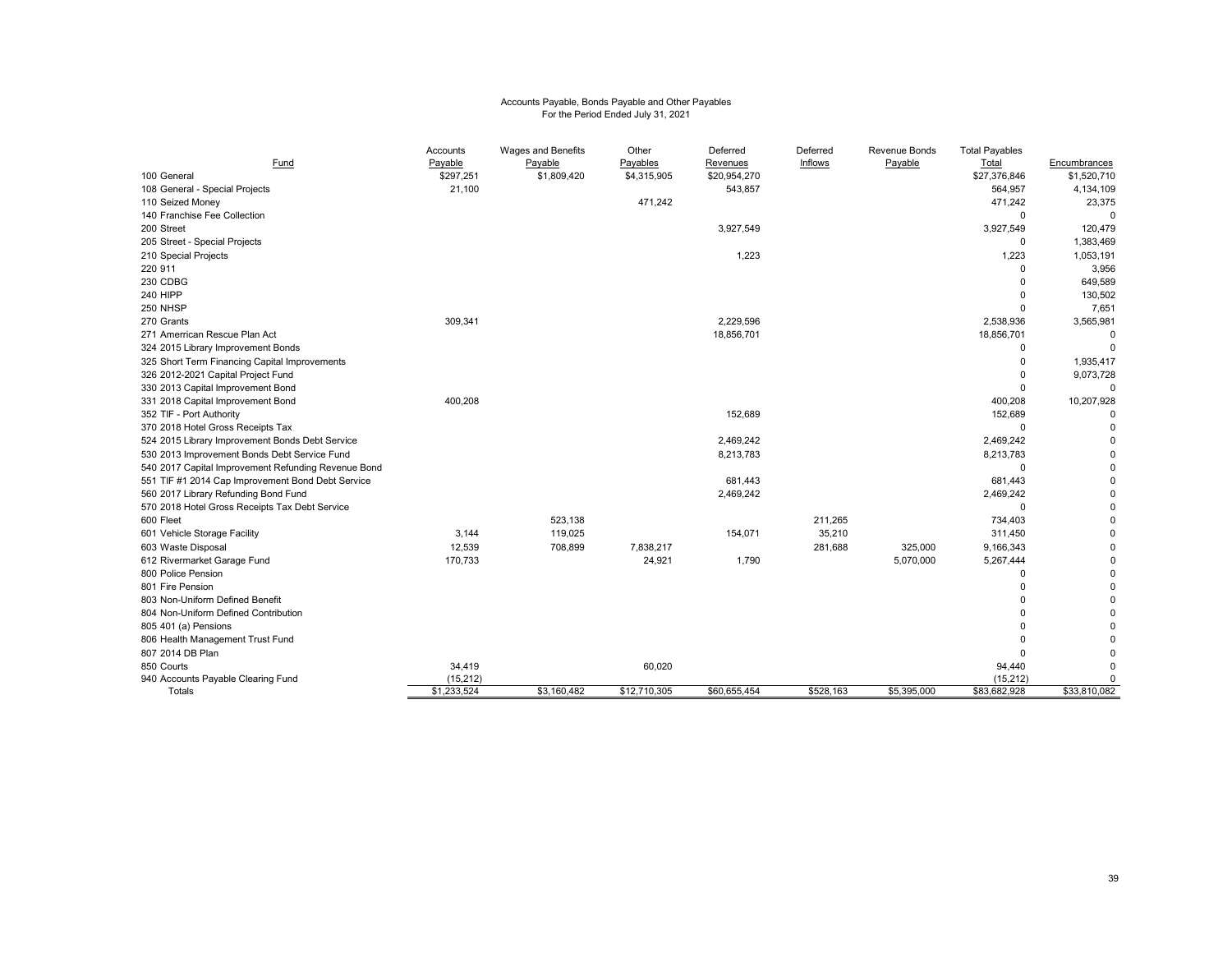#### **SUMMARY OF BOND INDEBTEDNESSFor the Period Ended July 31, 2021**

| <b>GENERAL OBLIGATION DEBT</b>                                       | <b>TRUSTEE</b>                                 | <b>ORIGINAL</b><br><b>AMOUNT</b> | <b>MATURITY</b><br><b>DATE</b> | <b>INTEREST</b><br><b>RATE</b> | <b>PRINCIPAL</b><br><b>BALANCE AT</b><br>12/31/2020 | <b>BONDS</b><br><b>ISSUED</b><br>2021 | <b>PRINCIPAL</b><br><b>PAID IN</b><br>2021 | <b>BONDS</b><br><b>RETIRED</b><br>2021 | <b>PRINCIPAL</b><br><b>BALANCE AT</b><br>7/31/2021 | <b>INTEREST</b><br><b>PAID IN</b><br>2021 |
|----------------------------------------------------------------------|------------------------------------------------|----------------------------------|--------------------------------|--------------------------------|-----------------------------------------------------|---------------------------------------|--------------------------------------------|----------------------------------------|----------------------------------------------------|-------------------------------------------|
| 2013 Limited Tax Capital Improvement                                 | First Security Bank (Paying Agent & Registrar) | \$58,105,000                     | 4/1/2033                       | 1.00% - 5.00%                  | \$1,325,000                                         | \$0                                   | \$1,325,000                                | \$0                                    | \$0                                                | \$33,125                                  |
| 2014 Tax Increment Improvement Bonds (Redevelopment District No. 1.) | Regions Bank                                   | 2,615,000                        | 3/1/2036                       | 6.00%                          | 2,035,000                                           |                                       |                                            | 550,000                                | 1,485,000                                          | 61,050                                    |
| 2015 Library Construction and Refunding Bonds                        | Regions Bank (Paying Agent & Registrar)        | 36,620,000                       | 3/1/2038                       | 2.05% - 4.00%                  | 26,310,000                                          |                                       | 1,335,000                                  | 2,125,000                              | 22,850,000                                         | 406,788                                   |
| 2017 Library Construction and Refunding Bonds                        | Regions Bank (Paying Agent & Registrar)        | 15,925,000                       | 3/1/2027                       | 1.50% - 5.00%                  | 9,200,000                                           |                                       | 1,655,000                                  | 2,345,000                              | 5,200,000                                          | 155,919                                   |
| 2018 Limited Tax Capital Improvement                                 | First Security Bank (Paying Agent & Registrar) | 43,475,000                       | 4/1/2028                       | 2.375% - 5.00%                 | 26,535,000                                          |                                       | 2,390,000                                  | 9,685,000                              | 14,460,000                                         | 477,500                                   |
| <b>REVENUE BONDS</b>                                                 |                                                |                                  |                                |                                |                                                     |                                       |                                            |                                        |                                                    |                                           |
| 2003 Capital Improvement and Refunding-Parking Projects              | U.S. Bank                                      | 11,855,000                       | 7/1/2028                       | 1.50% - 5.30%                  | 5,660,000                                           |                                       | 590,000                                    |                                        | 5,070,000                                          | 299,048                                   |
| 2007 Waste Disposal Revenue Bond                                     | Citizens Bank                                  | 3,400,000                        | 5/1/2022                       | 5.30% - 5.87%                  | 630,000                                             |                                       | 305,000                                    |                                        | 325,000                                            | 18,113                                    |
| 2017 Capital Improvement and Refunding Revenue Bonds                 | <b>First Security Bank</b>                     | 17,875,000                       | 10/1/2033                      | 2.00% - 5.00%                  | 15,180,000                                          |                                       |                                            |                                        | 15,180,000                                         | 291,450                                   |
| 2018 Hotel Gross Receipts Tax Bonds (Arts Center Bonds)              | First Security Bank (Paying Agent & Registrar) | 32,570,000                       | 12/1/2048                      | $3.00\% - 5.00\%$              | 31,590,000                                          |                                       |                                            |                                        | 31,590,000                                         | 672,197                                   |
| <b>TEMPORARY NOTE</b>                                                |                                                |                                  |                                |                                |                                                     |                                       |                                            |                                        |                                                    |                                           |
| 2016 1st Temporary Note                                              | Banc of America Public Capital Corp.           | 4,525,000                        | 6/10/2021                      | 1.54%                          | 932,734                                             |                                       | 932,734                                    |                                        |                                                    | 14,373                                    |
| 2016 2nd Temporary Note                                              | Relyance Bank                                  | 4,603,000                        | 12/22/2021                     | 1.85%                          | 954,657                                             |                                       |                                            |                                        | 954,657                                            |                                           |
| 2017 Temporary Note                                                  | Signature Public Funding                       | 5,250,000                        | 8/8/2022                       | 1.81%                          | 2,156,727                                           |                                       |                                            |                                        | 2,156,727                                          |                                           |
| 2019 Temporary Note                                                  | Centennial Bank                                | 5,650,000                        | 8/24/2024                      | 2.25%                          | 4,569,980                                           |                                       |                                            |                                        | 4,569,980                                          | $\Omega$                                  |
| <b>Grand Total</b>                                                   |                                                | \$242,468,000                    |                                |                                | \$127,079,098                                       | \$0                                   | \$8,532,734                                | \$14,705,000                           | \$103,841,364                                      | \$2,429,562                               |